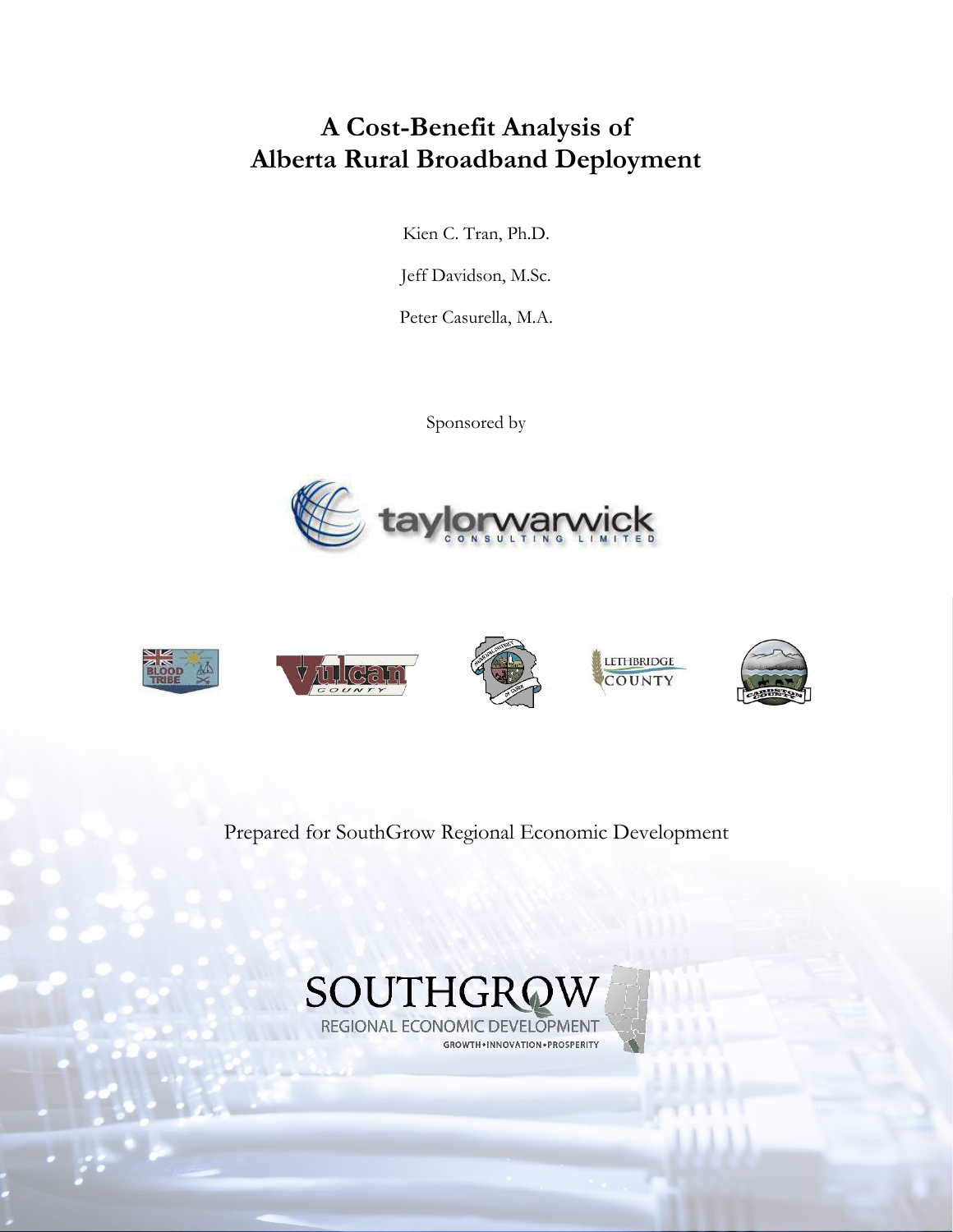## **Table of Contents**

| 1.           |  |  |  |  |
|--------------|--|--|--|--|
| 1.1          |  |  |  |  |
| 1.2<br>1.3   |  |  |  |  |
| 2.           |  |  |  |  |
| 2.1          |  |  |  |  |
| 2.2          |  |  |  |  |
| 2.3          |  |  |  |  |
| 2.4          |  |  |  |  |
| 2.4.1        |  |  |  |  |
| 2.4.2.       |  |  |  |  |
| 2.5          |  |  |  |  |
| 3.           |  |  |  |  |
| 3.1          |  |  |  |  |
| 3.1.1        |  |  |  |  |
| 3.1.2        |  |  |  |  |
| 3.1.3        |  |  |  |  |
| 3.2          |  |  |  |  |
| 3.2.1        |  |  |  |  |
| 3.2.2        |  |  |  |  |
| 3.2.3        |  |  |  |  |
| 3.3          |  |  |  |  |
| $\mathbf{4}$ |  |  |  |  |
|              |  |  |  |  |
|              |  |  |  |  |
|              |  |  |  |  |

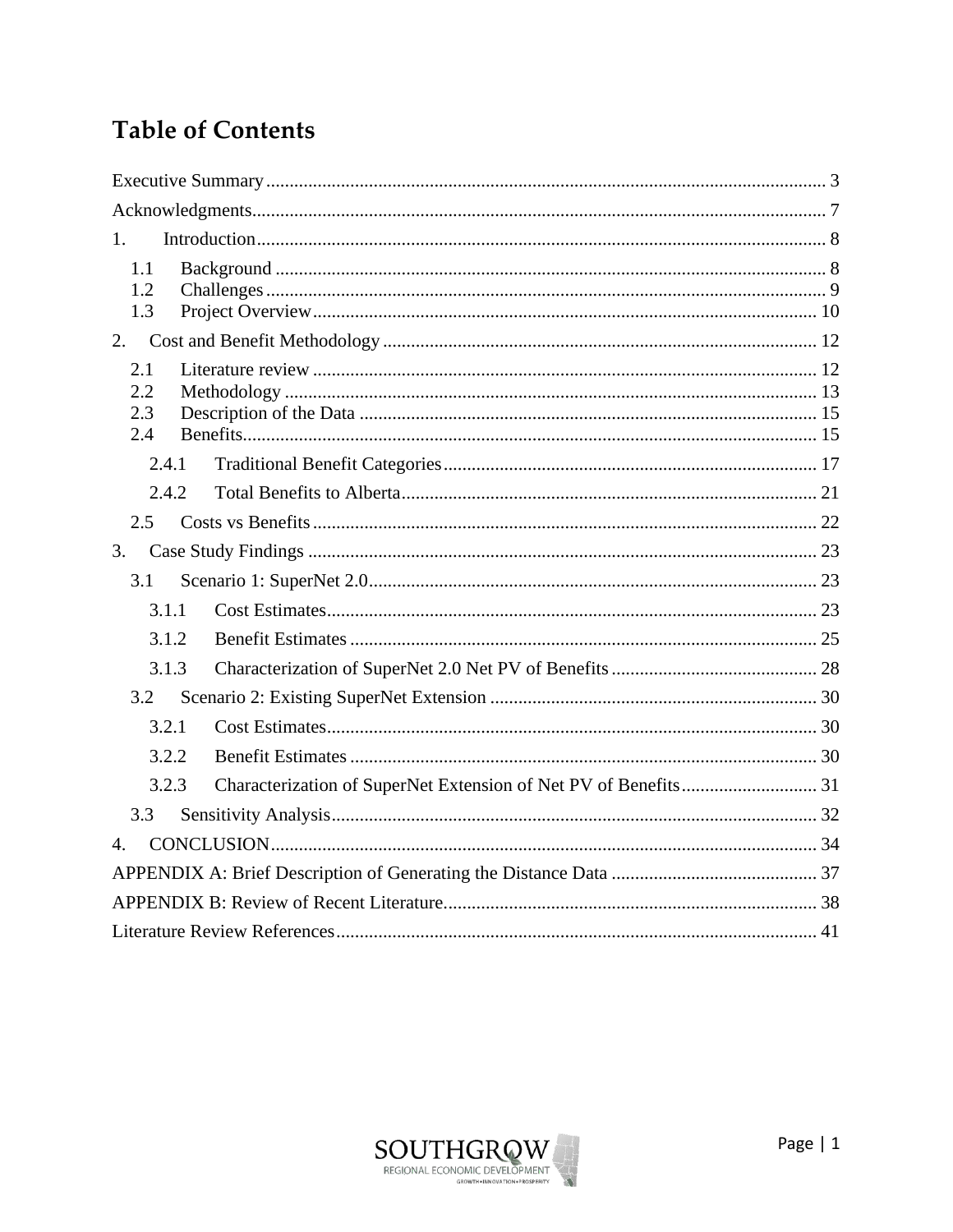## **List of Tables**

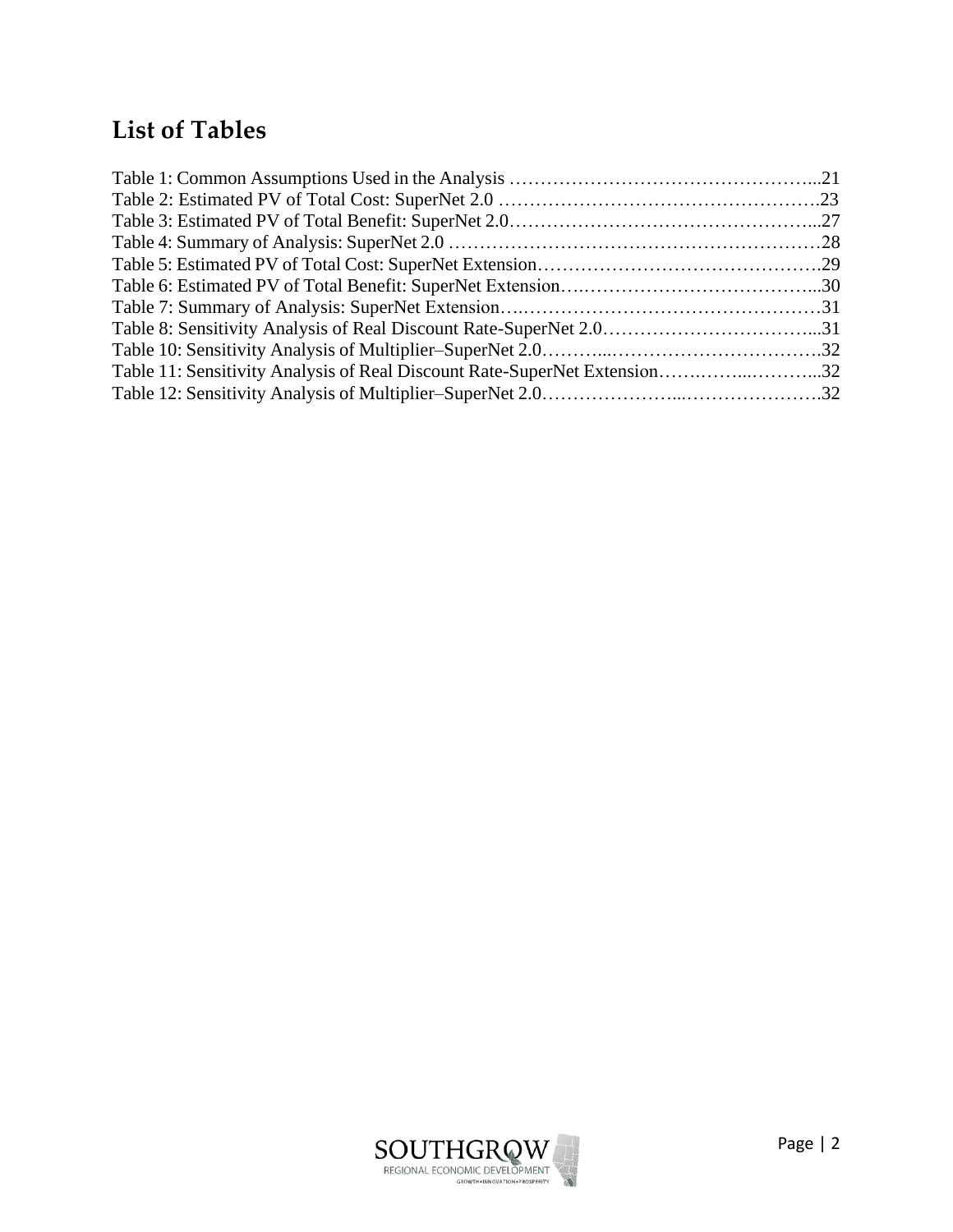### <span id="page-3-0"></span>**Executive Summary**

The Canadian Radio-television and Telecommunications Commission (CRTC) has officially recognized that a well-developed broadband infrastructure is essential for Canadians to participate in society. In 2016, It mandated that Canadian homes and businesses have access to broadband Internet speeds of at least 50 Mbps for downloads and 10 Mbps for uploads, as well as the option to subscribe to a service offering with an unlimited data allowance. The CRTC subsequently dialed back their minimum standards to 25 and 5, following significant push-back from consumer groups' as well as pushback from major providers, suggesting the 50/10 goal was too aggressive to be reached by 2021. On the most current website the CRTC claims: "we want all Canadian homes to

have access to broadband internet speeds of at least 50 Mbps for downloads and 10 Mbps for uploads…we expect 90% of Canadian homes and business (to reach this Universal standard) by 2021." In addition to the basic Universal service objective for individual residents and businesses, the CRTC regulatory policy also mandates that the latest generally deployed mobile wireless technology also be available on as many major transportation roads as possible in Canada.

"… a well-developed broadband infrastructure is essential for Canadians to participate in society."

Alberta must develop a provincial broadband strategy in response to the Commissions new universal service objective. Alberta is uniquely situated to respond to the new CRTC policy. The province created its own 'SuperNet' in 2006, which is a network of fiber-optic cables and wireless connections that connects over 4200 schools, hospitals, libraries, and government offices in 429 communities. However, despite the existence of one of Canada's biggest fiber optic networks, only 105 of Alberta's 825 communities met this new universal service standard as of December

Only 105 out of Alberta's 825 communities meet the CRTC standard.

2018 (Dobson, 2018). In order to complete the original SuperNet, the province entered a public/private partnership with Bell, who now controls access to the SuperNet until after 2030. Despite the SuperNet, the challenge remains for how to ensure quality, affordable high-speed internet connections to everyone in Alberta.

Canada's perpetual problem with deploying essential infrastructure continues to be the low density of its population in relation to its large geographical footprint. Simply put, there are too few people spread out over too much space. When it comes to building infrastructure, this means that, relative to more densely populated jurisdictions, Canadians must build more infrastructure further, with fewer ratepayers to cover the costs. In practice, this means that private companies typically neglect deploying new facilities in low-density areas until the ROI can be justified, and that the public sector has often intervened to ensure that essential infrastructure reaches lower density regions. Throughout our history as a country this trend has held true for every type of essential infrastructure, including rail, highways, water infrastructure, gas, telephones, and now broadband.

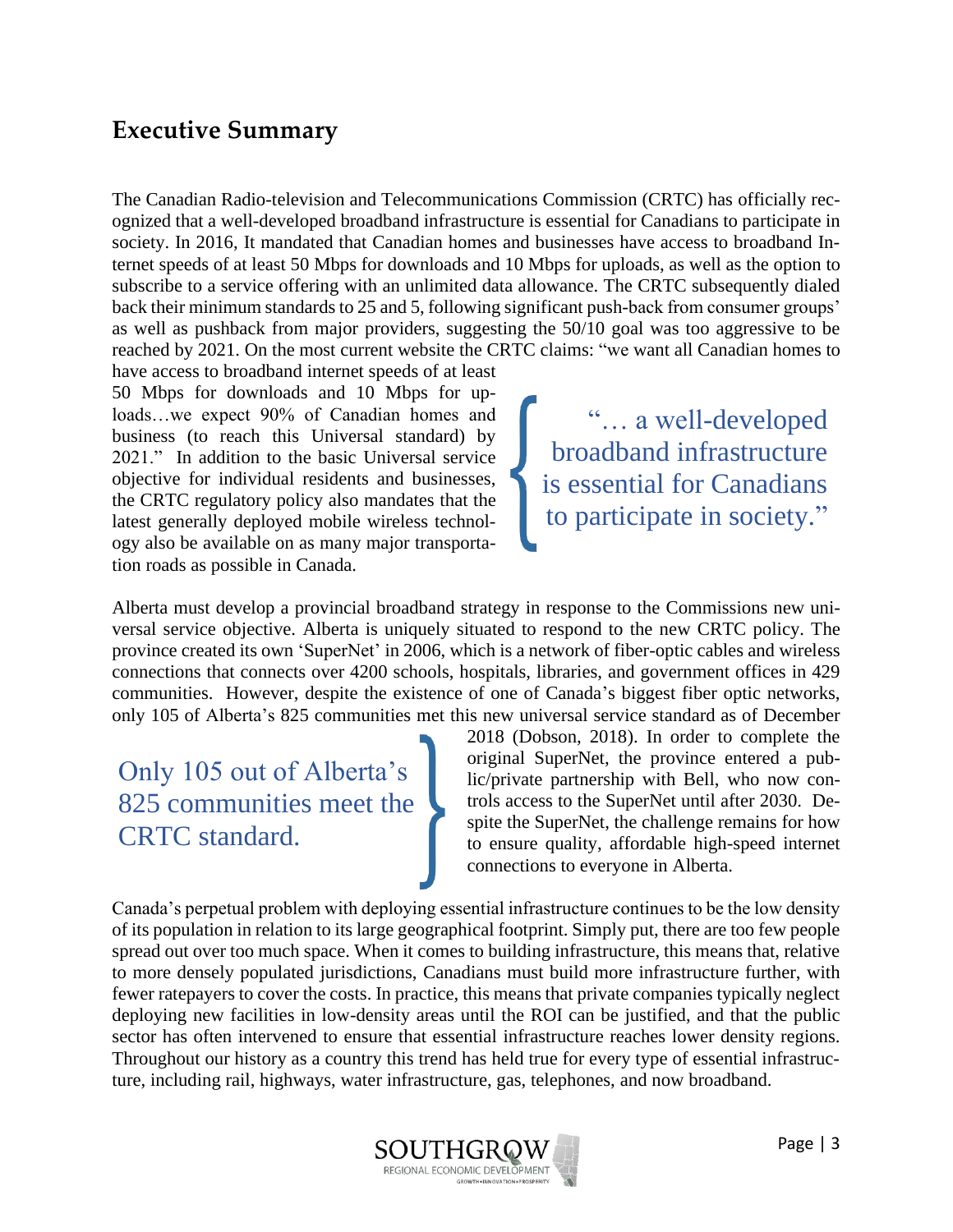

Historical scenarios, such as the deployment of telephone infrastructure, cause us to suspect that there is a significant return on investment to society from investing in broadband deployments, even beyond our ability to foresee or even measure in the present moment. For all the infrastructure components mentioned above, numerous ways to further monetize their use were invented after the initial need was identified and the expense to build them justified. For example, the invention of the fax machine added significant economic value long after the deployment of telephone networks, an invention that the original investors were unlikely to have foreseen when justifying the expense to build the infrastructure. Further, we can already see the monetization and economic impact of data transportation evolving in front of us in real time. However, private businesses, municipal governments, provincial administrations, and federal decision makers continue to balk at the cost of large-scale investments in broadband infrastructure to connect all Canadians.

The natural question to ask is: Well, what is the return on our investment, as a society, if we spend the money to connect every Canadian? When we asked this question, we were surprised that no one had yet done the calculations in the Canadian context. This study begins with that question and attempts to quantify the return on our investment so that decision makers can move forward informed with defensible estimates.

*What is the return on investment to society if we connect every Albertan?*

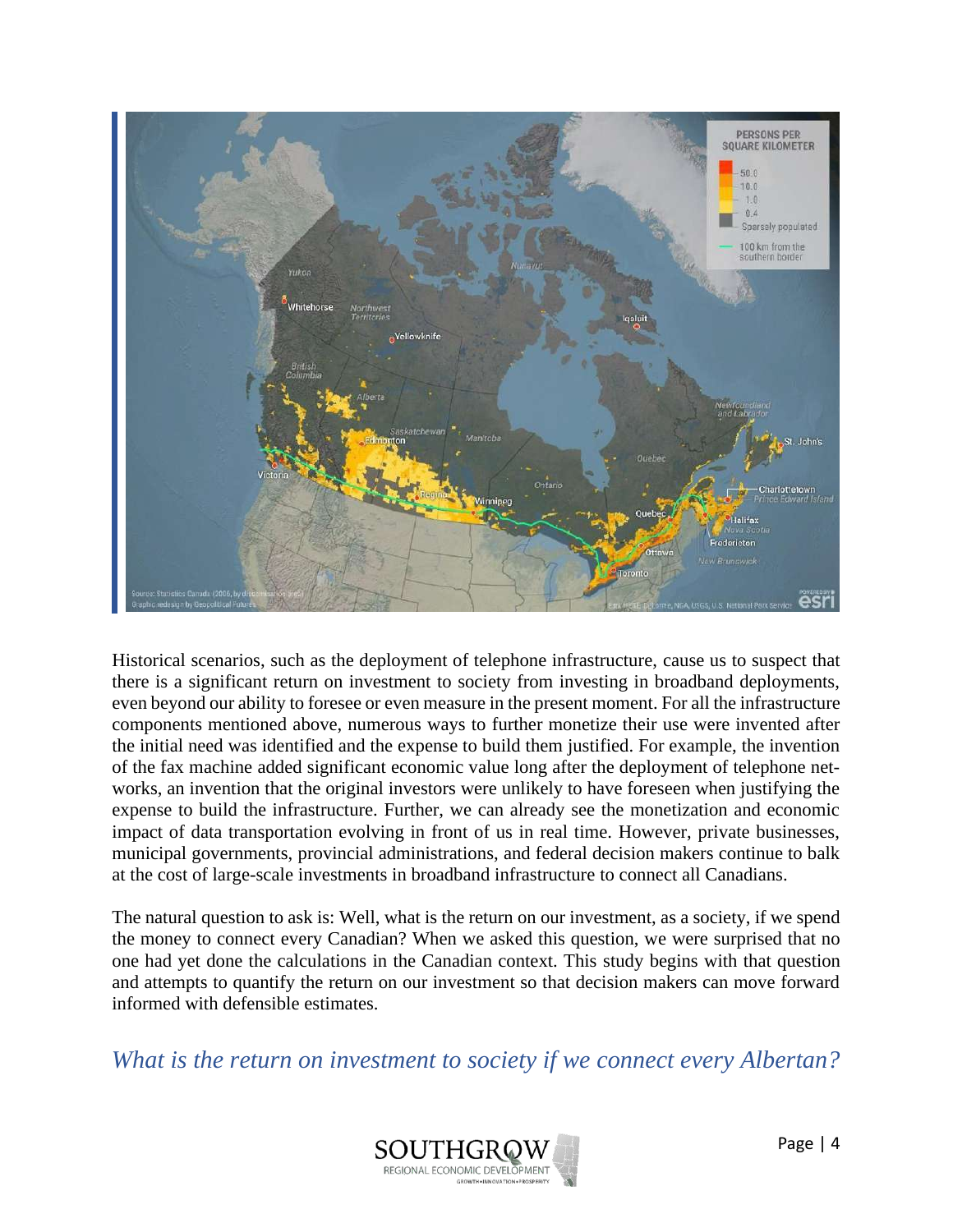To answer this, we looked at 2 hypothetical scenarios that help illustrate the importance of public investment in broadband infrastructure. Our first case study looked at the construction of a brandnew province wide fiber optic network. This would provide the public infrastructure that could deliver world-class high-speed internet connectivity anywhere in Alberta. Our model found over a 20-year horizon just over 35 billion dollars' worth of potential benefits compared to just over 11 billion dollars in costs. This is results in a C/B ratio of 3.17 dollars in benefits for every dollar invested. Our second case study looks at completing the same infrastructure but utilizing the existing SuperNet and building out to the remaining communities. The cost benefit ratio produced for the extension of the existing SuperNet was \$3.47 in potential benefits for every dollar invested. Our second scenario highlights the importance of investment in rural broadband infrastructure. Communities not on the existing SuperNet are generally too small or isolated to attract private investment in broadband on their own.

An important consideration to bear in mind is that deploying broadband infrastructure is easily the least expensive of the various essential public infrastructures we have mentioned. Canadians have figured out how to fund roads, water, and power. We can certainly figure out how to fund broadband if we perceive it to be a high enough priority.

#### **Why these two case studies?**

There are numerous ways in which broadband can be deployed, with a wide mix of technologies, equipment, and software worked together into a complicated grid that pieces together components from multiple public and private players. It is a complex environment. We picked two of the most expensive, hypothetical scenarios available as test-cases for our number crunching under the assumption that most real-world projects will be far more affordable, smaller in scope, and achieve similar returns. We also based our calculations on today's conditions, and the savvy critic will understand that future use-cases of the infrastructure are likely to add to the return on investment. If building the infrastructure makes sense in today's context, the argument in favor of investment ought only to increase as time goes by.

The reader should be aware that there are two parts to a broadband network, backhaul transport, and access. Backhaul is the 'highway system' that connects your community with the global network, while 'Access' connects the buildings in your community to the backhaul. In the first casestudy, we looked at what it would cost to build out an entirely new backhaul network that connects every community in Alberta with an access point to the global network, while also providing access in each community by running fibre to the premises. In the second case-study, we looked at what it would cost to just extend the existing SuperNet backhaul network to all Albertan communities that are not currently included, and extend fibre to the premises of all of those new communities (assuming for simplicity that existing connected communities already have access). Both cases assume that once a community has backhauled access that communities are within reach of getting local networks that get them to the CRTC objectives.

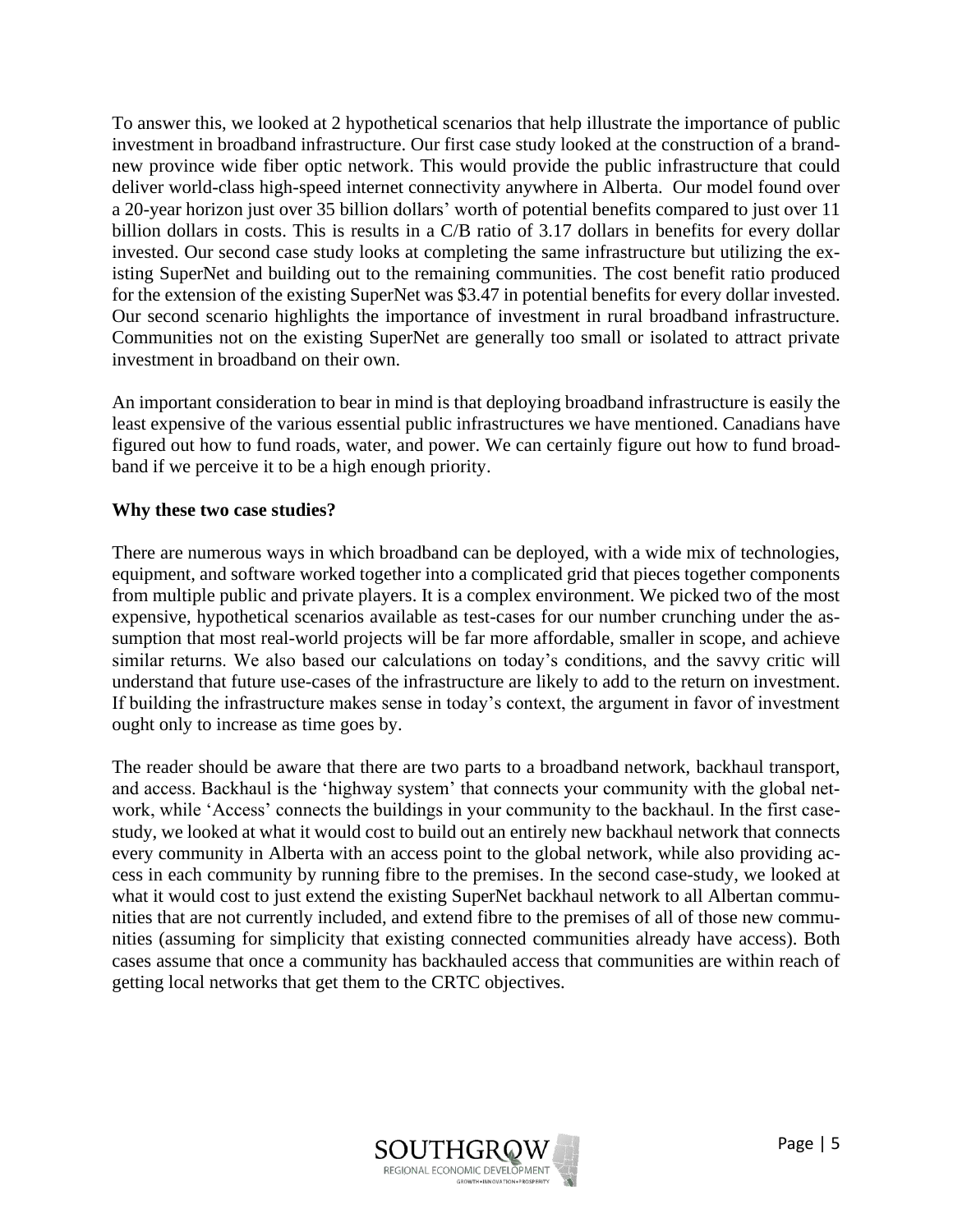#### **How this study should not be read.**

The reader should be reminded that the case-studies we illustrate below are hypotheticals only. The researchers and their funders are not necessarily advocating for the deployment of either scenario in the real world.

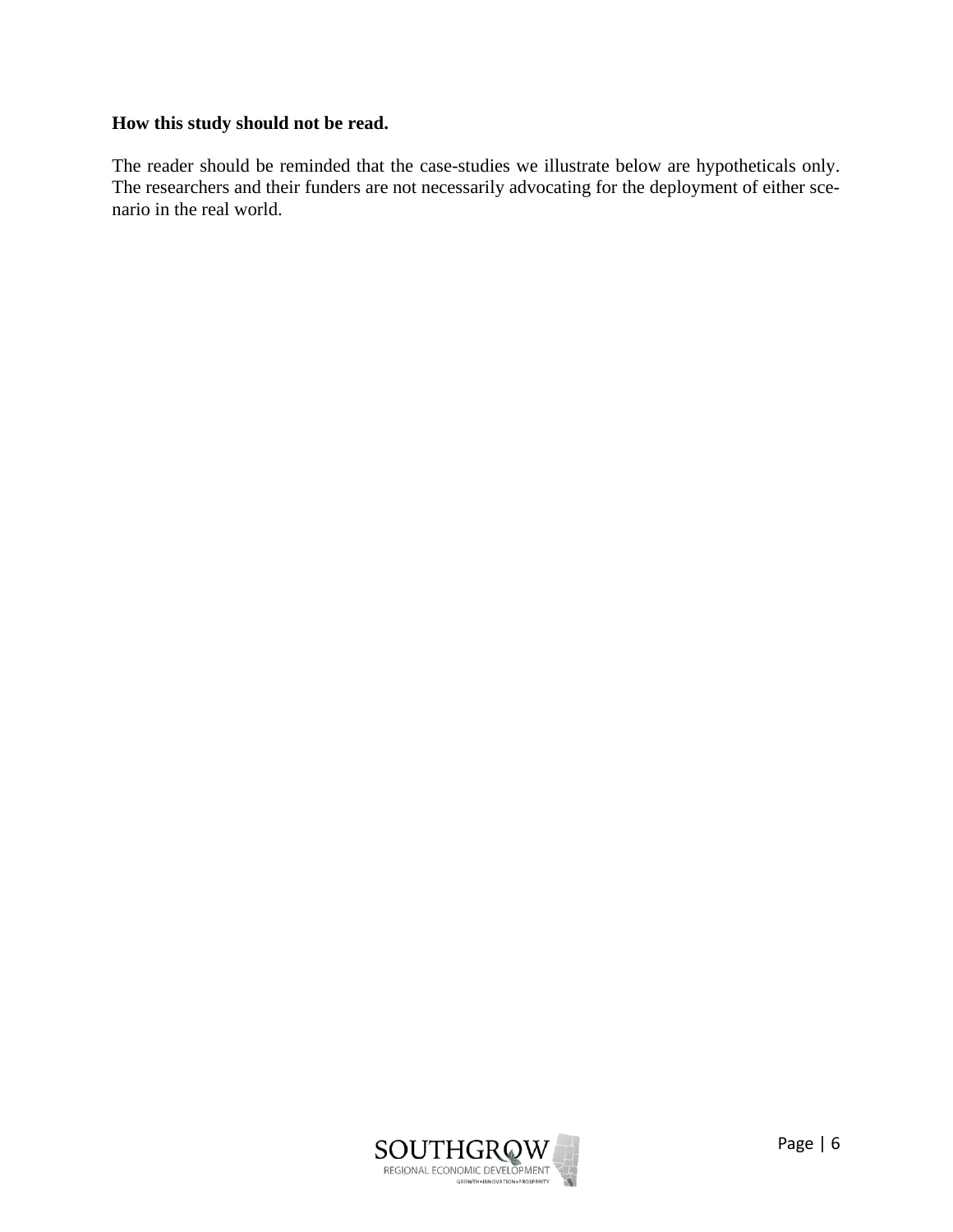## <span id="page-7-0"></span>**Acknowledgments**

First, we are in great debt to Craig Dobson of Taylor Warwick Consulting Ltd. for providing us with the original data on Alberta Communities and stimulating discussions and suggestions on the cost side of the project. Second, we would like to express our gratitude and thanks to Dr. Aaron Christie for providing us with the calculations of the distance and updated the data. Third, we thank Keenan Geib for providing excellent assistance with the summary of recent literature on broadband. Finally, we would like to thank the SouthGrow Regional Initiative, and their sponsoring communities, for providing the funding of this project. Without their support, this project would not be possible.

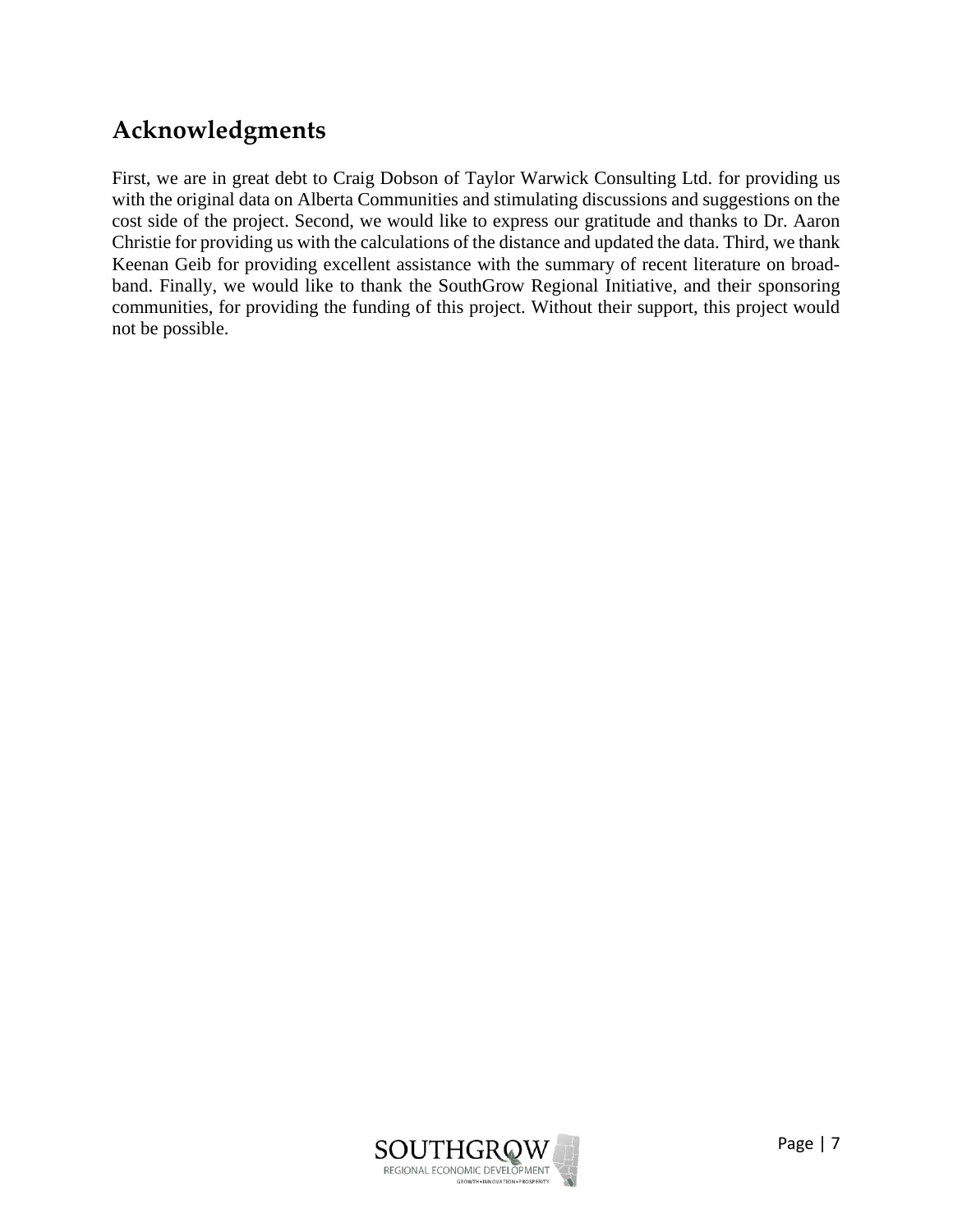### <span id="page-8-0"></span>**1. Introduction**

#### <span id="page-8-1"></span>1.1 Background

Access to high-speed broadband Internet has become a necessity for Canadians. Communities with broadband access experience a wide array of economic, educational, and social advantages. While most Canadians today have access to high-speed Internet, many rural and remote regions in Canada do not share this access due to a lack of suitable broadband infrastructure. This growing gap in access to high-speed broadband Internet is often referred to as the 'Digital Divide'. At the federal level, the Canadian Radio-television and Telecommunications Commission (CRTC) has officially recognized that a well-developed broadband infrastructure is essential for Canadians to participate in society. In 2018, it originally mandated that Canadian homes and businesses have access to broadband Internet speeds of at least 50 Mbps for downloads and 10 Mbps for uploads, as well as the option to subscribe to a service offering with an unlimited data allowance. The CRTC subsequently dialed back their minimum standards to 25 and 5, following significant push-back from consumer groups' as well as pushback from major providers, suggesting the 50/10 goal was too aggressive to be reached by 2021. On the most current website the CRTC claims: "We want all Canadian homes to have access to broadband internet speeds of at least 50 Mbps for downloads

and 10 Mbps for uploads…we expect 90% of Canadian homes and businesses (to reach this Universal standard) by 2021." In addition to the basic Universal service objective for individual residents and businesses, the CRTC regulatory policy also mandates that the latest generally deployed mobile wireless technology also be available on as many major transportation roads as possible in Canada.

# dig·it·al di·vide

*noun* 1. the gulf between those who have ready access to computers and the Internet, and those who do not.

What does a broadband connection of 50/10 represent in terms of typical household internet usage? Basic surfing and browsing the web requires 5 Mbps download, streaming high definition content requires 15-25 Mbps download minimum. Streaming 4k content and playing competitive on-line games requires 40-100 Mbps download and if you are working with large files you would require 200 + Mbps to be efficient. Most connected business applications require 100 Mbps, to effectively move files and video conference. To put it into perspective, Netflix recommends a 5 Mbps download speed to stream regular videos, and 25 to stream 4K videos. That is the typical usage per device connected. A minimum Universal standard of 25/5 is really at the absolute minimum required right now for a reasonable internet connection. It is easy to imagine requiring 100 Mbps download speeds as being the bare minimum anyone doing business online or working from home will require soon if they don't already. While a 50/10 standard might have seemed like an aggressive goal 2 years ago, it is quite easy to conceive of people requiring access to even higher bandwidth connections in the very near future.

.

Yet, for many rural Albertans who continue to lack high-speed broadband Internet access, the prospect of receiving the CRTC mandated service levels by 2021 seems unlikely. Several factors

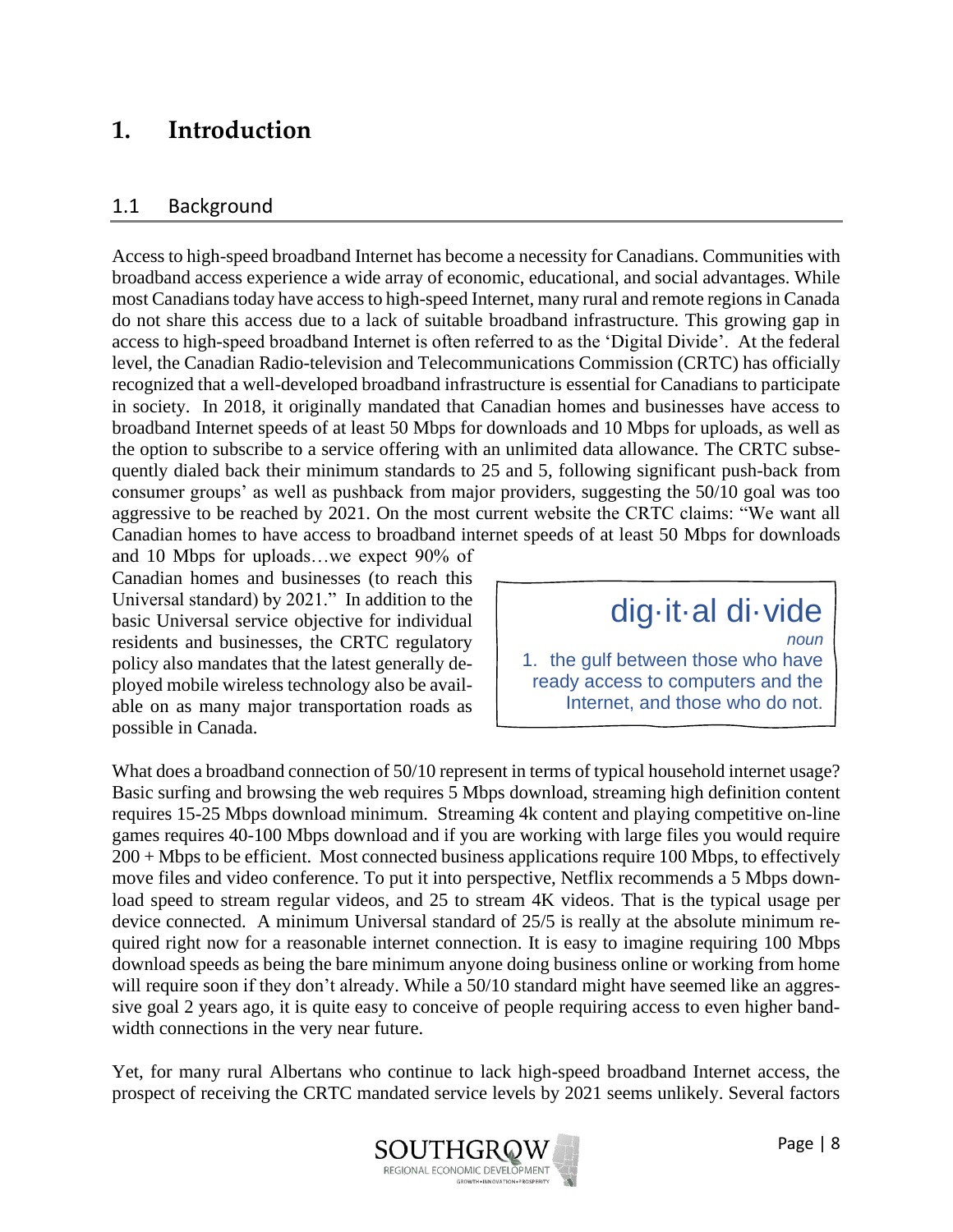contribute to this view. Almost all wireless Internet service offerings do not meet CRTC mandated service levels. Furthermore, local ISPs in Alberta have proven to be unwilling or unable to invest in the broadband infrastructure required for many rural Albertans to access the CRTC mandated Internet service offerings. Lastly, there is the perception among Albertans of anti-competitive behavior among local ISPs regarding ownership of broadband infrastructure. As a result, for many rural Albertans, accessing high-speed Internet service offerings has become either exceptionally costly, impractical or outright unattainable.

Ensuring high-speed broadband Internet access for rural Albertans will be a challenge. Canada's low population density, diverse geographic terrain, and its regulatory framework have made it difficult for the private sector to offer mandated service levels at an affordable price.

Investing in rural broadband infrastructure also has numerous economic payoffs. One of the most visible benefits in Rural Alberta are the potential increases in Agricultural productivity. The advent of the connected farm is upon us, with boundless possibilities for productivity and efficiency growth as new technology spurs agricultural innovations. In addition to direct benefits of increased agricultural productivity in Rural Alberta, are all the benefits that come with increased connectivity in general. These include but are not limited to things like increased access to Alberta's public services in remote areas, drastically decreasing travel costs for access to basic education and health care. One of the biggest challenges that Alberta and Canada have always faced are low population densities spread out over vast geographical distances and difficult terrain. Once connected to the world through affordable reliable high-speed internet access, we all but erase the main difficulties presented by our large country. The benefits section of this report provides a more detailed account and analysis of these benefits.

#### <span id="page-9-0"></span>1.2 Challenges

The monopolistic-style control of broadband infrastructure that currently exists in Canada has a stifling effect on expansion and innovation within the industry. The barriers to access for small companies is very high, and when or if they enter competition with the incumbents, they operate at a significant disadvantage that stifles industry growth and innovation. Policy decisions that facilitate shared access to existing infrastructure in order to move the industry away from facilitiesbased competition and towards service-based competition would help provide a more competitive environment in which businesses can thrive.

In the early 1900's, the provincial government partnered with local municipalities and industry in Southern Alberta to embark on an ambitious project of canal and irrigation building. The foresight of government and industry leaders in building this network enabled a century of economic prosperity, innovation, and created an economic environment that continues to provide a high quality of life for the people of southern Alberta. Before the irrigation canals were built the Canadian government connected the west with a network of rail lines built with both public and private partnerships. That network provided the infrastructure to connect the west to markets they would not have had access to and allowed the west to grow. The railroad was really what allowed Canada to become a country. Today, the Province has a chance to embrace an even grander project. Bold policy decisions today that enable the rapid expansion of broadband infrastructure throughout rural

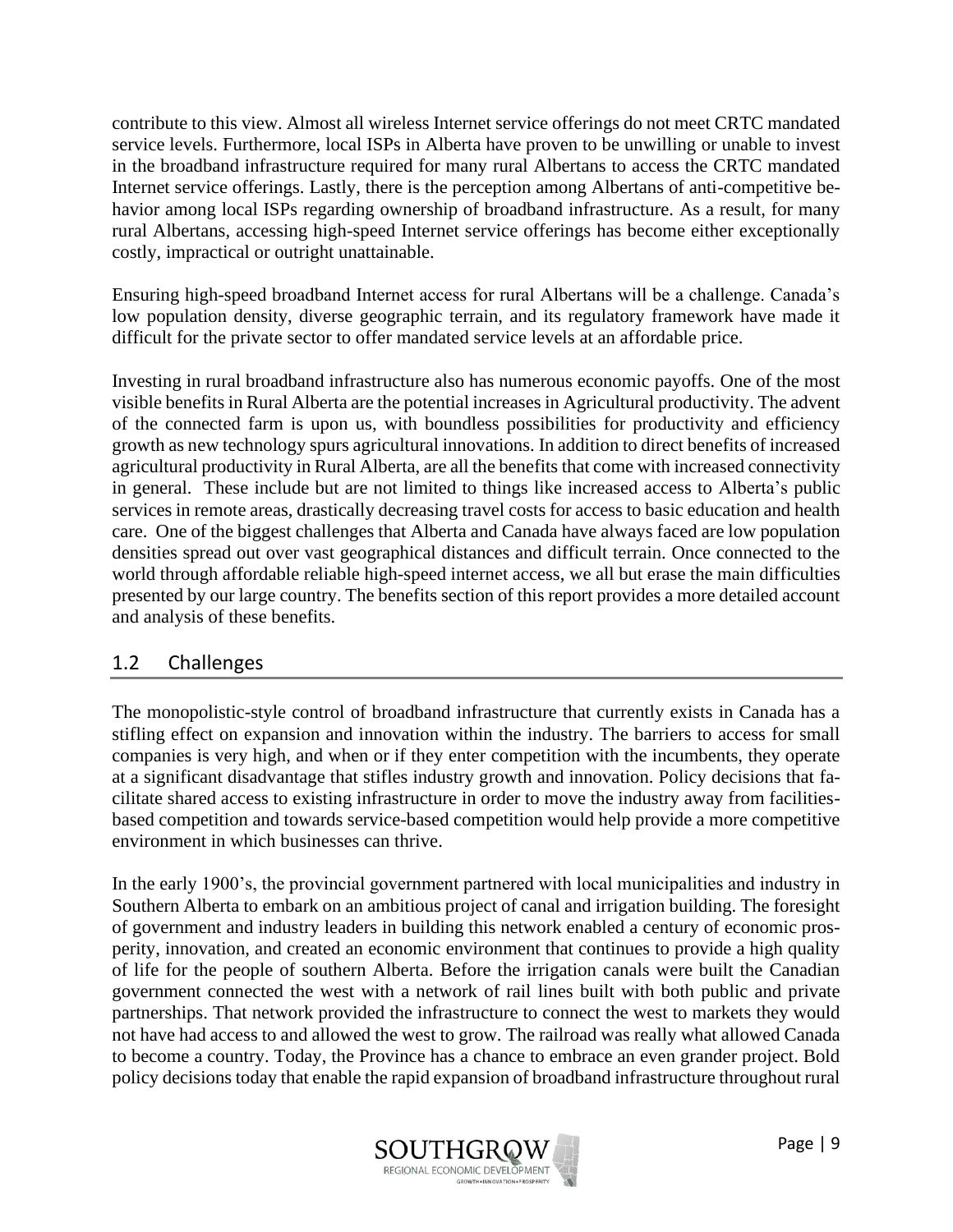Alberta will yield immeasurable dividends in the decades to come. Alberta's rural municipalities stand ready to partner on this project.

#### <span id="page-10-0"></span>1.3 Project Overview

The CRTC has recognized that High speed access to the internet has become a necessity to participate in society. It is a requirement to be a part of the new economy. In 2005 Alberta built one of the most comprehensive fiber networks stretching thousands of kilometers across the province. This original SuperNet was conceived and constructed before anyone understood the true ramifications of internet connectivity. The world has changed very quickly since 2005, very few saw how smart phones were about to consume the economy. Facebook and social media were just beginning, and no one could have predicted how companies like Amazon, Airbnb and Uber were about to completely disrupt the world. What will happen in the next 10 years? Connected networks will be pervasive and necessary. While we already know things like self-driving cars and precision

agriculture are on the eve of widespread deployment, and productivity technologies like them are being created every day and will continue to disrupt in ways we do not know. The 'Internet of Things', connected every-day devices that rely on being tied into the global network, is also growing rapidly. What other internet-based technologies are on the verge of being created? Algorithms are being created that can sift through social media posts and help identify teens at risk of suicide, these same algorithms can be used to help identify potential criminal activity. The world has never had access to a virtually unlimited amount of real time data that can be accessed anywhere.

In the next ten years connected networks will be pervasive and necessary.

Alberta needs to address this new CRTC universal standard for internet access. The main objective of this report is to answer the question of what the return on investment is to society if we were to achieve this standard for every Albertan. We will do this by providing a comprehensive cost-benefit analysis of a province wide network, with fiber connections built to every dwelling as a hypothetical test-case for crunching the numbers. Such a network would be capable of taking Albertans into the next decades. We will use two case studies to do this. The case studies themselves are hypothetical in that it is unlikely that either will be the new provincial broadband strategy. They are designed to illustrate what could happen if the province went beyond the minimum investment that will be required to meet the new minimum universal standards of 25/5 but instead built a world class network capable of connections 4 x or 10x the speed. They also show the potential advantages to being forward looking and building a world class network, one of the largest of its kind. These case studies will illustrate the potential of investment into this type of public infrastructure.

The two hypothetical case studies we consider are:

1) *SuperNet 2.0*.

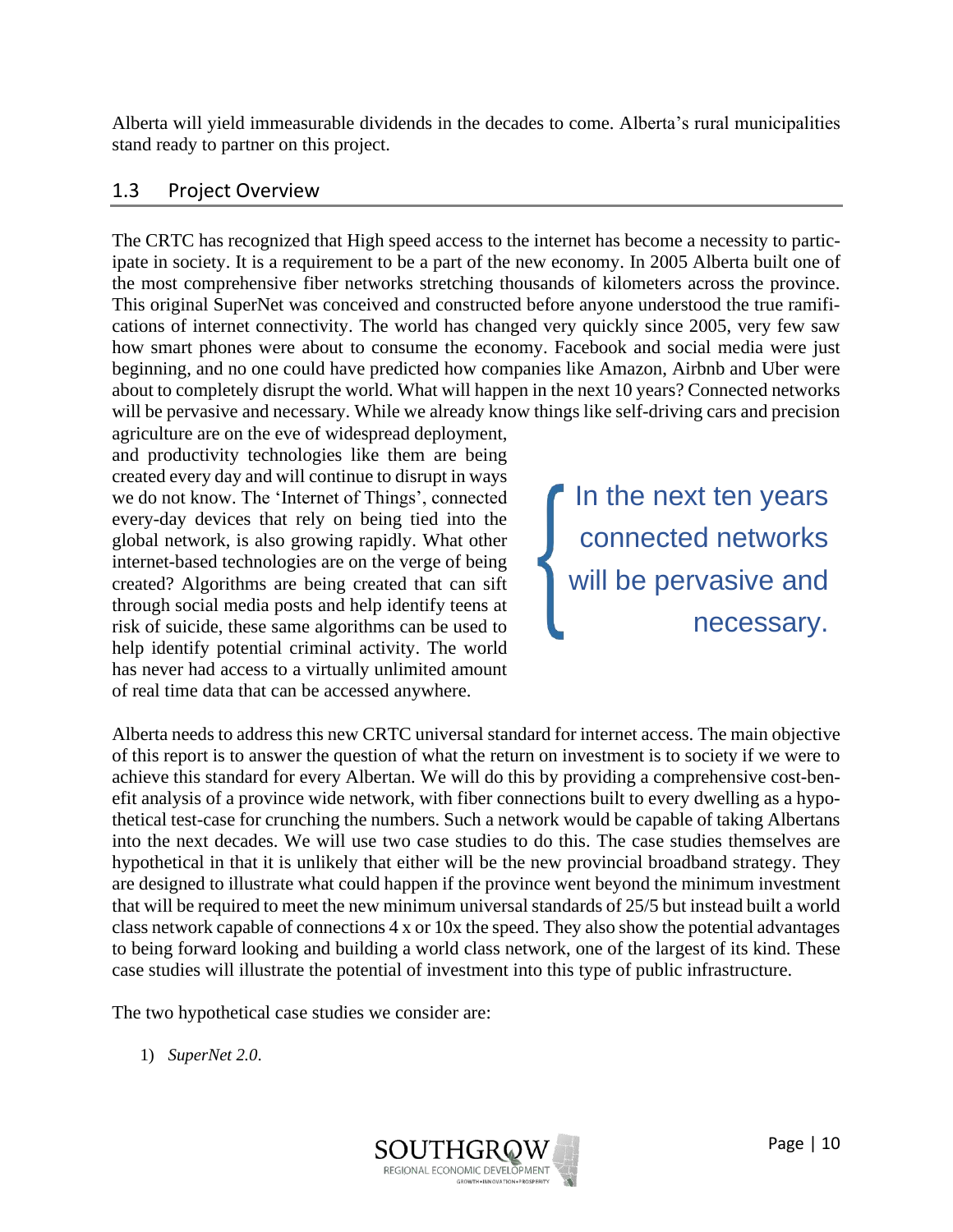What are the costs and benefits associated with building a brand-new Alberta-wide fibre optic network connecting every community in Alberta? These new fibre optic line routes would all end at one of two main hubs in Calgary or Edmonton. We have calculated the shortest distance collection of paths that would accomplish this.

#### 2) *Hybrid SuperNet 2.0*.

429 communities in Alberta are currently on the existing SuperNet that was built in 2005. Our second scenario assumes these 429 communities will be able to meet the new universal standard by tying in to the existing SuperNet, and the remaining communities are tied into end points along the existing SuperNet in Alberta.

In reality, there are a multitude of delivery systems available. Fiber, cable, wireless and combinations of them all already exist in different regions of the province. It is likely that the least expensive way of providing high speed access to Albertans will include a combination of these delivery methods. While there may be less costly specific approaches once micro studies are done for each region, this study is looking specifically at the cost benefit of building new fiber network infrastructure. Fiber may be costlier but provides the most upside potential in terms of potential expansion of the network for the future. The costs for Fibre are also mostly up-front and the network requires very little maintenance over a 40+ year lifespan, while other types of network will require continual upgrading every few years. Hence, on a total cost of ownership basis over the lifespan of a network fibre is the best bet.

The cost and benefit analysis will be conducted for both scenarios and compared using the net present values of benefits. The report will quantify the amount of net benefits and the risks (if any) associated with the project; thus, this report can provide decision/policy makers to make informed decisions.

An overview of the report is as follows: This introduction is followed by Section 2, which provides an overview of the methodology used in estimating costs and expected benefits associated with rural broadband deployment in Alberta. Section 3 summarizes the study findings. Concluding remarks and recommendations for the next steps are given in Section 4. Appendix A provides a brief description of generating the distance data whilst literature review is gathered in Appendix B.

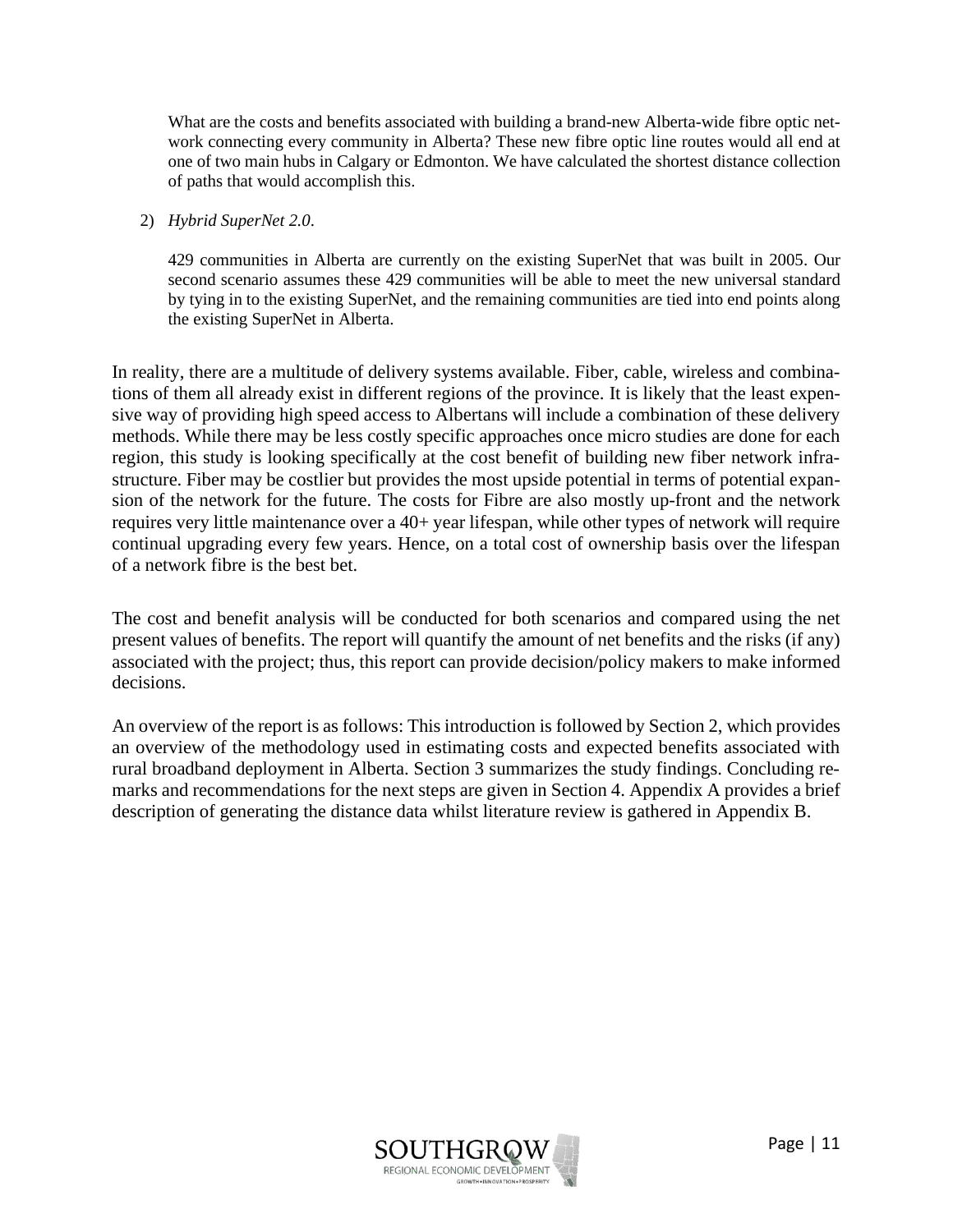### <span id="page-12-0"></span>**2. Cost and Benefit Methodology**

#### <span id="page-12-1"></span>2.1 Literature review

Studies have been done in several US regions as well around the world that attempt to estimate the costs and benefits of providing rural broadband infrastructure. While the costs of building and maintaining a fiber optic network are known at any given time, the technology is changing rapidly, and so are the costs associated with the technology. Far more difficult, is a reasonable estimate of future benefits that can be attributed solely to low cost access to high speed internet. While we can give real numbers and projections of costs and returns based on today's numbers, a reasonable assumption to keep in mind is that future costs will be lower, and new returns on investment will arise that cannot currently be predicted. This same scenario has been observed with other national infrastructure projects such as telephone lines, gas lines, highways, rail, and more. A more detailed literature review can be found in appendix B.

## "A reasonable assumption to keep in mind is that future costs will be lower, and new returns on investment will arise that cannot currently be predicted."

Previous studies on broadband adoption typically measure the net present value of the costs of building the fiber optic infrastructure against the potential benefits. Estimations of benefits become dated quickly but the methodology for calculating costs is well established.

Previous studies also help us identify potential benefit categories and ways to measure things like the benefits provided by increased access to education or health care. The methodology for calculating the costs in this project have been informed by previous estimates and are discussed in more detail in that section. The previous estimates in other studies about the benefits are used as background to generate and compared to our estimates for Albertans. These can be found and are referred to in the Benefits section

#### **What we cannot learn from previous studies.**

Any Cost Benefit Study about internet usage becomes immediately dated once published. While accurate cost estimates can be derived at the time of construction. It is impossible to calculate the benefits from things that have not been invented yet. The original Alberta SuperNet was completed in 2006. On September 2006 Facebook was opened to everyone 13 years of age or older and had roughly 2 million users worldwide. After exponential growth over the last 13 years Facebook now serves over 2 billion people worldwide. No one predicted how important social media would become in the daily lives for the majority of Canadians. How could anyone estimate the benefits

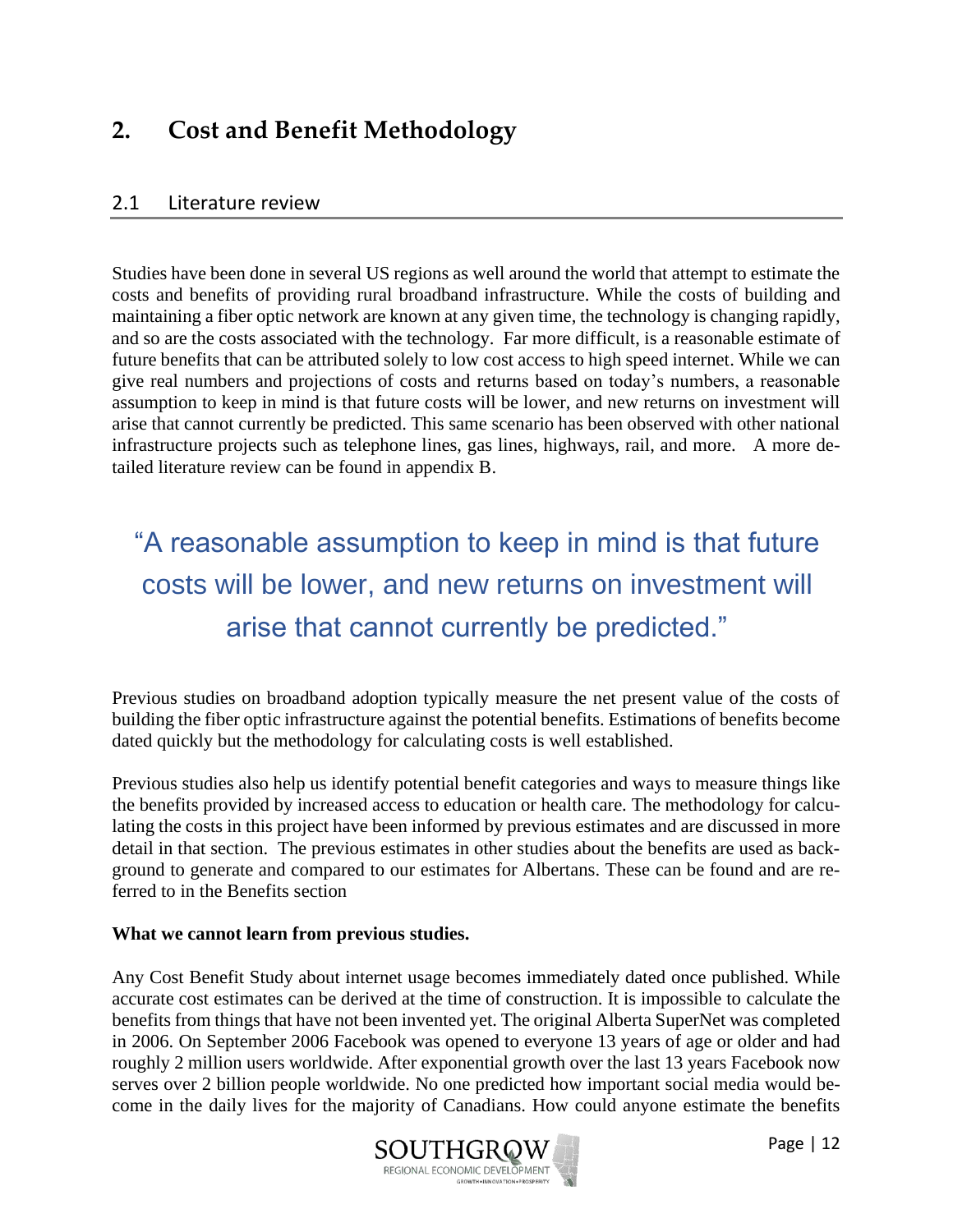associated with being part of a 4-billion-person network when that network didn't exist when cost benefit studies about potential SuperNet benefits were undertaken in 2004? Twitter was also created in 2006, no one could predict the benefits to instantaneous worldwide news availability, and its effect on global democracy. Amazon sales went from 8 billion to over 250 billion over this same time frame 2006 -2018. Widespread access to the internet has radically changed the way people live since the original SuperNet was constructed. Airbnb and Uber were still companies forming in the minds of 13-year-old kids! There is no question that improved accessibility will result in a host of benefits we can't even comprehend now. This is an important part of the equation, however impossible to put an actual number on. The first iPhone was available in 2007 a full year after the SuperNet construction. No one could have possibly predicted the massive amounts of data being shared amongst smart phones and how important and engrained our lives have been intertwined with these devices that require access to high speed networks.

Predicting the future with certainty is futile. This study will focus on the benefits as they can be defined and described as they exist today. We have used previous studies to help define our benefit categories. However, benefit estimates become dated very quickly as the internet and the way we use it changes. We provide estimates of these traditional categories in the benefits section to inform and compare our estimates for the benefits. These are discussed in more detail in the benefits section.

#### <span id="page-13-0"></span>2.2 Methodology

A traditional Cost Benefit Analysis (CBA) allows the decision (or policy) makers to consider the trade-offs and decide if the community is better or worse off if the project be undertaken under several different technical scenarios. The problem facing Alberta's policy makers right now is very different. In our current scenario, it is not whether to pursue the project, but rather how will the government pursue providing all Albertans with the minimum basic service levels mandated by the CRTC. The main difference is that Alberta has been tasked with finding a way to meet these new requirements, regardless of the potential benefits. This makes the policy makers decision easier in one sense. However, this report still utilizes the traditional approach. It is important to identify the potential benefits as accurately as possible, because the traditional CBA ratios will help inform policy makers to the veracity with which they should pursue the investment. For example, if the benefits exceed the costs it may be conceivable that a fiber optic network capable of more than the minimum 50/10 required be constructed. Or, if the costs exceed the benefits, perhaps the province should try to meet the new minimum requirements as cheaply as possible. Either way, the net present values presented in this project are valuable data points.

Therefore, the methodology used in this report is based on the approaches that previously discussed in the literature review section. Specifically, the approach used in this report combines various approaches in the literature for estimating benefit-cost of implementation of rural broadband. However, before we provide details of the CBA approach, it is beneficial to briefly define the costbenefit analysis problem clearly.

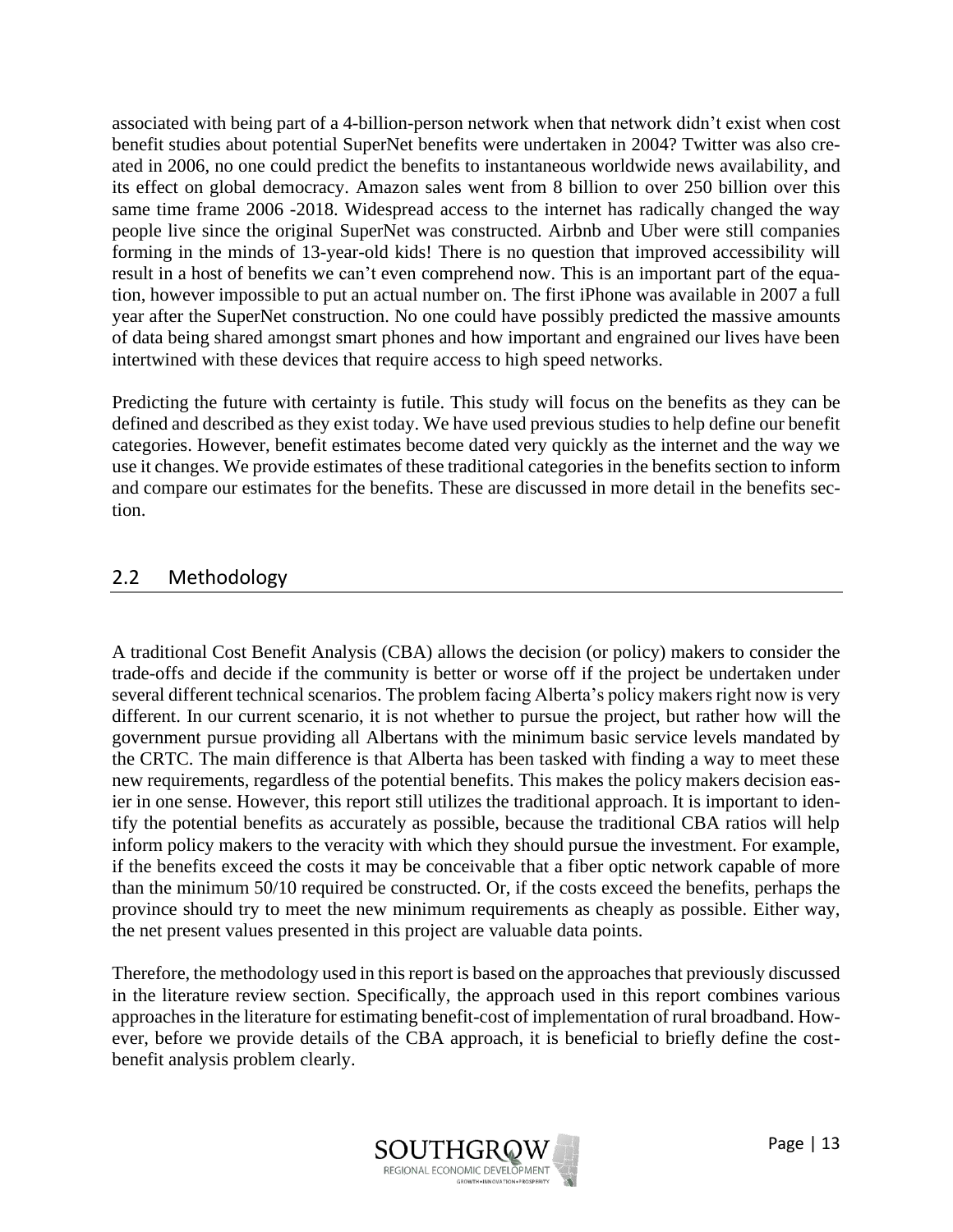In general, a CBA estimates the equivalent money value of the benefits and costs to the community of a project, to determine whether it is worthwhile. That is, it is an analysis of expected balance of benefits and costs including an account of foregone alternatives and the *status quo*.

Both costs and benefits can be diverse. Financial costs (or direct costs) are typically include capital costs and operating costs. Whilst benefits may include cost saving and public willingness to accept compensation (implying that public has the right to benefit of the project) for the welfare change resulting from the project. The impact of a project is the difference between what the situation in the study area would be with and without the project. That is, when a project is being evaluated, the analysis must estimate not only what the situation would be with the project but also what it would be without the project. Thus, CBA allows the decision (or policy) makers to consider the trade-offs and decide the community as a whole is better off or worse off under these technical scenarios.

The main criterion for the project's decision is to examine the difference between the discounted present value of benefits and the discounted present value of costs (i.e., net present value). If the net present value is positive, or equivalently, the ratio of discounted present value of benefits to the discounted present value of costs exceeds one, then the project is worthwhile.

It should be noted that an important aspect of CBA is that it can highlight the sensitivity of the outcomes to changes to the key parameters (or assumptions) affecting the computations of costs and benefits. And that makes it useful in dealing with the inevitable uncertainty as it clarifies the extent of the risks and helps structure the options for managing them.

For this report, there are three major components of the study that combine to obtain the overall estimates of benefits and costs of Alberta rural broadband deployment.

(1) The first component will be the cost of implementing the broadband services for the remaining Alberta rural communities. The cost estimates will include all the capital cost as well as operating costs as well as maintenance costs for the system. We envision a base speed of 50 Mbps for download and 10 Mbps for upload or higher as set out the CRTC recently.

(2) The second component will study the price and the broadband service providers will charge, and the anticipated participation rate given that price.

(3) Finally, the third component will provide the estimates of benefits that would be realized from the provision of the rural broadband in Alberta rural communities. These benefits represent the value to society in terms of provision of broadband service.

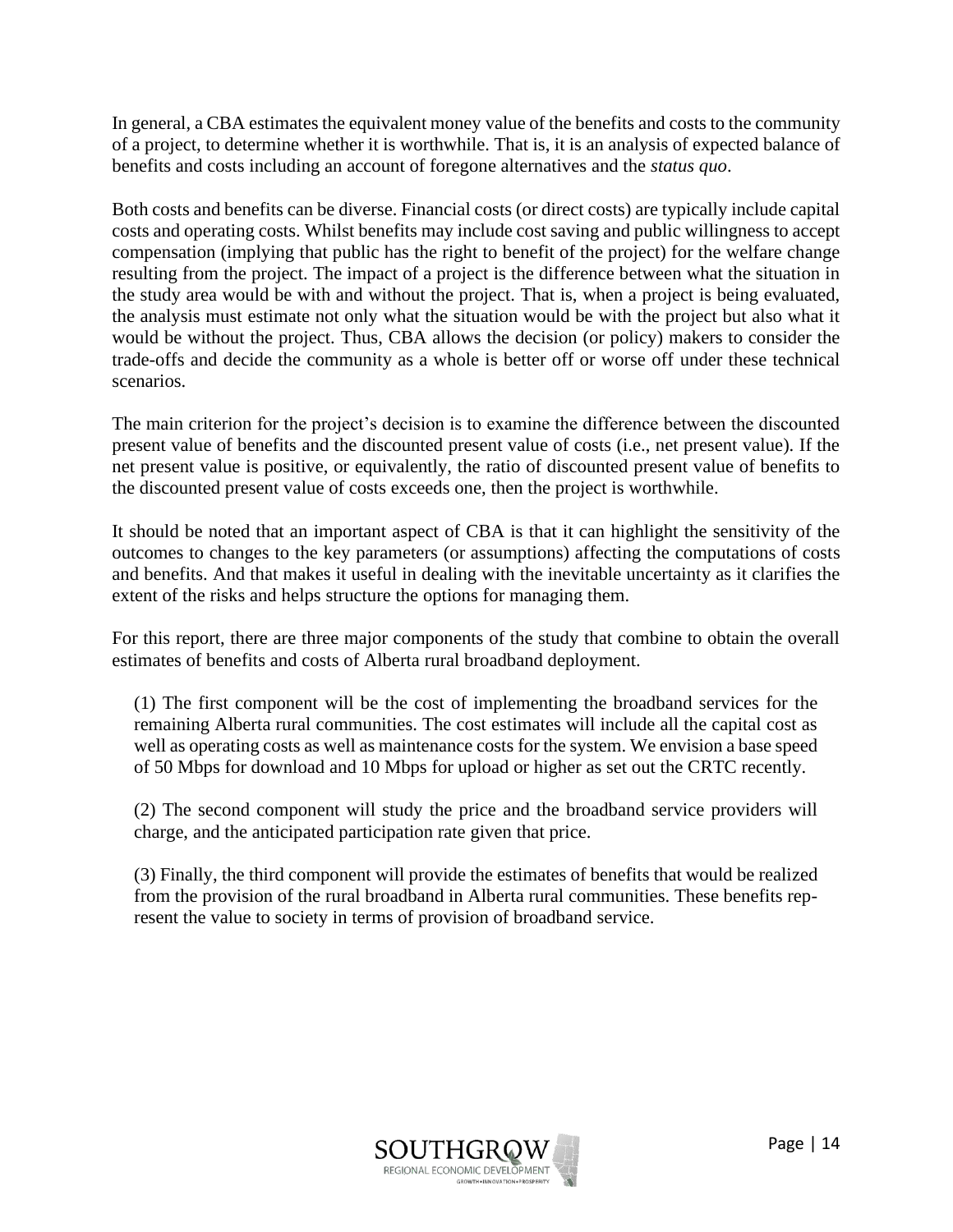#### <span id="page-15-0"></span>2.3 Description of the Data

The original data were provided to us by Craig Dobson of Taylor Warwick Consulting Limited<sup>1</sup>. It consists of 826 communities within the province of Alberta which include the population for each community in 2016. By matching with 2016 Alberta Population Census, approximately 0.44% of the data were double counted<sup>2</sup>. Subsequently, we adjusted this data and removed the 0.44% of double counting. In addition, for each community, we also collected the data on number of dwellings, neighboring community, distance to either the City of Calgary or The City of Edmonton (i.e., two main hubs) and local internet exchange, endpoint of route to local exchange (yes or no), on SuperNet path (yes or no), connectivity to the SuperNet (fibre or Wi-Fi) and distance to its neighbor<sup>3</sup>. We identified the 429 communities that are currently connected to the SuperNet. Appendix A provides a brief description of the process for obtaining the distance data.

#### <span id="page-15-1"></span>2.4 Benefits

In 1998 Paul Krugman, a Nobel prize winning economist, suggested that:

"The growth of the Internet will slow drastically, as the flaw in 'Metcalfe's law' becomes apparent: most people have nothing to say to each other! By 2005, it will become clear that the Internet's impact on the economy has been no greater than the fax machine's"

Very few believed the internet would profoundly change the way the world's economy operates in its brief history. After the widespread introduction of the personal computer did not result in transforming the economy the same way as initially expected, why would anyone expect the sharing of information between all of these personal computers to result in anything different. One of the authors of this study was involved in a study done in 2002 which attempted to identify how southern Alberta farmers were utilizing personal computers for on farm operations. (Walburger/Davidson, 2002) Consistent with other studies done at the time, it was found that outside of bookkeeping and accounting and perhaps an odd spreadsheet to help analyze past performance, the personal computer was of little help in day to day farming operations. Access to personal computers did not result in huge productivity gains. It also did not fundamentally change how people live and communicate with each other. Transport 15 years later and now computers, smart phones and access to the internet are all important parts of daily life. While it can be said that the personal computer did not result in the huge productivity gains people had suspected or hoped for, the internet is what turned the computer into something not only useful but now arguably necessary to just be part of society, let alone be competitive.

In 2016 the CRTC justifies this new universal service standards with the following:

<sup>&</sup>lt;sup>3</sup> We would to express our gratitude to Dr. Aaron Christie for the assistance in the construction of these additional data.



<sup>&</sup>lt;sup>1</sup> We are grateful to Craig Dobson for providing us with this data.

<sup>&</sup>lt;sup>2</sup> Craig Dobson (2018), "What is the Current State of Broadband in Alberta?"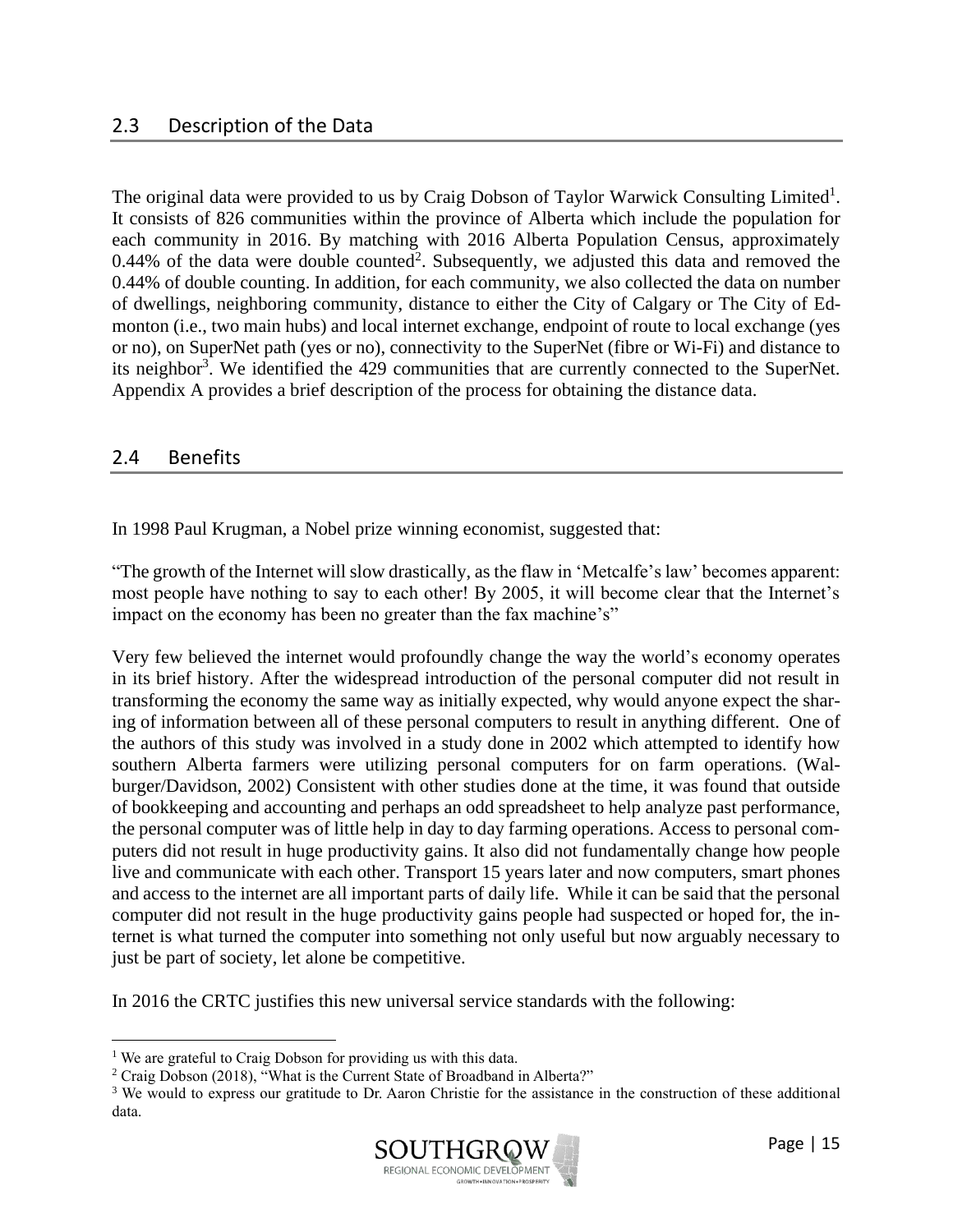*Modern telecommunications services are fundamental to Canada's future economic prosperity, global competitiveness, social development, and democratic discourse. In particular, fixed and mobile wireless broadband Internet access services are catalysts for innovation and underpin a vibrant, creative, interactive world that connects Canadians across vast distances and with the rest of the world.* 

*Canadians are using these services to find jobs, manage their investments, conduct business, further their education, keep informed on matters of public concern, consult with health care professionals, and interact with all levels of government. In general, fixed and mobile wireless broadband Internet access services improve the quality of life for Canadians and empower them as citizens, creators, and consumers.* 

*A country the size of Canada, with its varying geography and climate, faces unique challenges in providing similar broadband Internet access services for all Canadians. Private sector investments, as well as funding programs from various levels of government, support the expansion of these services outside densely populated urban centres. Despite these efforts, many Canadians, particularly in rural and remote areas, do not have access to broadband Internet access services that are comparable to those offered to the vast majority of Canadians in terms of speed, capacity, quality, and price.* 

Between 2006 and 2019, two major shifts have occurred that very few could have predicted in 2005. The use of smart phones, and the importance of using the internet for business. These have changed Alberta, Canada and the entire world drastically. Access to the internet is not a luxury anymore, it is an important part of everyday life, people plan their lives around it. The CRTC recognizes this, they suggest that access to affordable high-speed internet is necessary for Canadians to participate not only in the digital economy but to participate in society itself. The CRTC clearly believes the costs exceed the benefits to Canadians of having high speed access to the internet.

But how can you measure the benefits associated with something that is fundamental to social development and democratic discourse? You can put a dollar value on increased access to health care and education, how can you put a dollar value on increased democracy? What is the value of connecting isolated northern communities and potentially decreasing suicide rates? The answer is you cannot estimate a dollar value for many of the benefits that will be realized after the minimum standard is met. These things cannot be included in the calculus, but it is important to realize that they are there and very significant. Much the same as the original SuperNet builders, would have been unable to see just how important the internet was about to become, surely, we can anticipate that new inventions and technological advancements that we cannot anticipate will and are happening. Two problems that mean any estimate of current benefits will likely be lower than what occurs; many of the very real benefits that will occur are simply unmeasurable, and many of the things that's will result in benefits haven't been invented yet.

In order to generate a reasonable estimate of benefits we are then faced with two additional questions:

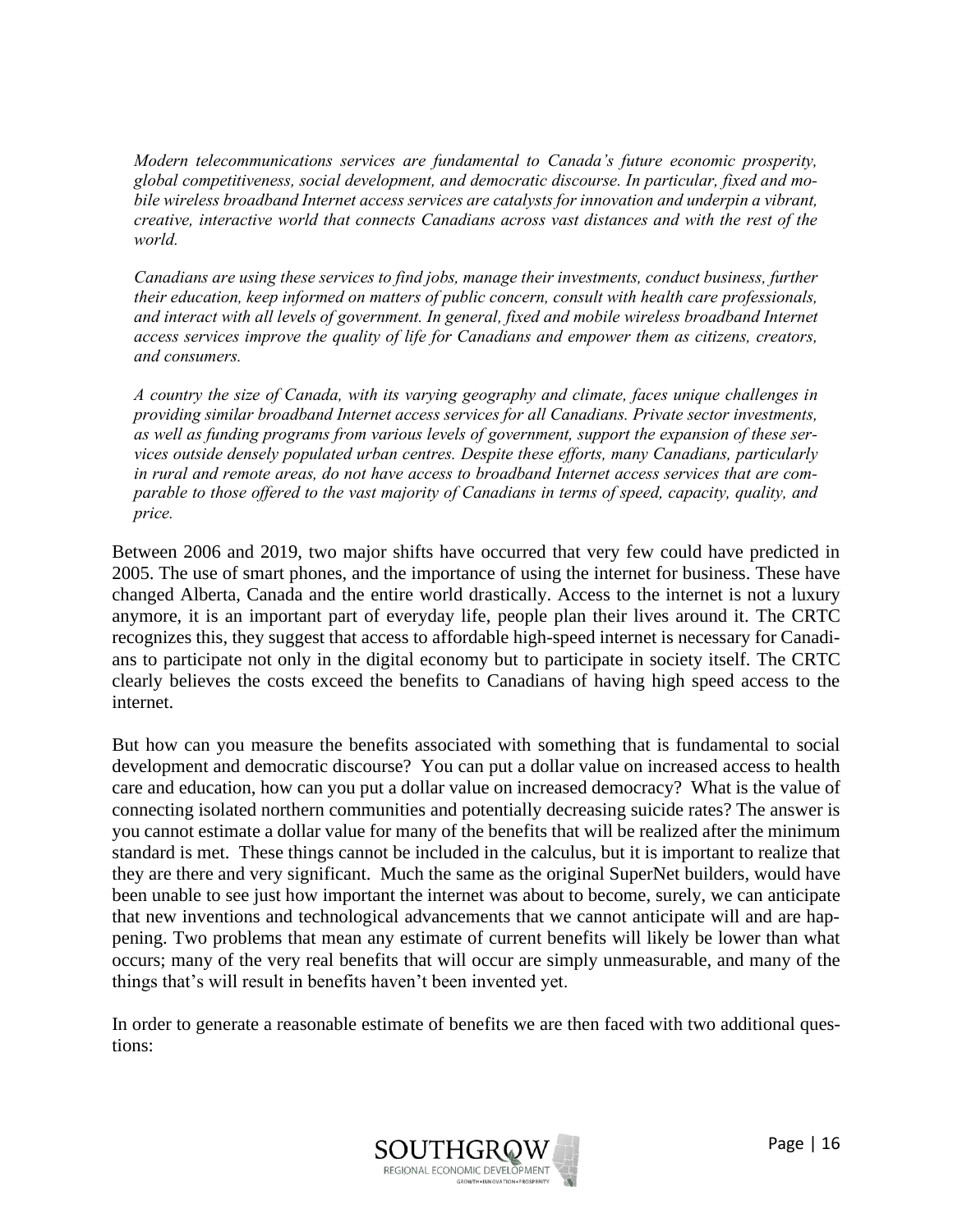(1) What are the identifiable benefits that rural Albertans can expect from low cost accessibility to high speed connections?

The following section will look at how previous studies have defined and measured benefit categories. We will use these to create an estimate of the net benefit per person. The traditional categories that typically calculated in similar studies include GDP gains from agriculture and business gains, public service gains from health and education savings, and even estimates for increased civic engagement.

(2) How much of these benefits can be attributed solely to the existence of a new SuperNet 2.0?

Many of the advantages that high-speed internet with unlimited data provide, will still occur given the status quo, even if a new fiber network is not constructed. For example, many rural farmers are introducing more precision agriculture techniques and will continue to do so whether they must pay \$200 per month for internet access or \$50 per month for internet access. The real question is how many additional farmers will pursue these things only if given cheap access or cheaper access to high speed connections. The same applies to all the following traditional benefit categories; how much of the benefits will occur regardless of the building of the new SuperNet, and how many of the benefits will only occurs if the SuperNet is built. On the flip side, at what point do farmers who have access to high speed internet have such an overwhelming advantage that everyone without is no longer competitive. Several connected technologies promise returns that are so incredibly lucrative that any farmer would pay much more to stay connected and benefit from yield and/or productivity increases. It is possible to imagine this being a necessity to remain competitive in the future as opposed to incurring extra benefit if they do pursue the technology.

#### <span id="page-17-0"></span>2.4.1 Traditional Benefit Categories

Previous CBA's have used some or all the following benefit categories. This section looks at the general approaches taken in the past and is then used to inform our specific benefit calculations in the results section.

#### *(a) Contribution to Alberta Gross Domestic Product (GDP) Growth.*

Estimates of the internet's effect on GDP growth in general are wildly different depending on where and when the study was completed. Estimates for increases in GDP because of access to higher speed connections with unlimited data are even fewer. While it may be possible to estimate an increase in agricultural productivity which will directly affect Alberta's GDP, it is much harder to estimate the benefits from increased access to the global market for other rural based industries both small and large. Increased rural connectivity will undoubtedly create new business opportunities for both new and existing small and large companies in rural Alberta.

One report, conducted jointly by Ericsson and the Chalmers University of Technology, looks at 33 OECD countries, and quantifies the isolated impact of broadband speed, showing that doubling the broadband speed for an economy increases GDP by 0.3%. The authors also suggest that in

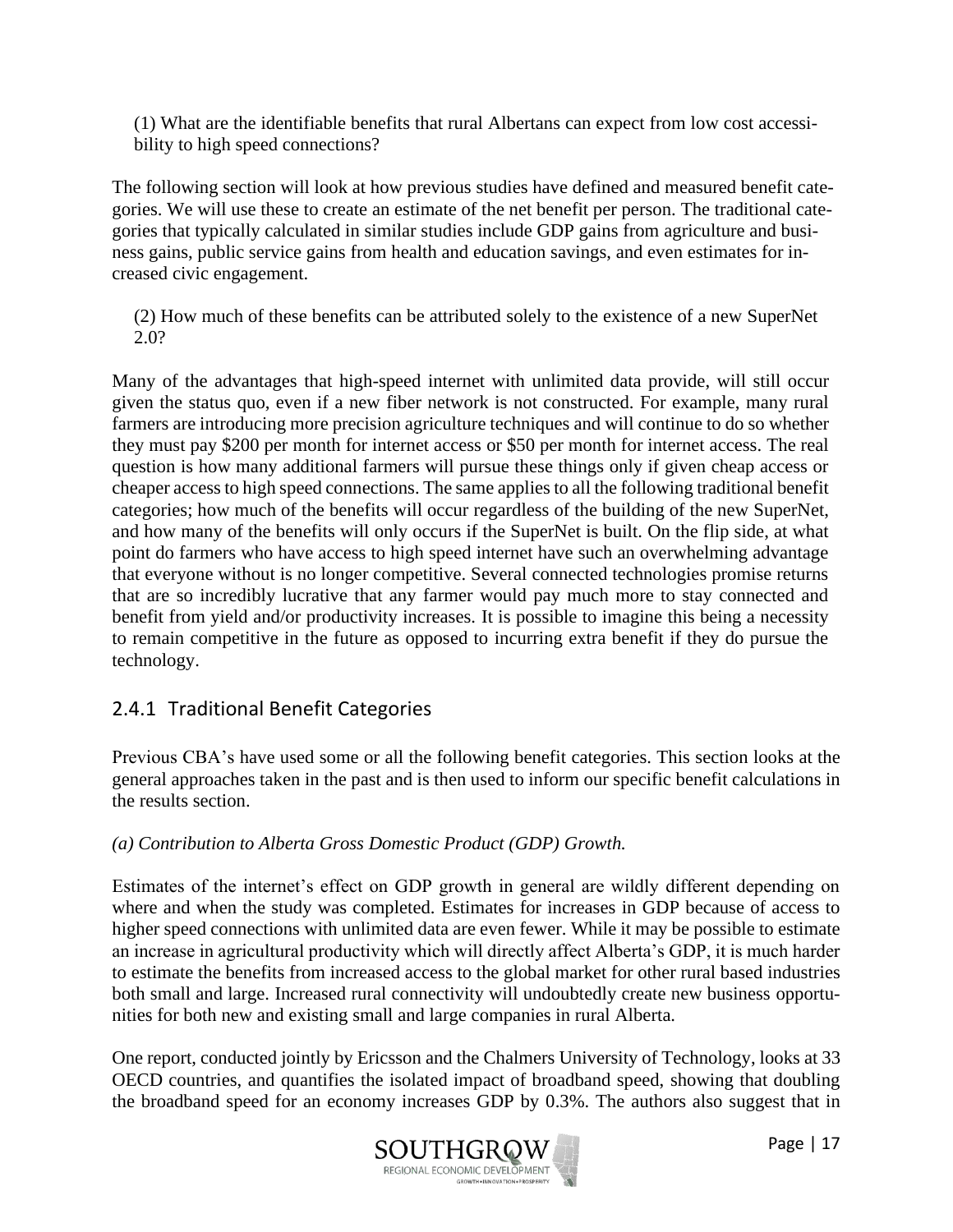OECD countries, gaining 4 Mbps of broadband increases household income by USD 2,100 per year. Upgrading from 0.5 Mbps to 4 Mbps increases income by around USD 322 per month. The key drivers of the increases in household income linked to internet access speed are personal productivity increases from more flexible work arrangements, more advanced home-based business become possible and faster broadband speed enables people to be more informed, better educated and socially and culturally enriched – ultimately leading to a faster career path. Sosa in 2014 in a paper entitled "Early evidence suggests Gigabit Broadband drives GDP" found In MSAs with widely available gigabit services, the per capita GDP is approximately 1.1 percent higher than in MSAs with little to no availability of gigabit services.

A study by the Hudson Institute looked at the contributions rural broadband companies make to the states where they operated in 2015. They found that around 70,000 jobs were directly supported by Rural broadband companies in the US, and that the broadband companies contributed 24 billion dollars to the economies of the states they operated in. The authors also found that rural broadband supported over 100 billion dollars' worth of e-commerce in the US. Once SuperNet 2.0 is constructed, the end of the line individual subscriptions will be sold and administered by private internet provider services who will then tap into the SuperNet. These companies will hire employees and purchase advertising and contribute to the economies where they operate.

*(b) Education, Telehealth and Access to other Government public services*:

A Bell news release from September 30, 2005:

*The high-speed Alberta SuperNet is now built and operational in thousands of facilities in 429 communities across Alberta, making the province more connected than ever before.*

*All Alberta SuperNet communities are connected to the network, and ready to carry Internet service. Many of the 4,200 learning and health facilities and government offices connected across the province are already using the network for high-speed services such as video conferencing. Restructuring and Government Efficiency Minister Luke Ouellette said, "The network will now be continuously evolving, just like roads or any other infrastructure - for example, adding a new school once it is built. While we're pleased to have met this final milestone, it's the future possibilities of Alberta SuperNet that are truly exciting."*

Alberta's original SuperNet connected 429 communities. All the hospitals, schools and public institutions in these areas have high speed access and are connected. Being connected provides opportunities that were not previously possible. A grade school class can go on a live guided field trip to the Tyrrell museum in Drumheller without ever leaving the school. A patient in fort McMurray can get access to a specialist at a hospital across the province. The benefits from Alberta SuperNet 2.0 come from tying in the remaining 364 communities to this valuable network of

"Despite the SuperNet existence, many of the benefits have failed to materialize because of the privatization of the network.**"**

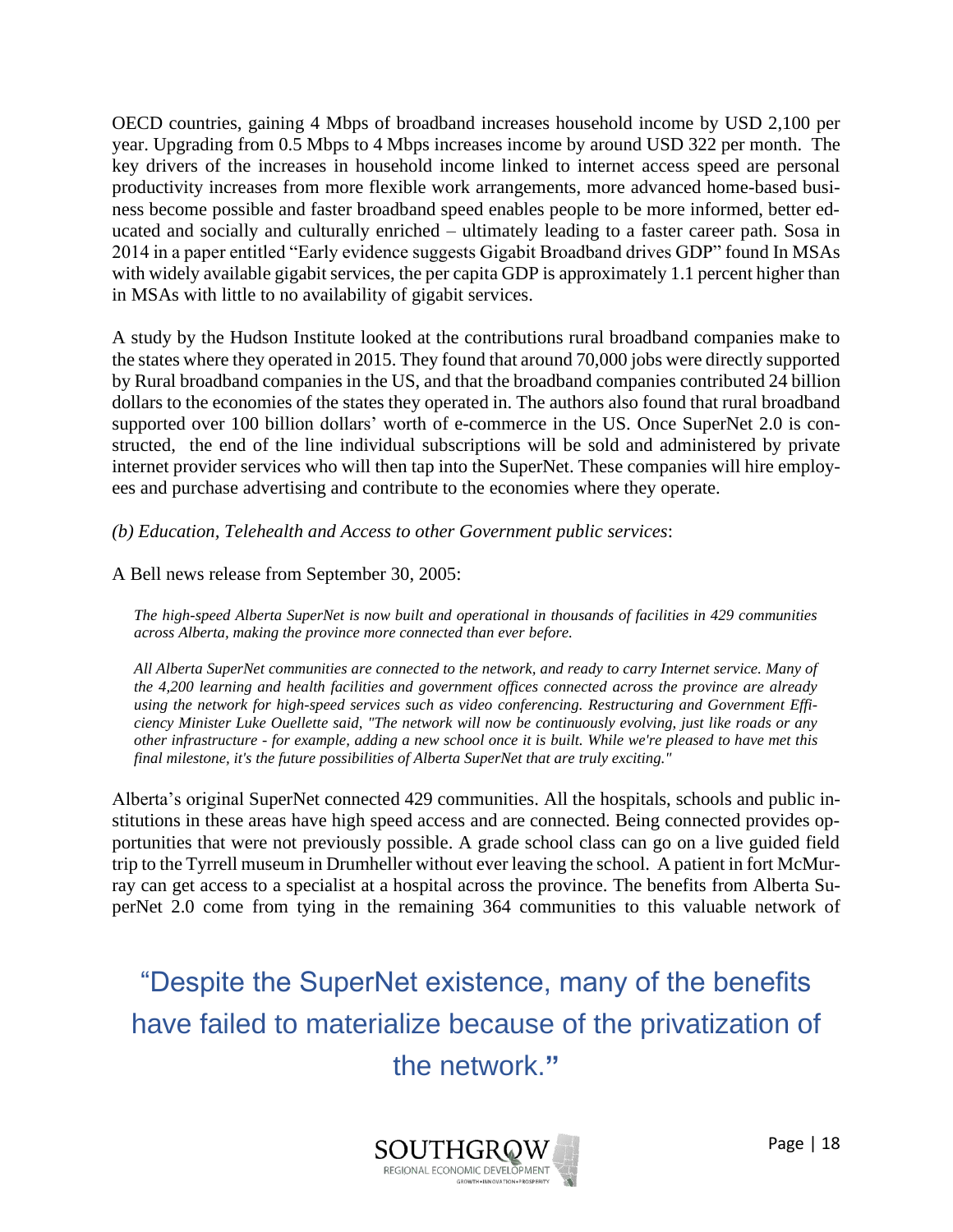knowledge and ideas. Despite the SuperNet existence, many of the benefits have failed to materialize because of the privatization of the network and the subsequent high-cost of access. High access fees have stifled many smaller communities' ability to participate. This will be discussed in more detail during the discussion of our second case study later in the paper.

Online education is now important at all levels. Many parents are required to access school's online information systems daily and the students often submit assignments through school network systems. This is becoming part of the way basic education is delivered in real classrooms. The remote education possibilities are endless. Retraining programs, University and college degrees, high school diplomas, can all be acquired on line. This is most important and valuable in the furthest regions of our province, where traveling for education is impossible. One of the four main research-based Universities in Alberta – Athabasca- delivers online degrees and programs that would be accessible to every Albertan no matter where they live. High speed broadband is the only requirement to participate.

Alberta Health services currently has over 1600 telehealth sites in Alberta. Broadband has made medical care and medical information more convenient and more accessible, particularly for Rural residents. Previous studies have shown that broadband-enabled virtual visits with trained medical professionals can improve patient outcomes at lower cost and often with a lower risk of infection than comes with care provided in person. Telemedicine is particularly valuable for rural patients who may lack access to medical care, as telemedicine allows them to receive medical diagnoses and patient care from specialists who are located elsewhere. Broadband can also be used to more accurately track disease epidemics. In a 2011 paper entitled "Estimating the Economic Impact of Telemedicine in a Rural Community," Whitacre estimated that each community that had the telehealth infrastructure recognized an impact of at least \$20,000 per year in savings or other economic opportunities generated by the telemedicine equipment

#### *(c) Farm income and profitability*:

In 2019 Farm cash receipts in Alberta represent just under 4 billion dollars out of a total GDP of around 350 billion dollars. It is difficult to find anything written about what is happening in the agriculture industry today without hearing about *Precision Agriculture* and *Smart Farming*. These broadly refer to the careful use of accurate data to improve farming decisions. Never in the history of agriculture has so much micro-data been available to farmers. During the last decade, GPS technologies, sensors, drones and control devices have provided literally millions of data points in fields and livestock operations across this country, and the world. A new era in Agriculture is beginning. We are currently witnessing the digitization of an entire industry. In the past, this data was used primarily to analyze past performance with an eye on improving things for the future, or the next crop cycle or the next feedlot cycle. Now, technologies are being developed industry wide to incorporate and take advantage of the multitudes of data available. New tools are being developed that combine historical data with live data for optimal real time decision making. While Humans will always be a big part of higher-level agricultural activities, it is predicted that machines will largely take over many of the common operational activities. These will be Smart machines that rely on both historical and real time data to make optimal decisions. While farmers used to make decisions field by field, the introduction of more smart machines and even more data, it is becoming possible to farm inch by inch. For this to be possible, access to high speed rural

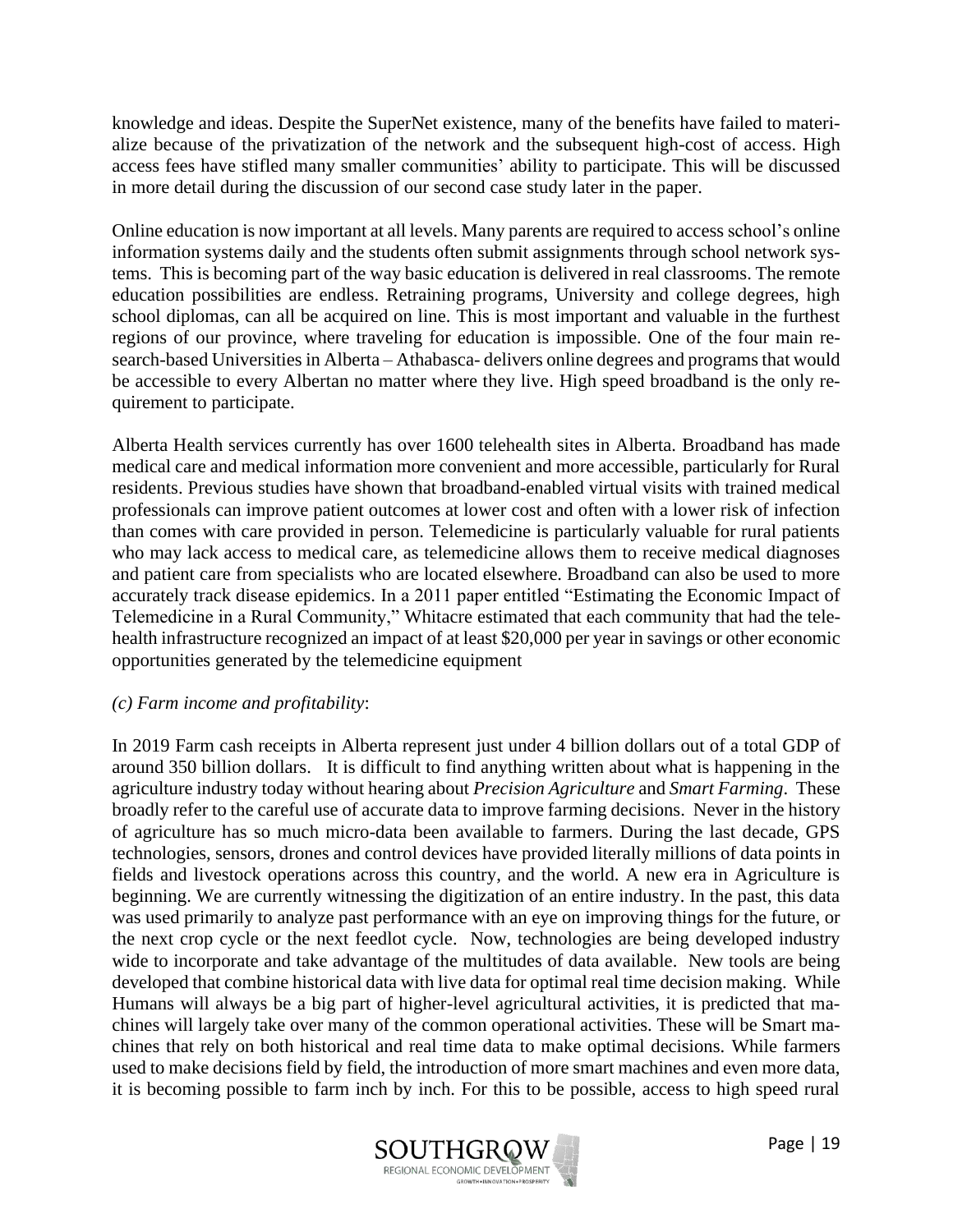internet is a necessity. Farmers and their smart machines of the future will require high speed access to the internet. The future is happening now. If the infrastructure is not developed quickly, opportunities for improvement will be lost. Those farmers that do not have high speed broadband accessible, will lag behind those that do have access. With the global demand for food set to nearly double by 2050, prioritizing rural broadband deployments to enable productivity growth in the coming years would be a wise decision.

High speed broadband is a requirement for precision farming. Alberta's Agriculture Industry is experiencing technology gains as more farmers adopt new precision farming techniques. Many of these farmers are adopting these practices despite high remote connectivity costs. While it may be true that cheap access might be the turning point for a few small farmers, Ultimately the difference directly attributable to a new SuperNet would be the lower monthly access costs. Whether a farmer pays \$50 per month or \$250 per month for high speed access will likely not be the deciding factor about whether to implement a precision agriculture technology for most significant size operations. However, the savings in connectivity are real and measurable.

#### *(d) Business investment and economic development*:

Previous studies have found that broadband access is one of the important factors contributing to business investment and job creation as well as general economic development and growth. For example, Whitacre et al. found that broadband adoption has positive impact on economic growth but negatively impacted unemployment in rural area. They also found that, broadband adoption leads to improved median household incomes and increased share on non-farm rural businesses. Lobo et al. provide multiplier impacts on broadband investment.

#### *(e) Consumer savings via broadband*:

Existing studies suggest that consumers can save money through various types of consumer purchases by using broadband. Affordable Access to high speed networks will increase the amount of ecommerce in rural Alberta as well. Retail ecommerce has been steadily growing. According to Statista, an online provider of market and consumer data, retail sales from [worldwide electronic](https://www.statista.com/statistics/379046/worldwide-retail-e-commerce-sales/)  [commerce](https://www.statista.com/statistics/379046/worldwide-retail-e-commerce-sales/) are expected to grow from 2.3 trillion U.S. dollars in 2017 to almost 4.9 trillion in 2021. Revenue is expected to surpass 55 billion Canadian dollars by 2023, up from 40 billion in 2018. What is the portion of the increase in ecommerce that would be attributable to the existence of cheap high-speed internet? Retail ecommerce is going to continue to grow rapidly even without the SuperNet 2.0, there will be an increase that is difficult to measure, however, we can measure how much money rural Albertans will save on their monthly internet bills. That savings is what is directly attributable to a new SuperNet 2.0 and CRTC guidelines.

#### *(g) Civic engagement*

One of the unique features of broadband is that it enables people to connect and collaborate. "the whole world is watching" has become an anthem for justice. When governments attempt to limit

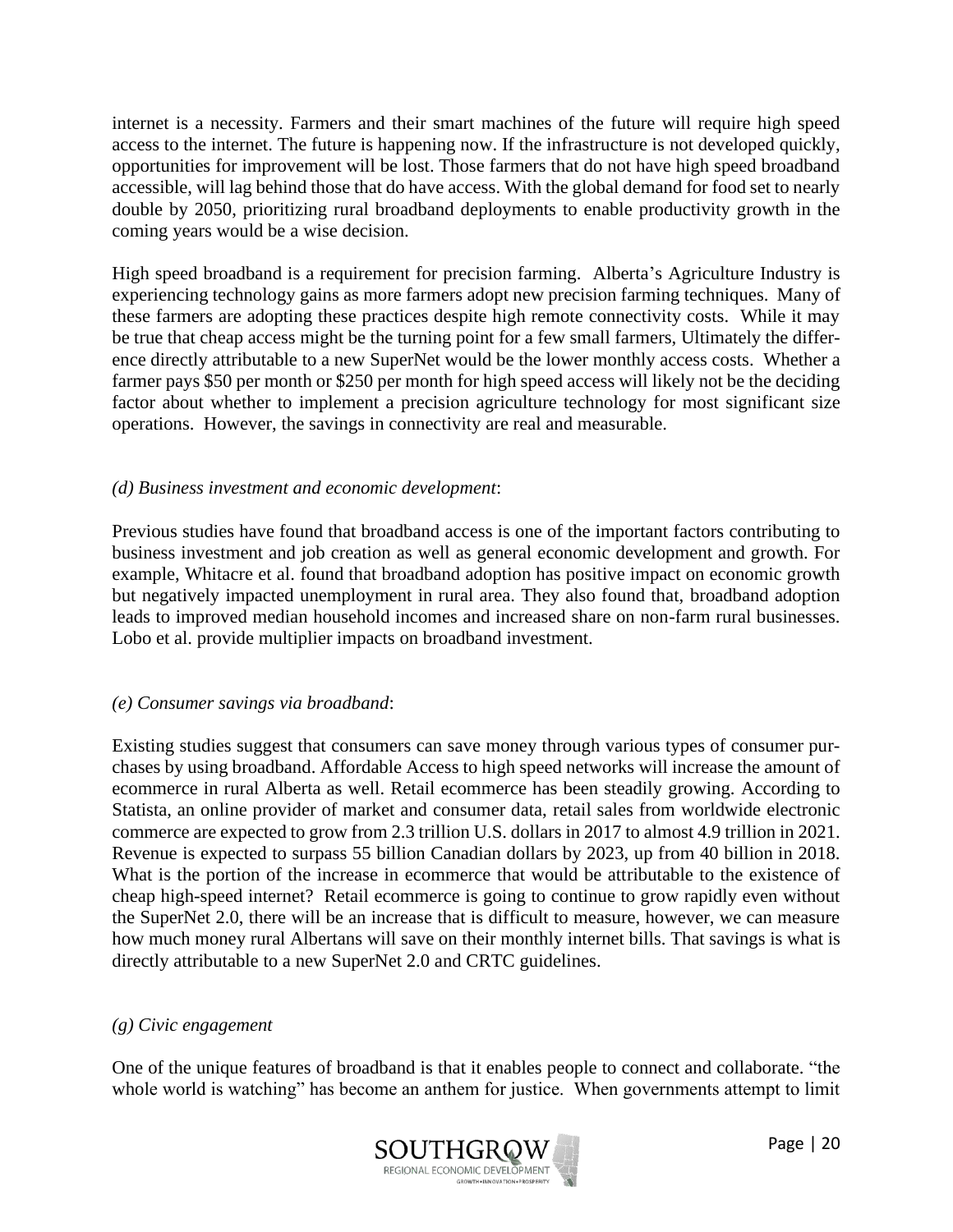protestors ability to communicate by shutting down internet access, protestors use their phones to create instantaneous networks that allow them to continue to expose injustices. The "Arab spring" illustrated how important social media can be in taking down corrupt governments. Democracy around the world is growing because of people being connected. This is an extremely difficult benefit to quantify but applies very specifically to Alberta's vast geography. If isolated areas are able to connect to the world, they will be more active participants in our provincial political system, and it becomes far more difficult to ignore the remote regions. Being connected also means a whole host of other mental health benefits difficult to quantify. We want all Albertans to have equal access to contribute to the political process. Other studies have shown that these types of benefits accrue largely to women, as well as lower income and less qualified workers.

#### <span id="page-21-0"></span>2.4.2 Total Benefits to Alberta

While only 12 % of the 800 communities in our study regions have access to the CRTC mandated service, over 62% of Alberta's population currently lives in the areas that do already have access to the new universal service guidelines. Around 705,000 people currently residing in rural areas of Alberta do not have access to the minimal CRTC service standards. If the SuperNet 2.0 was built, Alberta would have the infrastructure to be able to provide more than the mandated minimum service requirement to all Albertans. Our scenarios assume that a publicly owned infrastructure would provide subsidized or very cheap access to the network for end of line service providers. This would mean that the market would be competitive for providing end of line services, because all companies would have the similar fees for accessing the infrastructure. The total Net Benefits

to these Albertans include real and measurable benefits and real but unmeasurable benefits. The most basic benefit is the direct cost savings in terms of their monthly access costs and include all the benefits of increased connectivity in general.

Grant and Tyner (2018) estimated that the Net Present Value (NPV) of benefits of rural broadband in rural areas in Indiana far exceed the costs over a 20-year time horizon. They estimated net benefits of \$24,757 and \$2,158 per member per year. This generated a benefit-cost ratio of 3.96 A similar 2018 study in Indiana found benefitcost ratios that ranged from 2.97 to 4.09

meaning that approximately \$4 is returned for every \$1 spent. This study was expanded to the entire state of Indiana and the Authors found Benefit-cost ratios range from 2.97 to 4.09, depending in the areas. They concluded from a societal perspective; the rural broadband investment is attractive. However, the anticipated revenue from customers would not be adequate to cover the total system costs, so some form of external assistance would be needed to incentivize the investments.

A final benefit of this new province wide fiber network is that it is run along all the major roadways in Alberta. This will help satisfy the second part of the CRTC standards that mandates high speed wireless connections also be available along as on as many major transportation roads as possible. SuperNet 2.0 would be very capable of providing the infrastructure that may be required in the future for self-driving or assisted-driving car networks. What is the net present value of a province

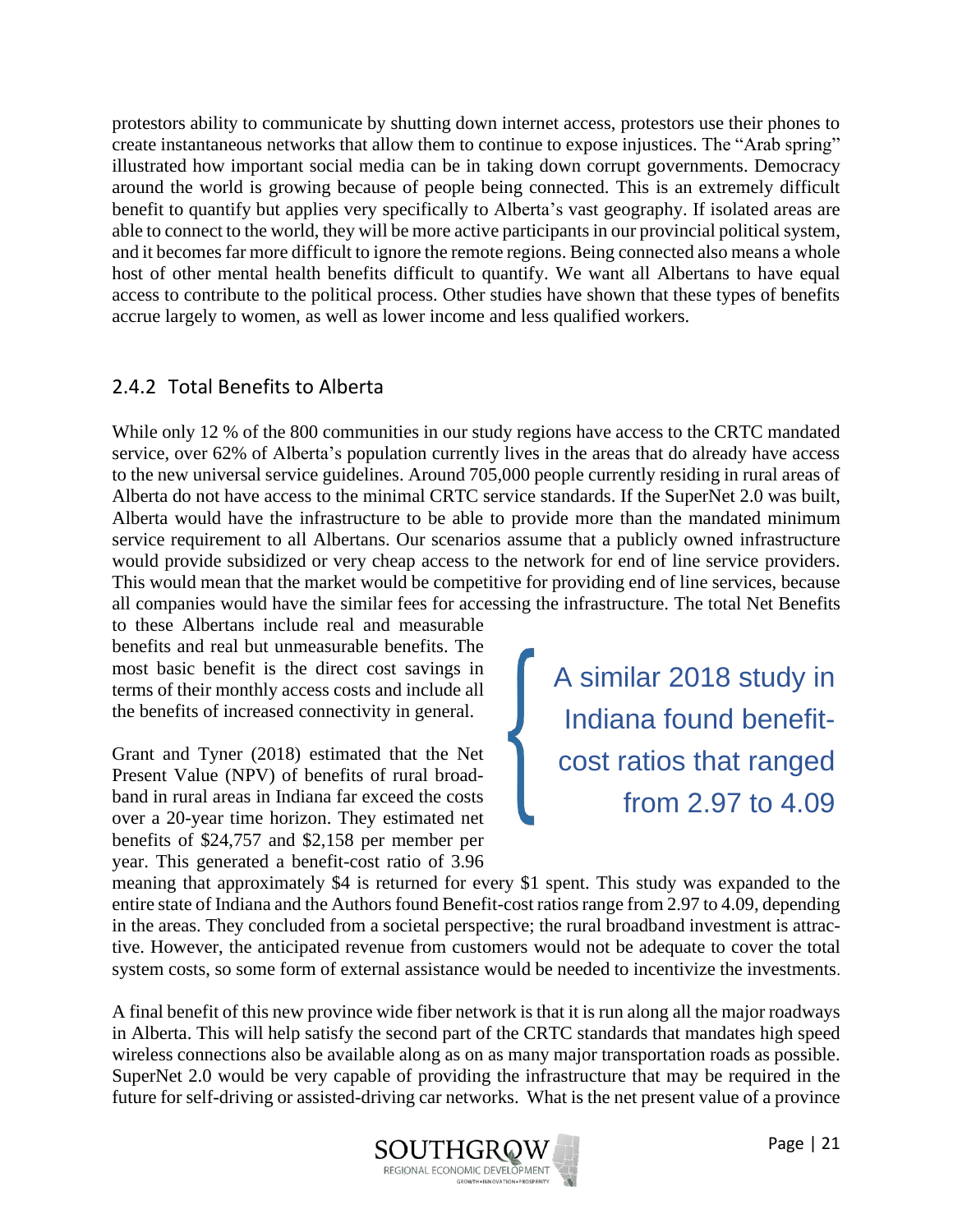wide network capable of supporting self-driving cars? The specific benefit categories and estimates used in this study are explained in more detail in section 3.1.2

#### <span id="page-22-0"></span>2.5 Costs vs Benefits

#### *Key Assumptions of the Analysis:*

Having defined the cost and benefit categories, and in order to compute the net present values of benefits and costs, some assumptions need to be made. There are some common assumptions that are used for all benefit and cost calculations such as benefit forecast horizon, and the discount rate. For this project, we will assume the following:

- (1) Forecast horizon: 20 years after the broadband has been deployed.
- (2) The discount rate is taken as 5% in real term.
- (3) Monthly fee for broadband service, and the take rate (or participation rate).
- (4) Population growth rate and growth on take rate.

To determine the worthiness of the project, the following criteria are used:

- 1. Net Present Value (NPV) which is defined as the difference between the present value of benefits (PVB) and the present value of costs (PVC). The project is worthy if the value of NPV is *positive* and not worthy if it is negative. Or equivalently, the project is worthy if the ratio of PVB to PVC exceeds one (i.e.,  $(PVB/PVC > 1)$ , otherwise it is not worthy.
- 2. Internal rate of return (IRR) which is defined as a rate of interest that sets the NPV equal to zero. If IRR is *larger* than the discount rate used in the calculations of PVB and PVC, then the project is worthy, otherwise, it is not worthy.

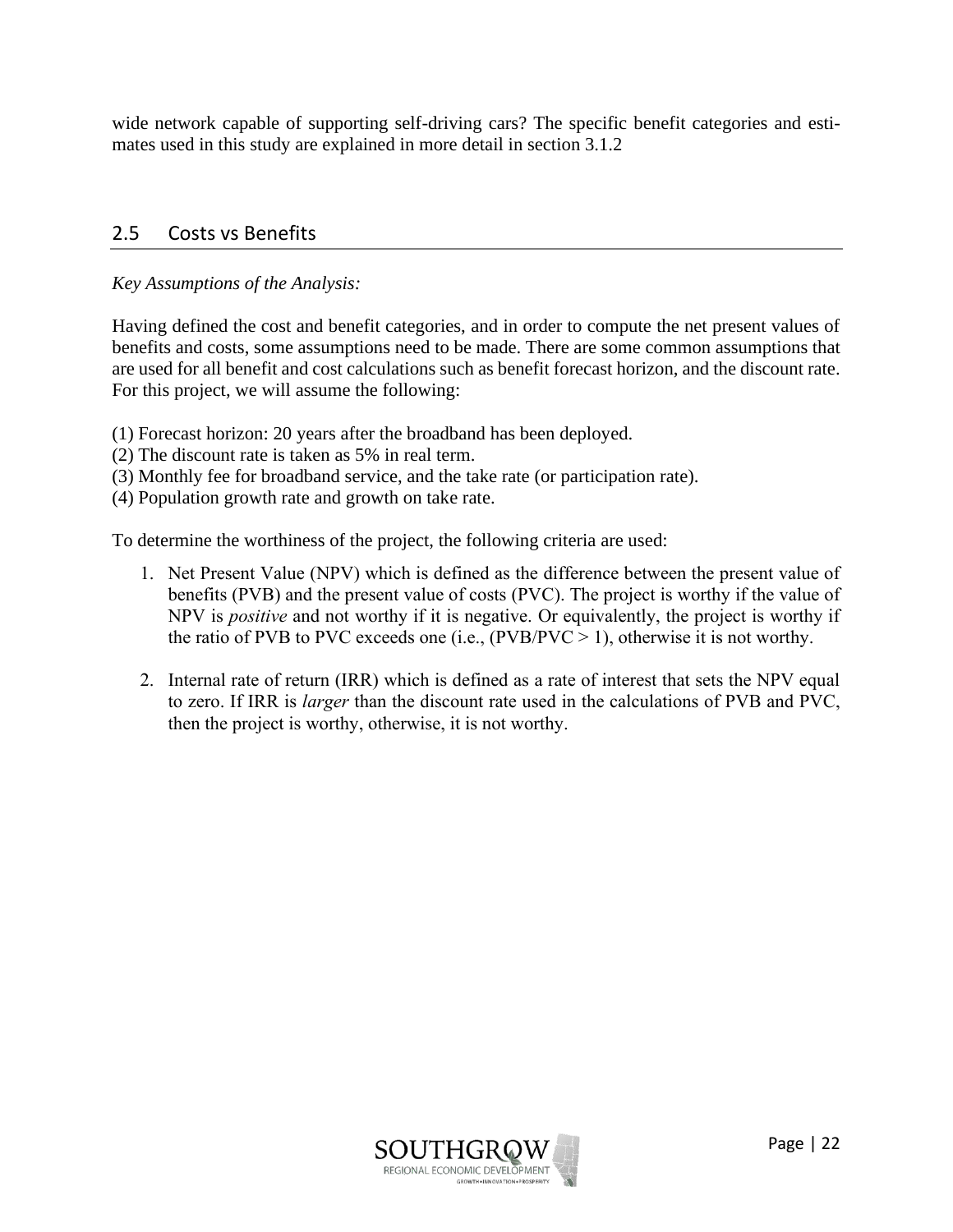## <span id="page-23-0"></span>**3. Case Study Findings**

Before we begin to discuss the cost and benefits estimates, it should be noted that the system cost for all Alberta communities is quite complex to disentangle. It depends on may factors and the communities' decision on the deployments of broadband. For example, many communities have pursued local solutions, partnering with existing ISPs to undertake the deployment of infrastructure and operation of internet service, or creating their own solutions in-house. (some of these communities include Town of Taber, Town of Vulcan, Town of Olds, Grand Prairie, Waterton Lake)<sup>4</sup>. The costs of deployment can vary widely depending on the infrastructure choice/need as well as the operation of internet service. Given the lack of information for the cost structure, price and access fee for each community under consideration, it is not plausible to obtain accurate estimate of total cost for each community. Thus, for simplicity, we assume in this analysis that only fiber infrastructure is deployed. The estimated of present value of total cost (PVC) of deployment for the communities below is based on the extrapolations of the existing costs of the covered communities adjusted for inflation. In addition, the estimate of PVC is also based on the total of the average cost across the uncovered communities. We recognized that by using total average costs, we placed equal weights on each community and consequently, the value of PVC might have been overestimated<sup>5</sup>. However. if the net present value of benefit (NPVB) is positive[negative] (or the benefit-cost ratio (BCR) exceeds [less than or equal] one), then the overestimated PVTC can only further enhance the value of NPVB.

#### <span id="page-23-1"></span>3.1 Scenario 1: SuperNet 2.0

#### <span id="page-23-2"></span>3.1.1 Cost Estimates

In this scenario, we assume that the new SuperNet 2.0 is built to provide access for all 826 communities in Alberta that will exceed the CRTC standard. The system cost for this scenario consists of capital costs, operating costs and maintenance costs. The capital costs are assumed to include fiber distribution and installation. We extrapolate this cost based on the construction of the previous SuperNet (cost per kilometer) adjusted for inflation to obtain the current 2019-dollar value. In addition, we assume on average a cost \$2000 per household to install fiber-to-premise, and an additional \$1000 to provide drop, ONU and inside wiring<sup>6</sup>. It has been reported that the total capital cost for SuperNet is between 300 to 400 million dollars to build which consist of 15,000 kilometers in 2005. Thus, the capital cost per kilometer is between \$20,000 to \$26,667. In this analysis, we assume the capital per kilometer is \$26,667 adjusted for inflation (assuming 2 percent inflation

<sup>6</sup> Aerially, the cost of would be approximately a third less. We thank Craig Dobson for providing this information,



<sup>4</sup> McNally et al. (2017). "Understanding Community Broadband: The Alberta Broadband Toolkits"

<sup>&</sup>lt;sup>5</sup> One alternative approach to use weighted averages, where the optimal weights need to be determined by some type of optimization algorithms. Given the lack of data and large number of communities under consideration, it may not be feasible to obtain these weighted averages in our analysis.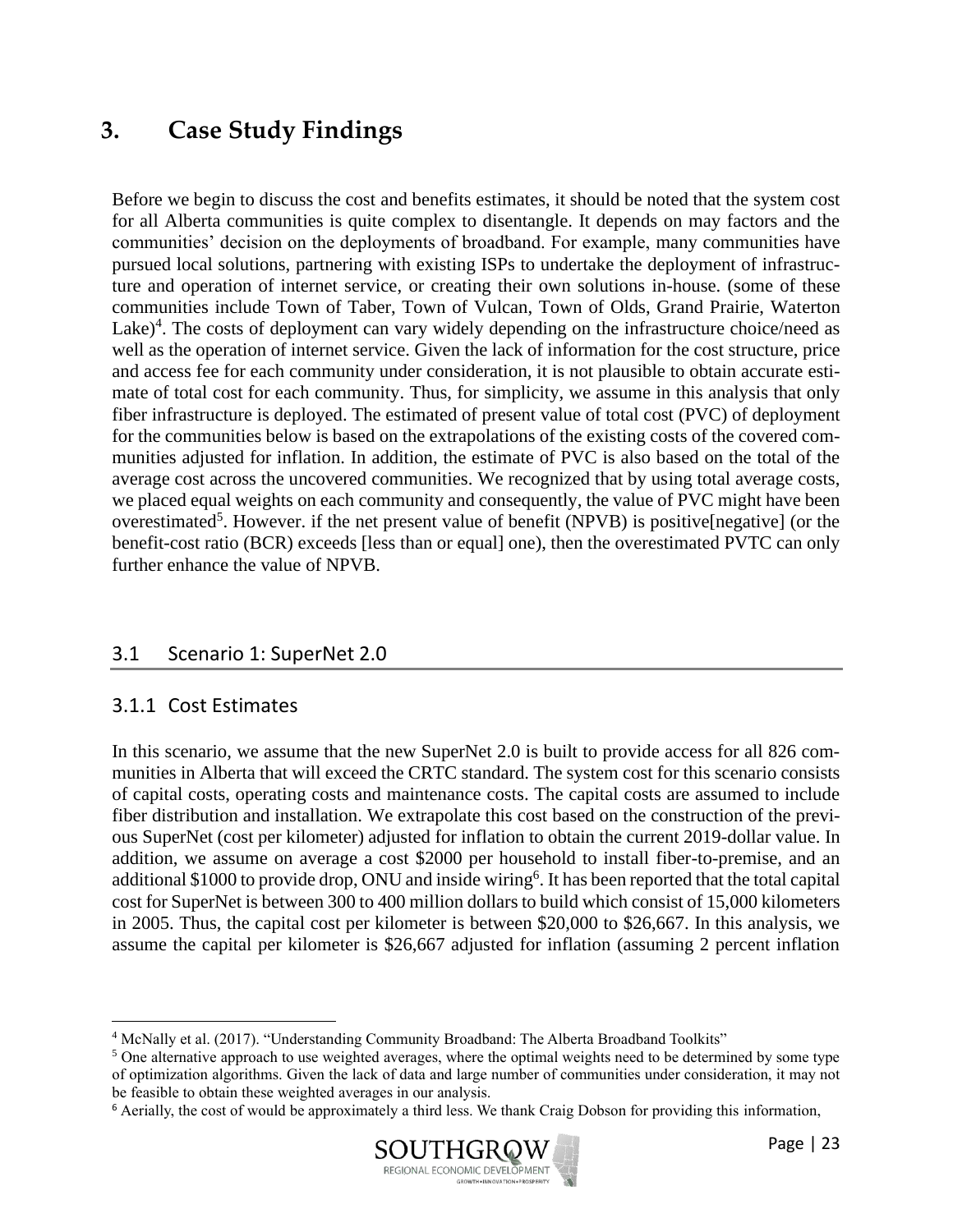rate) which approximately equals to \$35,186. Based on the estimate of the total number of kilometers to be built (approximately 23,000), and assuming it will take 5 years to complete, the present value of total cost of capital over 5-year period is approximately \$3.97 billion.

For operating and maintenance costs calculations, we assume the take rate is 15 percent in year one, 40 percent in year two, 60 percent in year three, 82 percent in year four and remain constant thereafter. That is, the full anticipated take rate of 82 percent is reached in year four. In addition, we also assume on average, the price of \$55 and the access fee of \$40 per customer per month or \$480 per customer per year on average, 1.0 percent on the customers growth rate per year until year 10 and remains constant thereafter (this value is based on the annual average population growth of 1.45 percent between 2011-2016 in Alberta)<sup>7</sup>. Based on our estimation from the data, there are approximately 1,616,876 households to be considered. Table 1 below summarizes the assumptions made for system cost calculations.

| <b>Assumptions</b>              | <b>Value</b> |
|---------------------------------|--------------|
| Discount rate                   | $5\%$        |
| Monthly fee (on average)        | \$55         |
| Access fee/month (on average)   | \$40         |
| New Subscribers (on average)    | \$15         |
| Base take rate                  | 82%          |
| Growth on take rate (year 4-20) | 1.0%         |
| Take rate year 1                | 15%          |
| Take rate year 2                | 40%          |
| Take rate year 3                | 60%          |
| Take rate year 4                | 82%          |

#### **Table 1: Common Assumptions Used in the Analysis**

Under these assumptions, the estimated present value (PV) of operating and maintenance costs of SuperNet 2.0 over 20-year period are approximately \$7.06 billion and \$127 million, respectively. Table 2 below provides the present value of various components of the total cost. The largest component of the operating costs is the access fee which made up about 82.5% of the operating cost.

<sup>7</sup> Alberta Population Estimates, Government of Alberta, 2018.

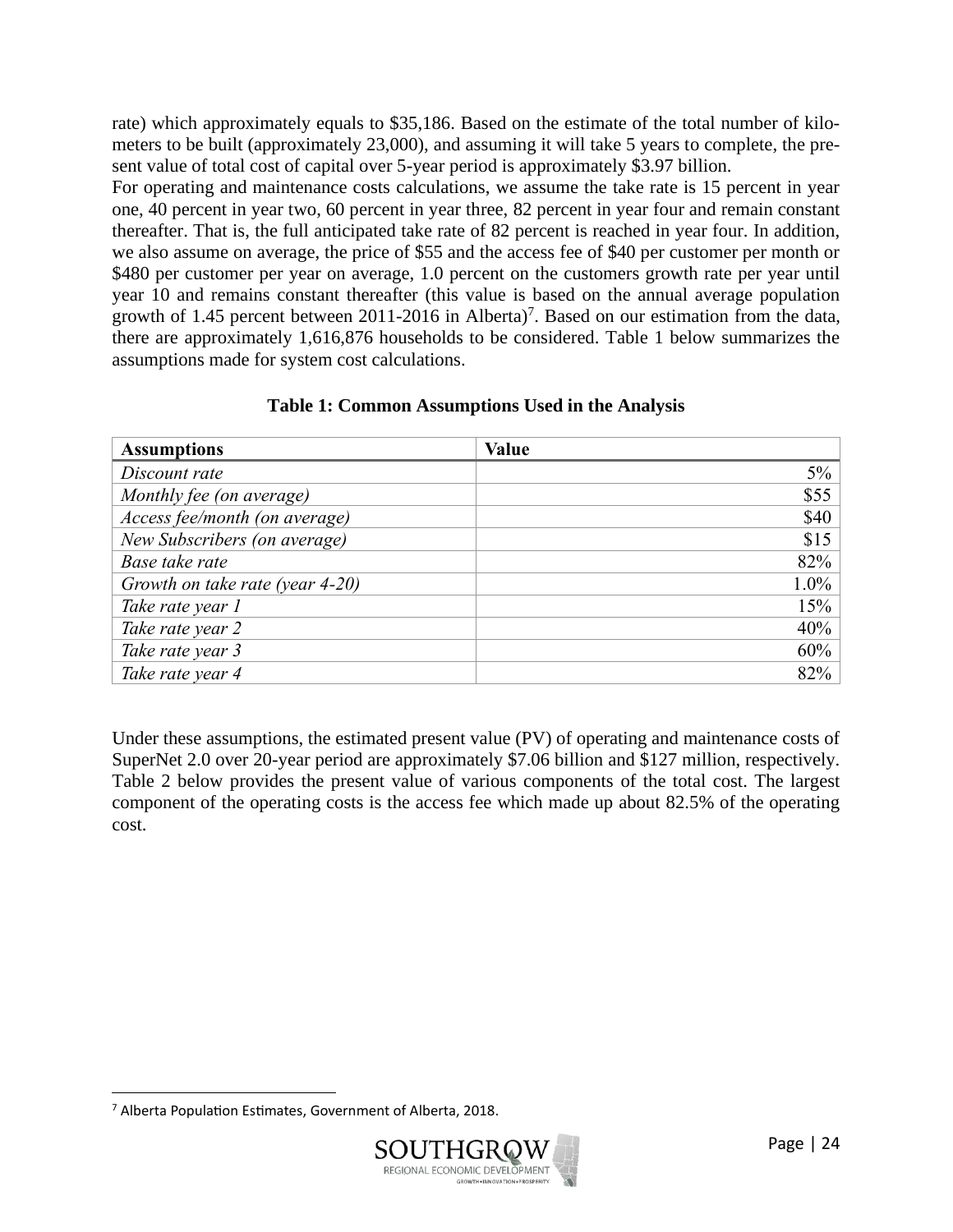| Table 2: Estimated PV of Total Cost: SuperNet 2.0 (5% Discount Rate, 2019 Dollar) |  |  |
|-----------------------------------------------------------------------------------|--|--|
|-----------------------------------------------------------------------------------|--|--|

| <b>System Cost</b>               | Value            |
|----------------------------------|------------------|
| <b>Capital costs</b>             | \$5,145,932,605  |
| <b>Operating costs</b>           | \$7,058,708,671  |
| <b>Access Fees</b>               | \$5,827,027,261  |
| Billing (\$10/year/household)    | \$145,675,681.5  |
| New Subscribers: \$15/new member | \$143,658,897.8  |
| Tax (8% of Revenue)              | \$697,782,643.7  |
| Bad Debt (1% of revenue)         | \$80,121,624.83  |
| <b>Marketing</b>                 | \$165,068,309.1  |
| <b>Maintenance costs</b>         | \$126,880,526.7  |
| <b>TOTAL COST</b>                | \$12,331,521,533 |

Source: based on authors' calculations

#### <span id="page-25-0"></span>3.1.2 Benefit Estimates

As previously mentioned in the Methodology section, this analysis estimates key benefits categories regarding contribution to Alberta GDP growth, education, telehealth and access to other government services, farm income and profitability, business investment and economic development, and consumer saving. We also include the system revenue as well as income multiplier from broadband investment. The multiplier benefits are derived from the fact that any investment induces spending and income increases elsewhere in the provincial economy. As shown in the methodology section there are numerous unmeasurable benefits that will occur but cannot be quantified. This will result in our estimate of the benefits as the minimum of the benefits that are likely to occur. In reality the benefits must necessarily be higher. The detailed calculations of the measurable benefits are given below by category.

#### *(1) Contribution to Alberta Gross Domestic Product (GDP) Growth.*

As mentioned previously, the impact of broadband to the GDP growth is approximately 0.3%. However, because growth in DGP consists of many components including for example, growth on farm income, so to avoid double counting on the benefit, we decide to exclude this category in the calculation of benefit.

For the next three benefit categories, we follow similar approach of either Grant and Tyner  $(2018)^8$ or Dobson  $(2013)^9$  or combination of both to derive the net benefit.

<sup>9</sup> Dobson, C. (2013). "The true economics of broadband." *TaylorWarwick Consulting Limitted.*



<sup>8</sup> Grant, A. and Tyner, W.E. (2018). "Benefit-cost analysis for implementation of rural broadband in the Tipmon Cooperative in Indiana." *Research & Policy Insight*, Center for Regional Development, Purdue University.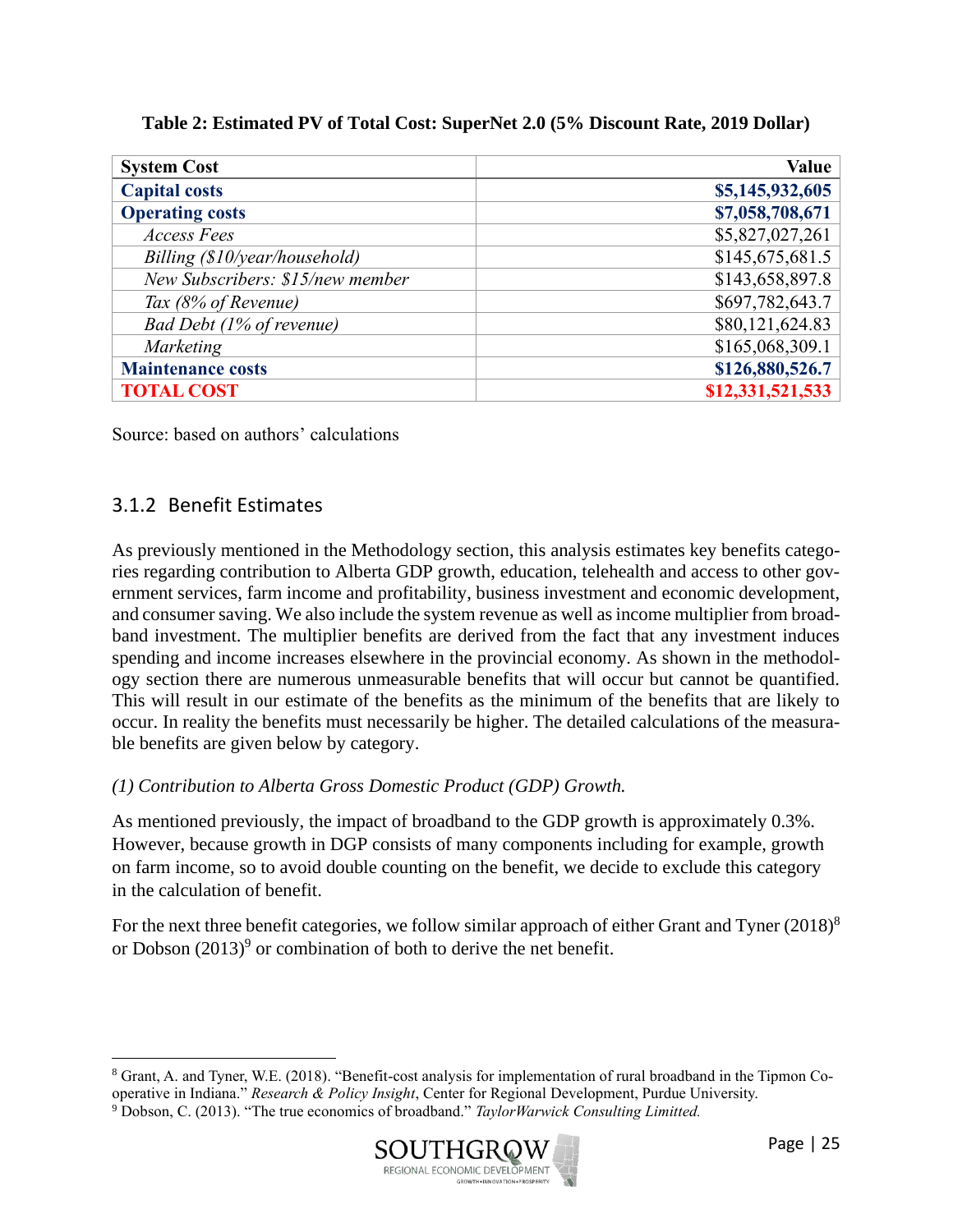#### *(2) Telehealth (or E-Health).*

The calculation of net benefit from telehealth follow directly from Dobson (2013) approach adjusted for inflation (assuming 2%). His approach is based on the information in a recent survey by Canada Health Infoway (CHI) to estimate the savings from the reduction of hospital stays and emergency visits. We modify his approach slightly and scale it for analysis. Assuming there are 135,000 patients with 0.97 reduction in hospital stays since 2009, one visit per patient, \$9,009 per stay, 67% reduction in emergency visit and \$155 per visit. The general formulas used in our calculations are as follows.

For savings from reduction of hospital stays:

*Savings from hospital stays* = 135,000 × 0.97 × 1 × 
$$
\left(\frac{Alberta pop}{Canada pop}\right)
$$
 × 9,009.

For savings from reduction of emergency visits:

*Savings from emergency visits* = 
$$
135,000 \times 0.97 \times (4 \times 0.67) \times (\frac{\text{Alberta pop.}}{\text{Canada pop.}}) \times 155.
$$

The total saving is the sum of the above savings which is \$1.42 billion over the 20-year period.

#### *(3) E-Government Services*

This calculation is based on Dobson (2013) approach. For e-government service, we use Dobson's assumptions adjusted for inflation (assuming 2%). In-person transaction cost reduction of \$34/person, telephone transaction cost reduction of \$10/person to \$1 per transaction via internet. The government processes 12 transactions per year (for every woman, man and child). Assuming 0.1:0.9 in-person to phone split and 75% of the subscribers using the service, the present value of total saving from the government and users of the service is approximately \$1.62 billion.

#### *(4) Education.*

There are various approaches to calculate the impact of broadband on education. Grant and Tyner (2018) in analyzing the education benefit for the Tipmon area in the U.S., use the minimum of U.S. \$365/year (\$487 Canadian) multiplied by the number of connected customers or five percent improvement in the teacher function using 2016-2917 K12 budget for the area multiplied by the number of connected customers. They also included the impact of adult education using average income and assuming 20% of households would either get new jobs or better jobs valued at five percent of average household income. Dobson (2013) analyzed the impact of broad band and education for six rural communities in northern Alberta using the spilled-over effects associated with improved of education outcomes in which educational and labour market gap between Aboriginal and non-aboriginal in 2001 were to be closed in 2026 as reported by Sharpe and Arsenault (2010). His estimate showed that the Canadian aboriginal communities would see an increase of \$1.07 billion (2012 dollar). Scaling this value to the six communities under consideration, assuming 25% of the population to be either aboriginal people or able to benefit from improved educational outcome, he derived the annual net benefit of education. In this analysis, we combined the above two

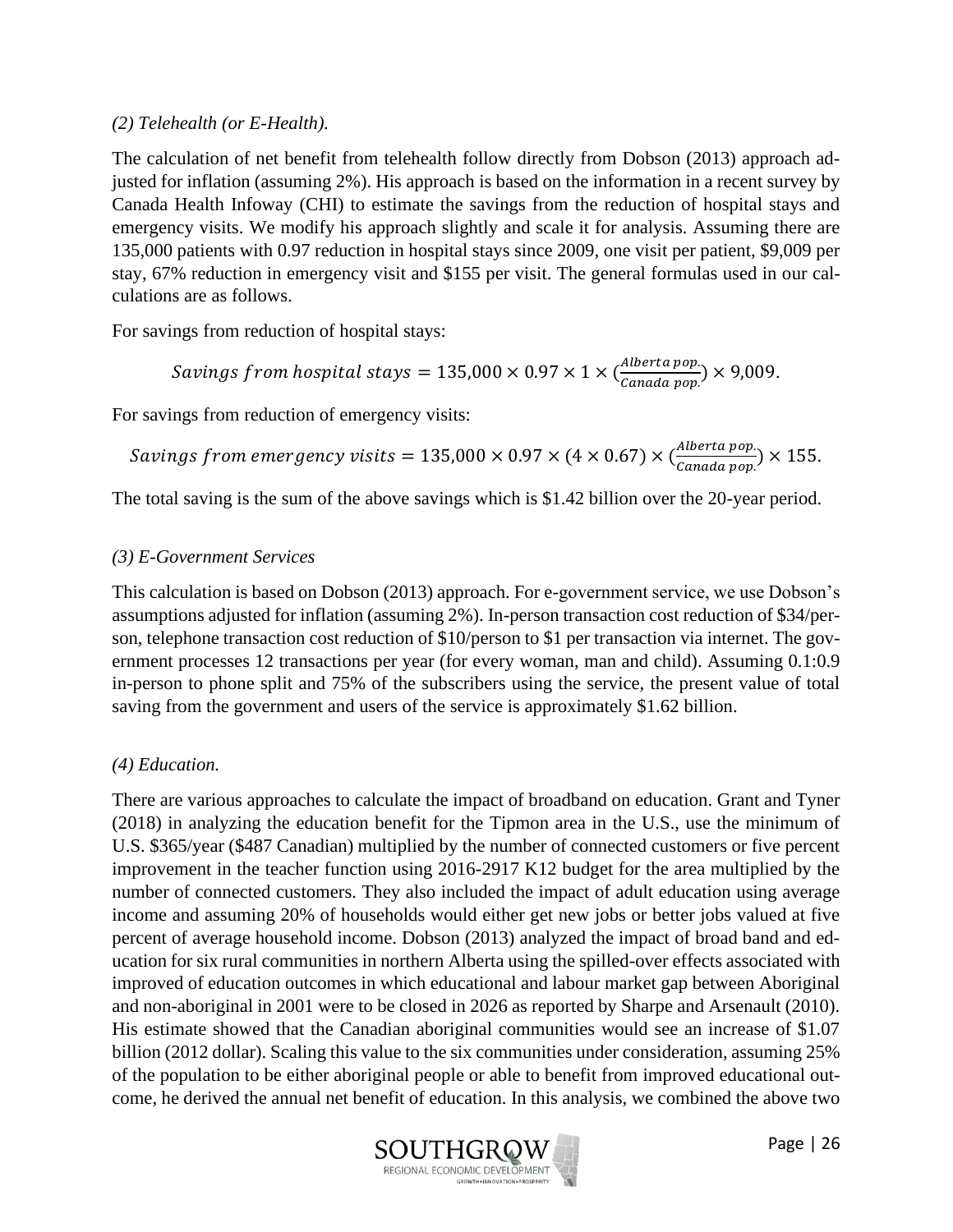approached. First, using Dobson (2013) approach, we adjusted \$1.07 billion to 2019 dollar and scaled this value to all communities in Alberta using 2016 population census, assuming 30% of the connected households to be either aboriginal or able to benefit from improved educational outcome. Next, follow from Grant and Tyner (2018), we use \$487/ year adjusted to 2019 dollar multiplied by the number of connected households. Finally, we take the minimum of the two values. The estimated present value education benefit over the 20-year period is approximately \$2.31 billion.

#### *(5) Social Savings*

In the same report, Dobson (2018) also calculated the social saving using the same approach as in education benefit. We follow his approach here and by scaling the social-wellbeing similarly to the education benefit. The present value of social saving is approximately \$1.04 billion over 20 year period.

#### *(6) Consumers Saving*

A recent study conducted in the United Kingdom by Price Waterhouse Coopers<sup>10</sup> estimates consumer save £560 (or \$903 Canadian) per year in insurance, energy, general shopping and services online. We will apply this value less the value of government on-line services (calculated in category (3) to avoid overlapping) to the annual connected household. For simplicity we assume this value remains constant in real terms over the life cycle of the investment, albeit it is likely to grow. Our estimated present value of consumers saving is approximately \$4.68 billion over 20-year period.

#### *(7) Farm Income Increase*

Kandilov et al. (2017) discussed how internet can provide better access to weather information ad price information which can help to improve management decisions in the US agriculture<sup>11</sup>. They also discussed the process of using high-speed internet to help diffuse new management information or technologies. They estimated that farmers can realize increase in net income of approximately 1.28 percent per year over a seven-year period. This value applies to the counties near metropolitan area, but remote counties distant from the metropolitan center do not realize the benefits. In 2016, there are 40,438 farms in Alberta, and the net farm income is \$1.82 billion<sup>12</sup>. Adjusted for inflation (2%) and assuming the percentage of applicability farm is 50, and overage, 5 percent of connected household are farmers and 60 percent of farms are near metropolitan centers, the net benefit of farm income increase over 20-year period is approximately \$5.44 billion.

<sup>&</sup>lt;sup>12</sup> Census of Agriculture: Provincial Profiles (https://open.alberta.ca>download).



<sup>10</sup> UK Government. *Government digital inclusion strategy.* 2014. [\(https://www.gov.uk/goernment/publications/gov](https://www.gov.uk/goernment/publications/government-digital-inclusion-strategy/government-digital-inclusion-strategy#contents)[ernment-digital-inclusion-strategy/government-digital-inclusion-strategy#contents\)](https://www.gov.uk/goernment/publications/government-digital-inclusion-strategy/government-digital-inclusion-strategy#contents).

<sup>&</sup>lt;sup>11</sup> Kendilov, A.M. et al. (2017). "The impact of broadband of US agriculture: an evaluation of the USDA broadband loan program." *Applied Economic Perspective and Policy*, 39(4), pp. 635-661.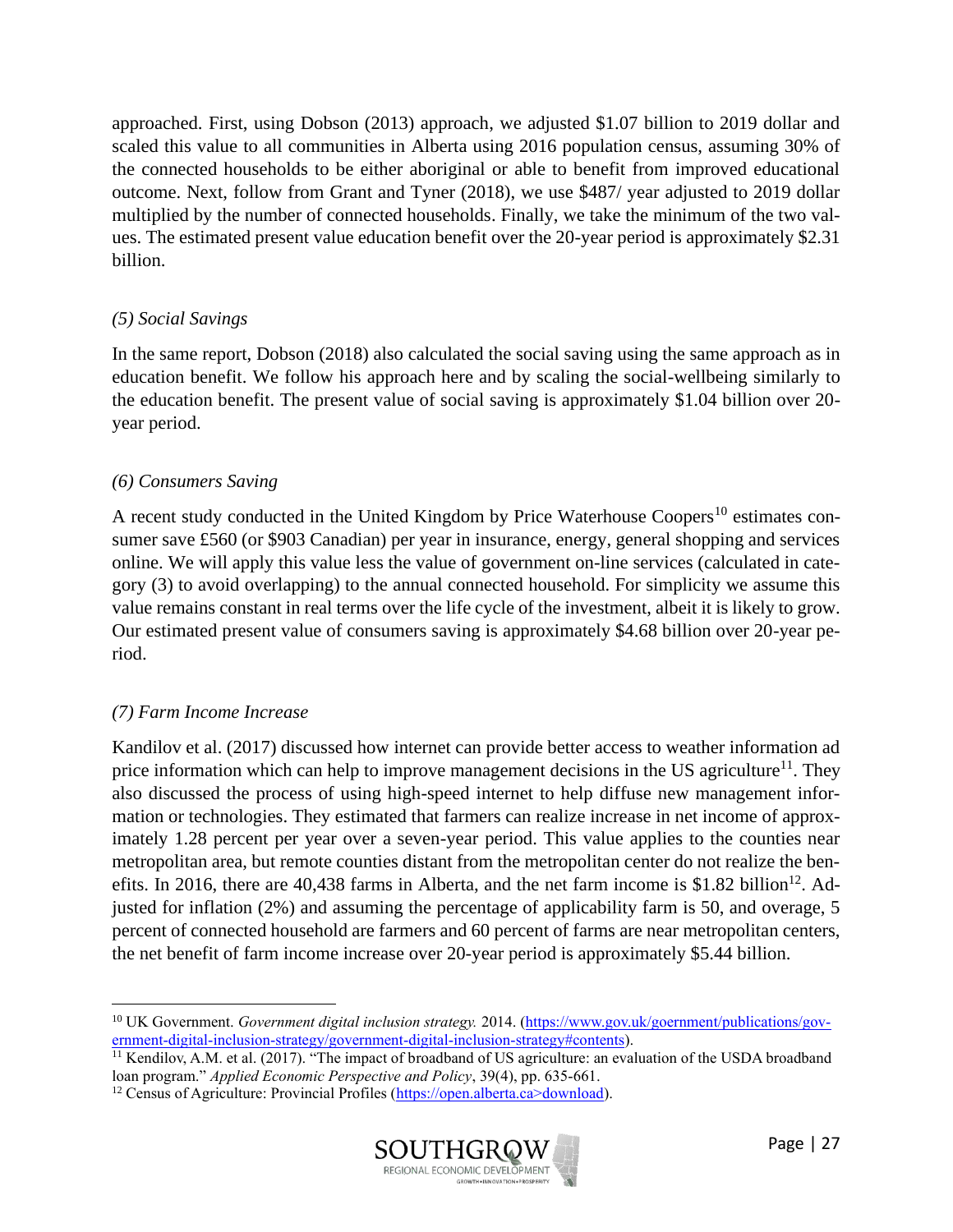#### *(8) Total Revenue*

The system total revue is calculated as the assumed price of internet per month multiplied by the number of connected households which is \$8.01 billion over the life cycle of the investment.

#### *(9) Multiplier Impact*

As mentioned, the multiplier benefits are derived from the fact that any investment induces spending and income increases elsewhere in the provincial economy. For this type of multiplier analysis, Alberta expenditures typically end up getting counted both as benefit and as cost. For instance, when Alberta spends (say) \$100 million, that spending becomes income for workers and businesses within the province. Moreover, that income is spent and re-spent so the multiplier is greater one. Following Grant and Tyner (2018), we take a more conservative approach and apply the multiplier of 0.99 to the system cost, and not count it as direct expenditures. We will conduct sensitivity analysis for the multiplier in later section of report. The present value of the impact multiplier is approximately \$10.06 billion over 20-year period.

Table 3 below summarizes the present values of all the benefit categories. The present value of total benefit of implementing broadband is approximately \$36.6 billion over 20-year period at 5 percent discount rate.

| <b>Benefit Categories</b> | <b>Value</b>     |
|---------------------------|------------------|
| E-Health                  | \$1,424,582,987  |
| E-Government              | \$1,617,698,140  |
| Education                 | \$2,308,921,897  |
| Social Saving             | \$1,041,683,096  |
| <b>Consumers Saving</b>   | \$4,679,831,269  |
| Farm Income Increase      | \$5,436,818,994  |
| Revue                     | \$8,012,162,483  |
| Multiplier Impact         | \$12,082,594,864 |
| <b>TOTAL BENEFIT</b>      | \$36,604,293,730 |

**Table 3: Estimated PV of Total Benefit: SuperNet 2.0 (5% Discount Rate, 2019 Dollar)**

Source: based on authors' calculations.

#### <span id="page-28-0"></span>3.1.3 Characterization of SuperNet 2.0 Net PV of Benefits

In this section, we summarize the calculation of present value of net benefits and present the overall results for the analysis of SuperNet 2.0 scenario. Table 4 contains the present value (PV) of total benefit, total cost and other measures to determine the worthiness of the broadband investment in Alberta. The result in Table 4 shows that the NPV of benefit of SuperNet 2.0 over 20 years is approximately \$24.27 billion dollars. The benefit-cost ratio is 2.97 implying that approximately \$2.97 is returned to the provincial economy for each dollar invested. For the reason stated earlier in section 2.4, we believe this is to be very *conservative estimate*. The internal rate of return (IIR) which is defined as a rate of interest that sets the NPV equal to zero. If IRR is *larger* than the discount rate used in the calculations of PVB and PVC, then the project is worthy, otherwise, it is

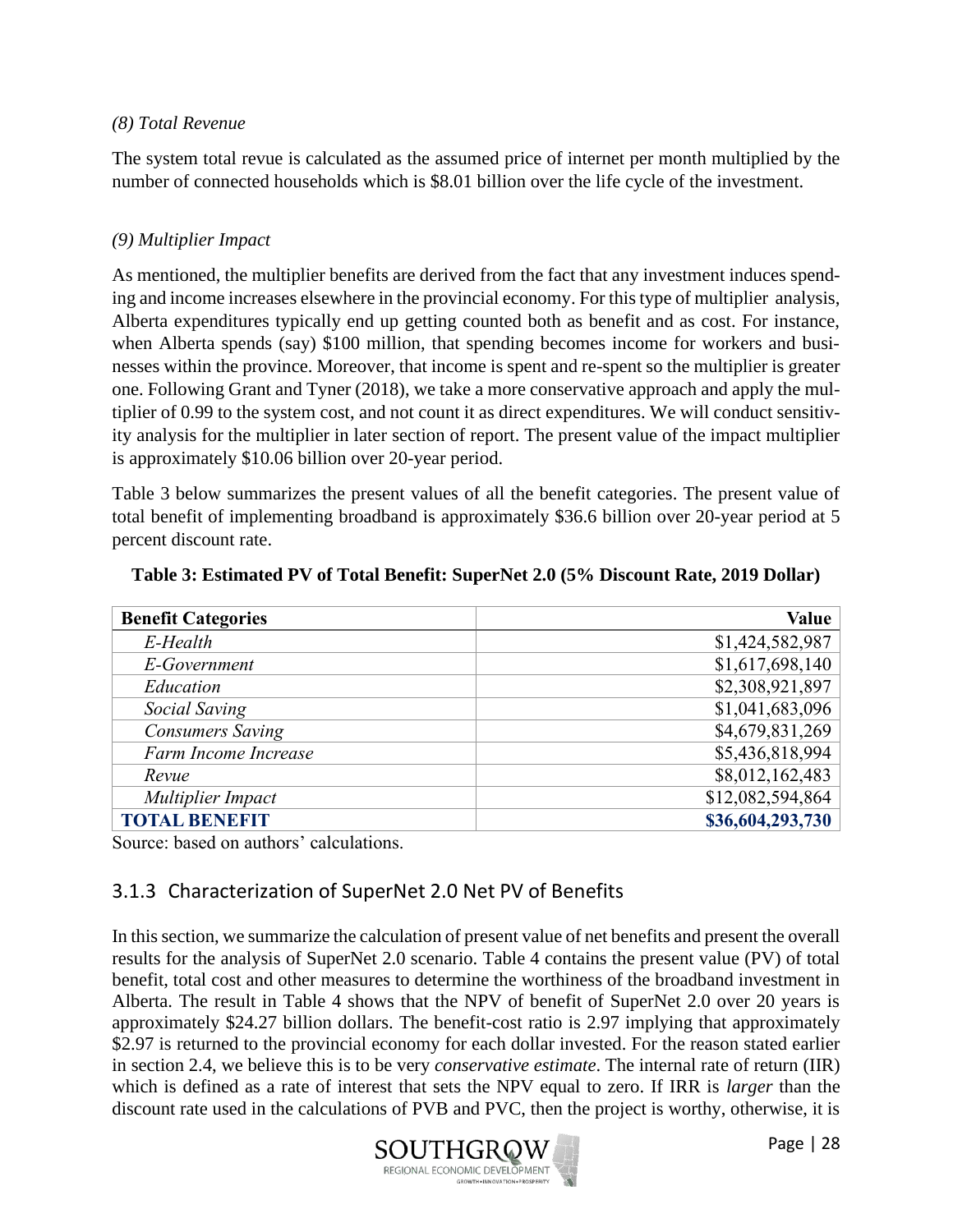not worthy. Our result indicated that the IIR is 89.5% which far exceeds the value of the discount rate of 5%. These NPV of benefits can be expressed in various ways. For example, dividing the NPV of benefit by the number of subscribers give per subscriber NPV benefit of \$15,613. Alternatively, the annualized benefit (which is computed as  $(r \times NPV)/(1 - (1 + r)^{-20})$  where r is the discounted rate) is \$1.948 billion implying that the net benefit can be seen as annual flow of approximately \$1.948 billion to the province of Alberta.

An interesting exercise is to determine what percentage of the NPV of benefits accrued from rural area. In 2016, according to Alberta Census, approximately 19% of the population are from the

## Scenario 1 yields a benefit-cost ratio of 2.97. For the reasons described, this is a *conservative* estimate

rural area. If we use this percentage and multiply it to the value of NPV of benefits, then approximately \$4.61 billion net benefits are accrued from the rural communities in Alberta.

Another indicator that emerges from the analysis is the system revenue from the province subscribers as a fraction of total expected costs over 20-year period. The ratio of net PV of revenue divided by net PV of total costs is 0.650. This result suggests that many of the benefits accrue to the province economy and not to the broadband provider. Thus, this highlights the fact that public support will be needed to achieve as much of public benefits as possible from the broadband investment.

On the hand, from the provider's perspective, for the system revenue to offset the total expected costs, the initial subscribers for the first two year need to rise to 23.2% and 31.5% respectively. Alternatively, either the price charge or the access fee needs to be increased. However, doing so would reduce the initial number of subscribers.

Finally, the PV of total operating costs is approximately 88% of the revenue which is consistent with previous findings in the literature.

| <b>PV</b> of Total Benefits      | \$36,604,293,730 |
|----------------------------------|------------------|
| <b>PV</b> of Total Costs         | \$12,331,521,533 |
| <b>Net PV Benefits</b>           | \$24,272,772,197 |
| <b>Benefit-Cost Ratio</b>        | 2.97             |
| <b>Internal rate of Return</b>   | 0.895            |
| <b>Annualized Net PV Benefit</b> | \$1,947,710,039  |
| <b>PV Operating Cost/Revenue</b> | 0.881            |
| <b>PV Revenue/Total Cost</b>     | 0.650            |

#### **Table 4: Summary of Analysis: SuperNet 2.0 (5%Discount Rate, 2019 Dollar)**

Source: based on authors' calculations

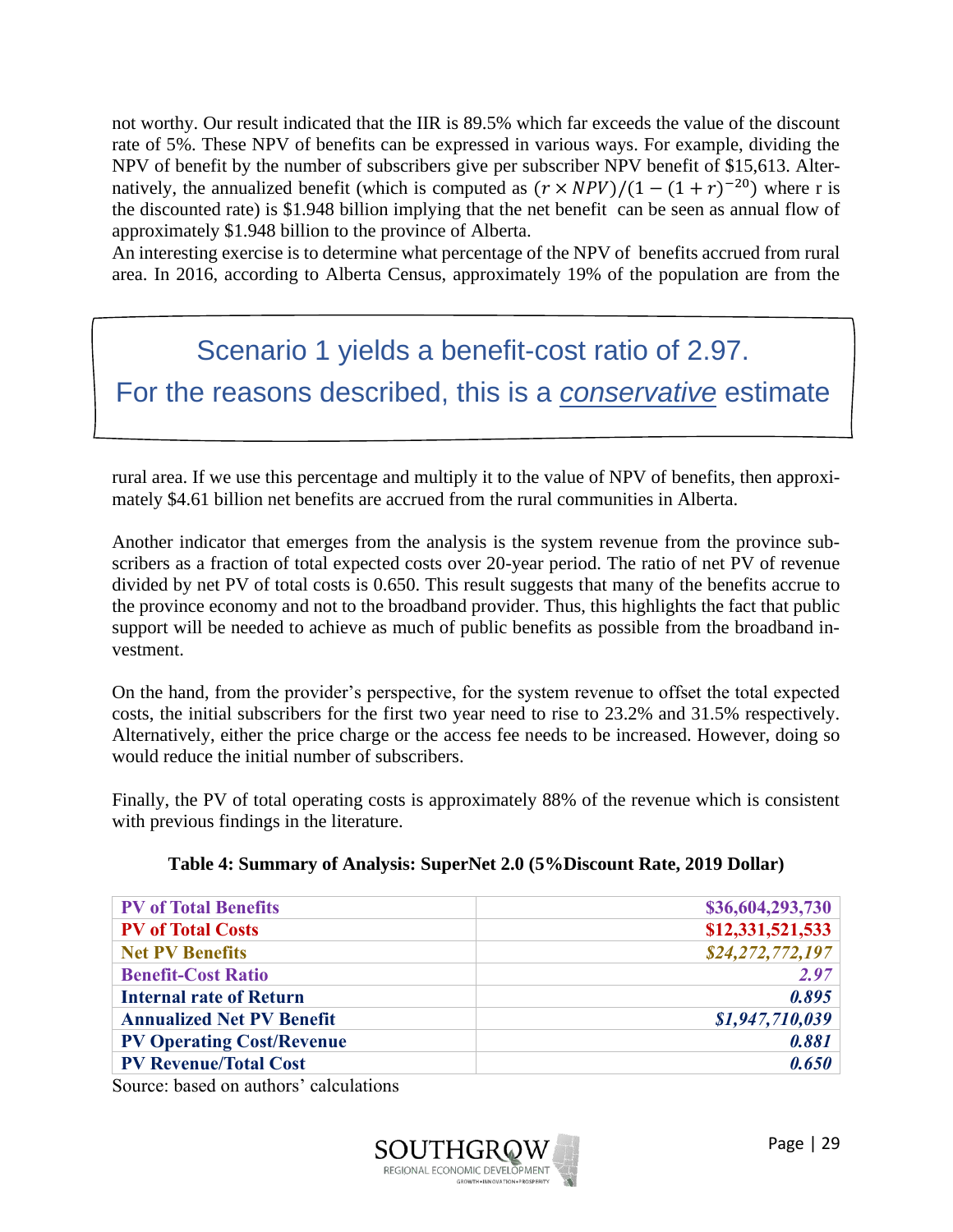#### <span id="page-30-1"></span><span id="page-30-0"></span>3.2.1 Cost Estimates

The existence SuperNet provides service to 429 communities in Alberta, and in this scenario, we assume that all 429 communities' infrastructure satisfied the CRTC 50/10 requirement. Thus, the analysis conducted here is for the remaining communities in Alberta which consists of mostly rural areas. The total number of households in this scenario is approximately 264,045 (or equivalent population of 705,000). We assume that, for simplicity, the existence SuperNet can be extended to these communities using fiber optic infrastructure only. Thus, the system cost can be calculated analogously as in the case of SuperNet 2.0. The remaining number of kilometers to be built is approximately 10,320. As in the case of SuperNet 2.0, we assume on average, a cost of \$2000 per household for constructing fiber-to-premise, and an additional \$1000 to provide drop, ONU and inside wiring, and it will take 3 years to complete. Therefore, the present value total capital cost for this scenario over 3-year period is approximately \$772.5 million.

Regarding the operating and maintenance costs, we maintain the assumptions previously made for the case of SuperNet 2.0. Thus, the present value of operating and maintenance costs for this case over the 20-year period are approximately \$1.3 billion and \$25.6 million, respectively. Table 5 below provides the breakdown of the estimated present value of system cost.

| <b>System Cost</b>               | <b>Value</b>    |
|----------------------------------|-----------------|
| <b>Capital costs</b>             | \$1,101,115,448 |
| <b>Operating costs</b>           | \$1,300,974,699 |
| <b>Access Fees</b>               | \$1,044,763,027 |
| Billing (\$10/year/household)    | \$27,768,575    |
| New Subscribers: \$15/new member | \$58,409,072    |
| Tax (8% of Revenue)              | \$125,631,893   |
| Bad Debt (1% of revenue)         | \$14,425,454    |
| Marketing                        | \$29,976,678.97 |
| <b>Maintenance costs</b>         | \$25,623,949    |
| <b>TOTAL COST</b>                | \$2,427,714,096 |

#### **Table 5: Estimated PV of Total Cost: SuperNet Extension (5% Discount Rate, 2019 Dollar)**

Source: based on authors' calculations

#### <span id="page-30-2"></span>3.2.2 Benefit Estimates

All the calculations of benefit categories for this scenario are similar to that of scenario 1, and hence we will not repeat the details here. We scaled the benefit calculations to the population and the number of households in this scenario. Table 5 below summarizes all the estimated PV of total benefit categories. The PV of total benefits is approximately \$7.85 billion over 20-year period.

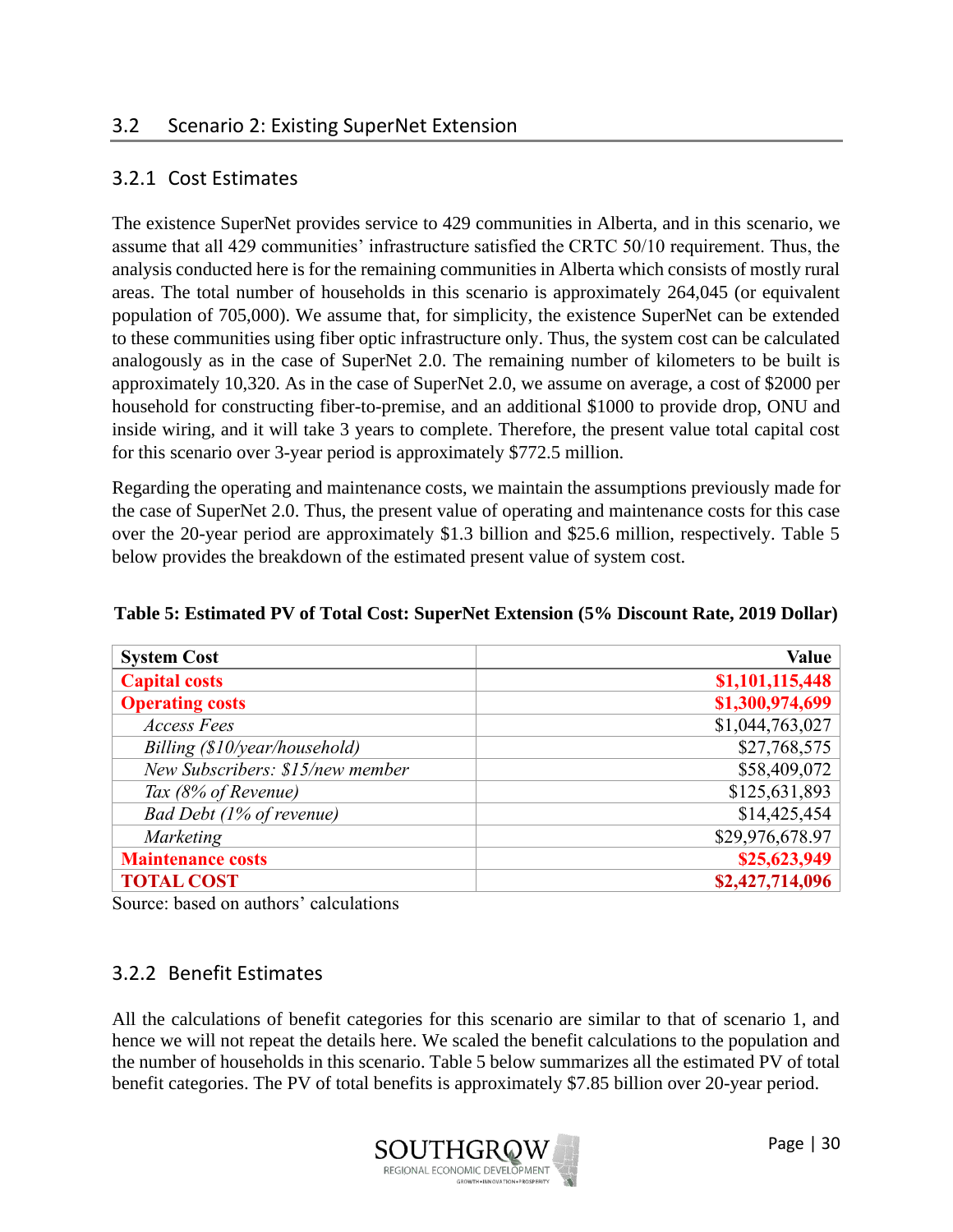#### **Table 6: Estimated PV of Total Benefit: SuperNet Extension (5% Discount Rate, 2019 Dollar)**

| <b>Benefit Categories</b> | <b>Value</b>    |
|---------------------------|-----------------|
| E-Health                  | \$256,663,941   |
| E-Government              | \$335,175,628   |
| Education                 | \$777,912,304   |
| Social Saving             | \$187,549,260.3 |
| <b>Consumers Saving</b>   | \$842,577,648   |
| Farm Income Increase      | \$1,631,448,478 |
| Revue                     | \$1,442,545,390 |
| Multiplier Impact         | \$2,378,069,245 |
| <b>TOTAL BENEFIT</b>      | \$7,851,941,894 |

Source: based on authors' calculations

#### <span id="page-31-0"></span>3.2.3 Characterization of SuperNet Extension of Net PV of Benefits

In this section, we summarize the calculation of present value of net benefits and present the overall results for the analysis of Existing SuperNet Extension scenario. Table 7 below contains the present value (PV) of total benefit, total cost and other measures to determine the worthiness of the broadband investment for the remaining communities in Alberta. The result in Table 7 indicates that the NPV benefit for this scenario over 20 years is approximately \$5.42 billion dollars. The benefit-cost ratio is 3.23 implying that approximately \$3.23 is returned to these local economies for each dollar invested. The internal rate of return (IIR) is 112% which far exceeds the value of the discount rate of 5%. As before, these NPV of benefits can be expressed in various ways. Per subscriber NPV benefit is \$21,365. The annualized benefit is approximately \$435.3 million implying that the net benefit can be seen as annual flow of approximately \$435.3 million to these local communities.

It is interesting to note that, most of the communities in this scenario consist of rural areas, and the value of NPV benefits that are accrued from this scenario (\$5.42 billion) is somewhat comparable to the value obtained in previous scenario for the percentage of rural communities (\$4.61 billion). The ratio of net PV of revenue divided by net PV of total costs is 0.594. Again, this result highlights that many of the benefits accrue to the local economies and not to the broadband provider. Thus, public support will be needed to achieve as much of public benefits as possible from the broadband investment to these communities.

Scenario 2 yields a benefit-cost ratio of 3.23. For the reasons described, this is a *conservative* estimate

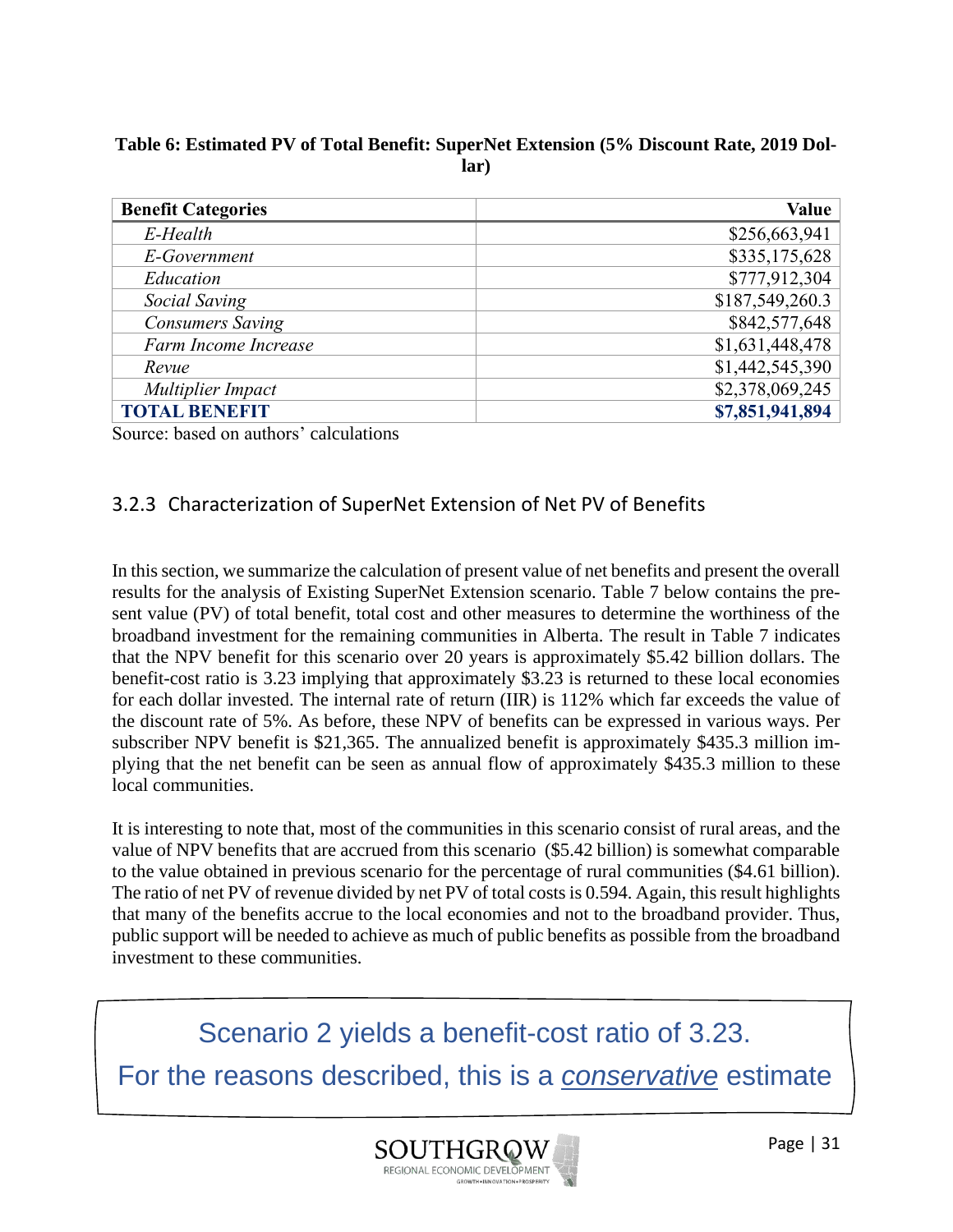#### **Table 7: Summary of Analysis: SuperNet Extension (5%Discount Rate, 2019 Dollar)**

| <b>PV</b> of Total Benefit       | \$7,851,941,894 |
|----------------------------------|-----------------|
| <b>PV</b> of Total Cost          | \$2,427,714,096 |
| <b>Net PV Benefit</b>            | \$5,424,227,799 |
| <b>Benefit-Cost Ratio</b>        | 3.23            |
| <b>Internal rate of Return</b>   | 1.12            |
| <b>Annualized Net PV Benefit</b> | \$435,254,072   |
| <b>PV Operating Cost/Revenue</b> | 0.902           |
| <b>PV Revenue/Total Cost</b>     | 0.594           |

Source: based on authors' calculations

#### <span id="page-32-0"></span>3.3 Sensitivity Analysis

To account for the sensitivity of the results due to the choice of the real discount rate and the impact multiplier, we perform sensitivity analysis with respect to these two choices for each scenario considered.

For scenario 1 of SuperNet 2.0, Table 8 presents the total present values of benefits, the total present values of costs and the benefit-cost ratios for various real discount rates: 1% to 10%; whilst Table 9 provides the NPV of multiplier impact, NPV of total benefits and the benefit-cost ratios for six different values of multiplier. As can be seen from Table 8 and Table 9, regardless of the real discount rate choices, or the multiplier used, the benefit-cost ratio is always greater than 1. Therefore, the sensitivity analysis of the real discount rate reinforces the worthiness of the project's investment.

| <b>Discount Rate</b> | <b>PVB</b>       | <b>PVC</b>       | <b>NPV</b>       | <b>B-C Ratio</b> |
|----------------------|------------------|------------------|------------------|------------------|
| $1\%$                | \$56,203,745,357 | \$18,607,683,501 | \$37,596,061,856 | 3.02             |
| $2\%$                | \$49,939,479,747 | \$16,613,757,712 | \$33,325,722,034 | 3.00             |
| 3%                   | \$44,704,878,921 | \$14,940,392,663 | \$29,764,486,258 | 2.99             |
| $4\%$                | \$40,310,405,458 | \$13,528,693,255 | \$26,781,712,203 | 2.98             |
| 5%                   | \$36,604,293,730 | \$12,331,521,533 | \$24,272,772,197 | 2.97             |
| 6%                   | \$33,464,546,208 | \$11,310,999,745 | \$22,153,546,463 | 2.96             |
| $7\%$                | \$30,792,713,067 | \$10,436,570,962 | \$20,356,142,105 | 2.95             |
| 8%                   | \$28,509,040,391 | \$9,683,487,339  | \$18,825,553,052 | 2.94             |
| 9%                   | \$26548672406    | \$9031627524     | \$17517044882    | 2.94             |
| 10%                  | \$24858668277    | \$8464568279     | \$16394099998    | 2.94             |

#### **Table 8: Sensitivity Analysis of Real Discount Rate-SuperNet 2.0 (2019 Dollars)**

Source: based on authors' calculations.

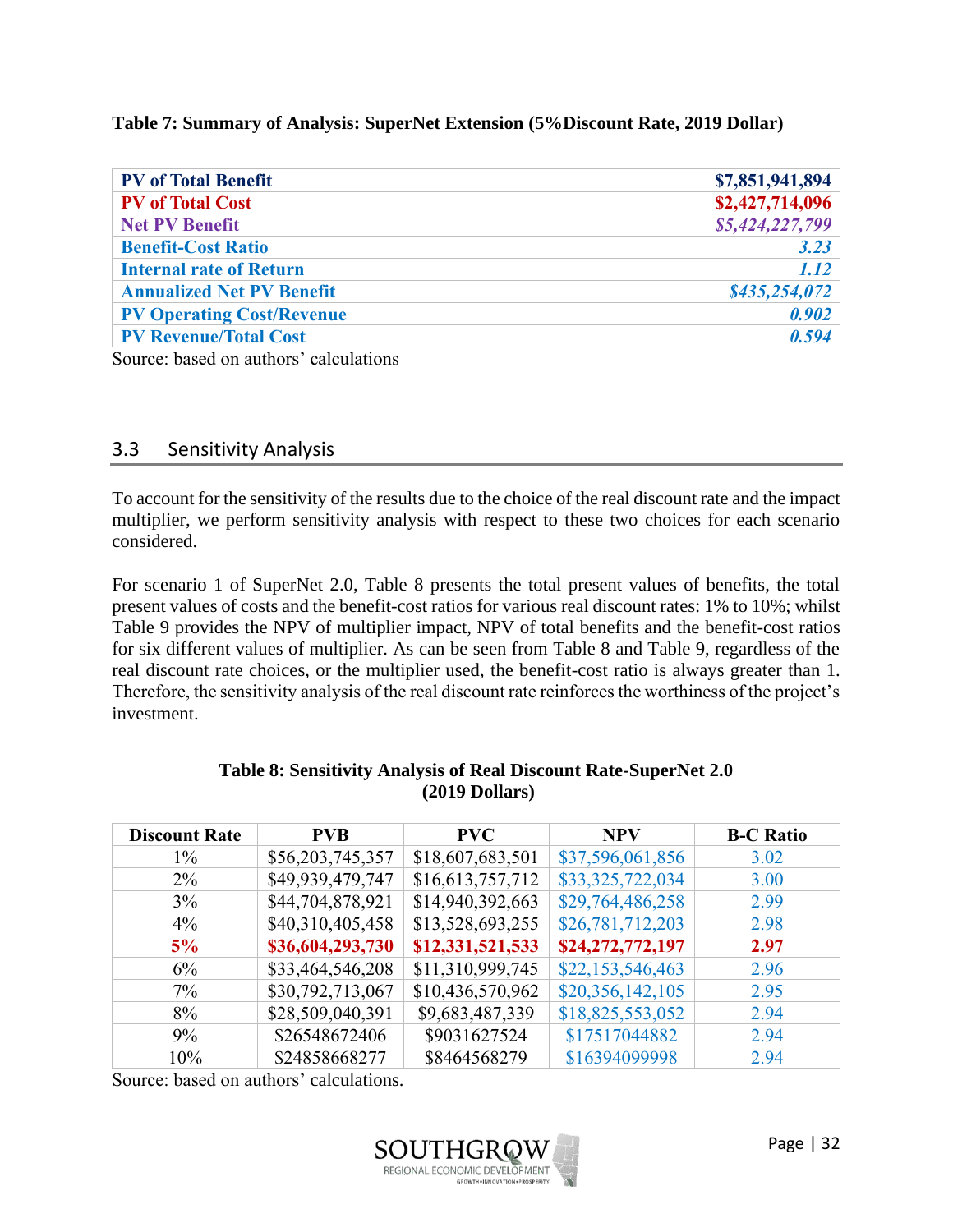| <b>Multiplier</b> | <b>NPV Multiplier Im-</b><br>pact | <b>NPV Benefit</b> | <b>B-C Ratio</b> |
|-------------------|-----------------------------------|--------------------|------------------|
| 0.99              | \$12,082,594,864                  | \$24,272,772,197   | 2.97             |
| 1.2               | \$14,645,569,532                  | \$26,835,746,865   | 3.18             |
| 1.4               | \$17,086,497,787                  | \$29,276,675,120   | 3.37             |
| 1.6               | \$19,527,426,043                  | \$31,717,603,376   | 3.57             |
| 1.8               | \$21,968,354,298                  | \$34,158,531,631   | 3.77             |
| 2.0               | \$24,409,282,553                  | \$36,599,459,886   | 3.97             |

#### **Table 9: Sensitivity Analysis of Multiplier – SuperNet 2.0 (5% Discount Rate, 2019 Dollars)**

Source: based on authors' calculations.

For scenario 2 of existing SuperNet extension, the same conclusion is reached, and the results are presented in Table 10 and Table 11.

#### **Table 10: Sensitivity Analysis of Real Discount Rate-SuperNet Extension (2019 Dollars)**

| <b>Discount Rate</b> | <b>PVB</b>       | <b>PVC</b>      | <b>NPV</b>      | <b>B-C Ratio</b> |
|----------------------|------------------|-----------------|-----------------|------------------|
| $1\%$                | \$12,450,367,646 | \$3,319,808,752 | \$9,130,558,893 | 3.75             |
| $2\%$                | \$11,009,968,870 | \$3,043,010,964 | \$7,966,957,905 | 3.62             |
| 3%                   | \$9,787,049,985  | \$2,806,342,544 | \$6,980,707,441 | 3.49             |
| $4\%$                | \$8,744,455,252  | \$2,603,075,772 | \$6,141,379,480 | 3.36             |
| 5%                   | \$7,851,941,894  | \$2,427,714,096 | \$5,424,227,799 | 3.23             |
| 6%                   | \$7,084,807,223  | \$2,275,751,660 | \$4,809,055,563 | 3.11             |
| $7\%$                | \$6,422,803,291  | \$2,143,482,365 | \$4,279,320,926 | 3.00             |
| 8%                   | \$5,849,276,072  | \$2,027,847,769 | \$3,821,428,303 | 2.88             |
| 9%                   | \$5,350,480,533  | \$1,926,315,576 | \$3,424,164,958 | 2.78             |
| 10%                  | \$4,915,033,909  | \$1,836,782,244 | \$3,078,251,666 | 2.68             |

Source: based on authors' calculations.

#### **Table 11: Sensitivity Analysis of Multiplier – SuperNet Extension 2.0 (5% Discount Rate, 2019 Dollars)**

| <b>Multiplier</b> | <b>NPV Multiplier Im-</b><br>pact | <b>NPV Benefit</b> | <b>B-C Ratio</b> |
|-------------------|-----------------------------------|--------------------|------------------|
| 0.99              | \$2,378,069,245                   | \$5,424,227,799    | 3.23             |
| 1.2               | \$2,882,508,176                   | \$5,928,666,729    | 3.44             |
| 1.4               | \$3,362,926,205                   | \$6,409,084,759    | 3.64             |
| 1.6               | \$3,843,344,234                   | \$6,889,502,788    | 3.84             |
| 1.8               | \$4,323,762,264                   | \$7,369,920,817    | 4.04             |
| 2.0               | \$4,804,180,293                   | \$7,850,338,847    | 4.23             |

Source: based on authors' calculations.

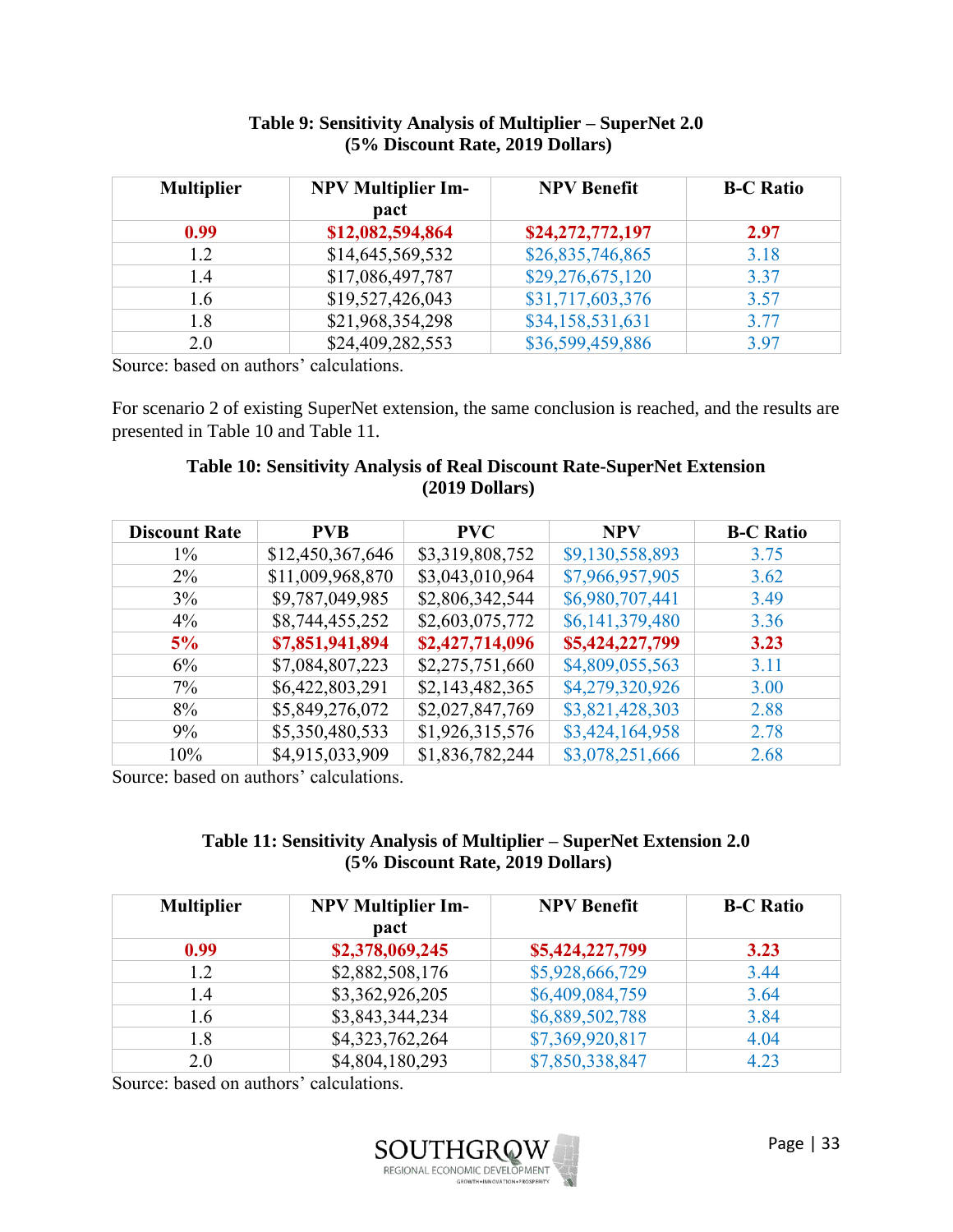#### <span id="page-34-0"></span>**CONCLUSION**

Our first case study looked at a brand-new province wide fiber optic network. This would provide the public infrastructure that could deliver world-class high-speed internet connectivity anywhere in Alberta. Our model found over a 20-year horizon just over 36 billion dollars' worth of potential benefits compared to just over 12 billion dollars in costs. This results in a C/B ratio of 2.97 dollars in benefits for every dollar invested. Our second case study looks at completing the same infrastructure but utilizing the existing SuperNet and building out to the remaining communities. The cost benefit ratio produced for the extension of the existing SuperNet was \$3.23 in potential benefits for every dollar invested.

It is important to note that our estimated costs represent one of the most expensive up-front ways Alberta could provide high speed services. As mentioned previously, there already exists a mixed infrastructure, and the real costs of building a province wide network will be significantly cheaper than building a brand-new fiber network. At the same time, our benefit estimates are necessarily on the low side because of the impossibility of quantifying many of the benefits that will occur. What these hypothetical case studies show therefore, is that investment in this type of infrastructure has great potential, even if we look at a conservative estimate of the benefits and compare them to cost estimates that represent the most expensive way to build a new network. If we start to imagine the potential benefits not included in our model, as well as the potential for the actual costs to be significantly lower, it further emphasizes the importance and potential returns to this type of investment.

Typically, a cost benefit study is done to evaluate a projects potential. If the benefits exceed the costs, the project is recommended and if the costs exceed the benefits the project is not undertaken. The situation facing Alberta, as the province tries to meet the new 50/10 service standard is unique. Alberta must provide a basic level of service, regardless of the cost benefit ratio. Many communities in Alberta are currently looking at increasing access to high speed wireless already. Every community has different geographic complications and will require a unique approach that may or may not include fiber.

The CRTC has already determined that the benefits of providing this level of service exceed the costs. Our study supports this for Albertans. High-speed connectivity is an essential service for people to be a part of society.

Scenario 1: SuperNet 2.0 yields a benefit-cost ratio of 2.97

Scenario 2: SuperNet Extension yields a benefit-cost ratio of 3.23

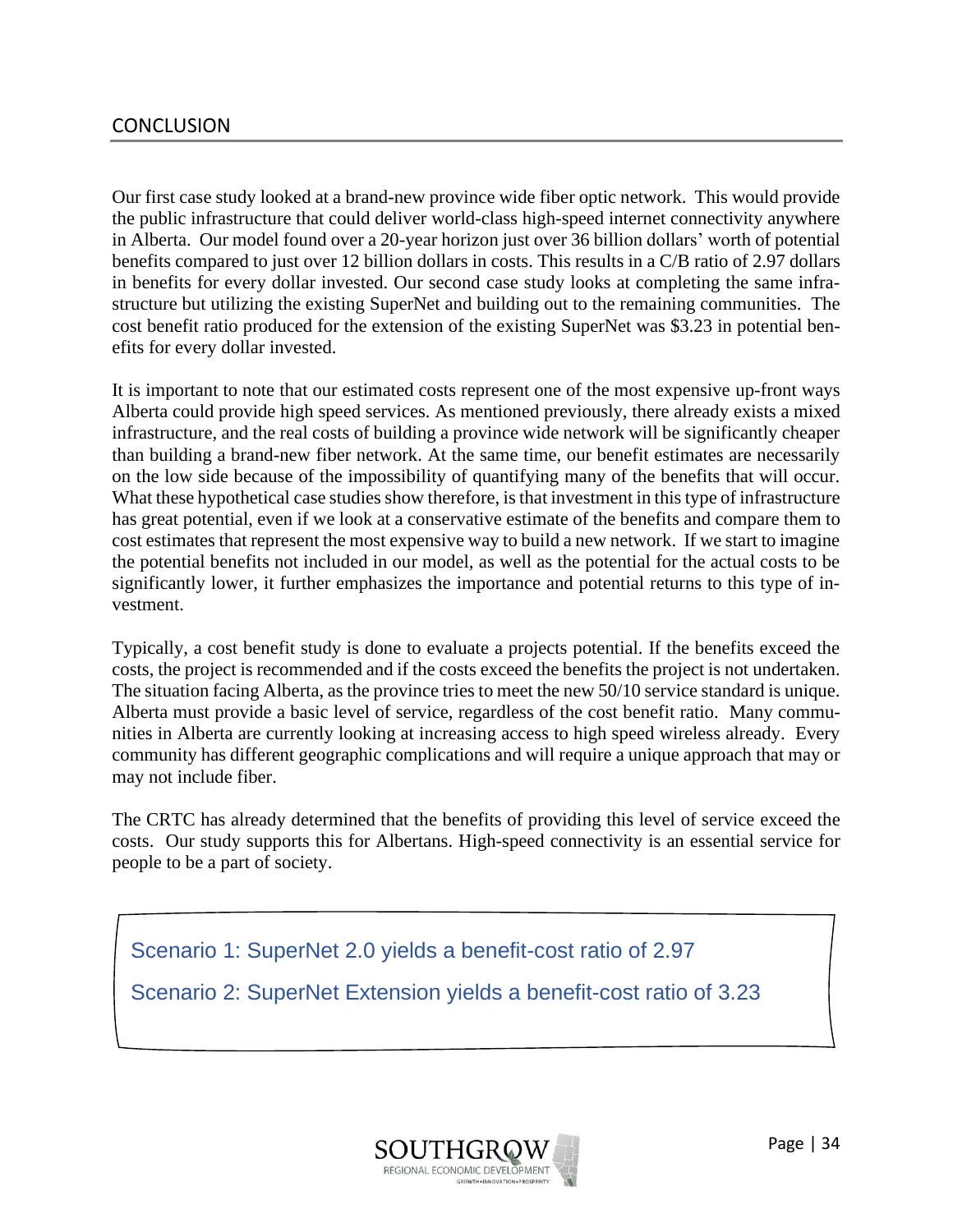#### **Limitations of the study**

As mentioned before, these are hypothetical scenarios. They help illustrate the importance of investing in broadband access in rural Alberta. In Scenario two we assumed that the existing 429 communities on the SuperNet could all tie into the existing network. This is naïve. If the SuperNet was publicly owned, access fees could be regulated. With private ownership of the infrastructure it changes the incentives. If I have exclusive rights, what is my incentive to sell those rights to my competitors. As a result, many of the 429 communities on the existing SuperNet have failed to fully utilize its potential.

Why has the existing SuperNet failed to result in a plethora of cheap low-cost access points for High speed service along the provinces existing SuperNet highway?

This leads to an important question that requires additional study. Why has the existing SuperNet failed to result in a plethora of cheap low-cost access points for High speed service along the provinces existing SuperNet highway? Alberta is sitting on one of the largest most capable fiber networks of its type in the world. However, this network has been controlled by private companies and providing cheap access to your direct competitors is rarely in your best interest. There are billions of dollars of potential benefits not being realized. Other companies are building broadband infrastructure directly over top of the existing high-quality fiber. The only way this makes sense is if the access fees being charged exceed the costs of building. Our study highlights the potential costs of the SuperNet 1.0 contract.

Another major assumption in our scenarios is about end of line service providers. Building a new SuperNet or extending the existing one is the first step in providing the necessary infrastructure to allow all Albertans to have access to the internet at the minimal standards mandated by the CRTC. While we do consider the costs of building the infrastructure including a connection to each dwelling, we assume that once the fiber optic network is completed a mix of private and public internet providers must then tap into the SuperNet and provide the actual service to consumers. The town of Viking recently negotiated access through bell (the current gatekeeper of SuperNet 1.0) and we may see similar arrangements in other communities. An important part of the equation is how to ensure a competitive market for the end of the line service providers. This is not dealt with in this study. This is a very important part of the equation given the lack of use of the existing SuperNet.

> "An important part of the equation is how to ensure a competitive market for the end of the line service

providers."

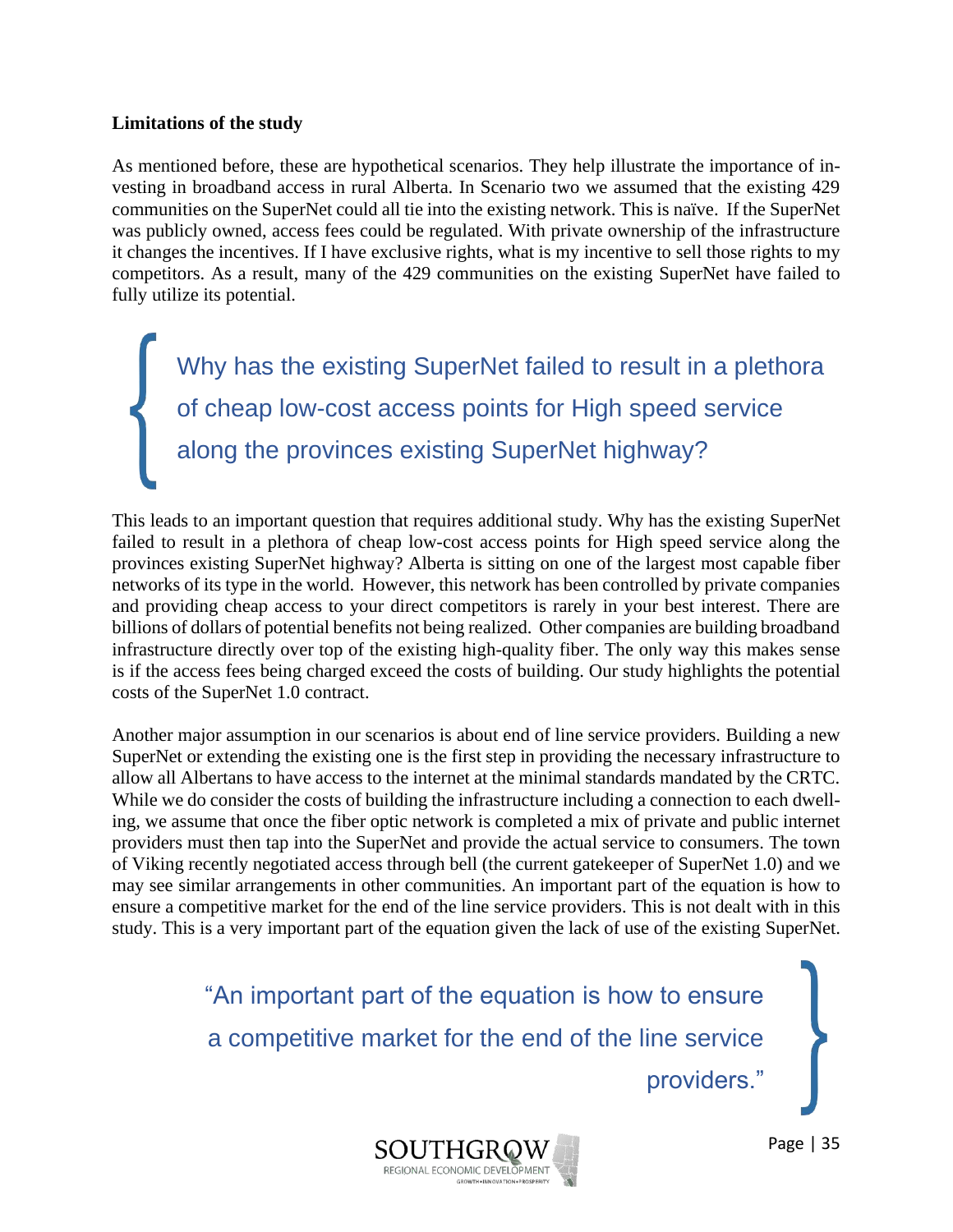This country, and particularly this province, have benefited from the forward-thinking pioneers who undertook large public infrastructure investments in irrigation and railroads at critical junctions in history. We are now faced with a similar choice. Do we build the bare minimum to provide Alberta with affordable high-speed access or do we look further and build something for the future?

The internet is only going to become more engrained in our daily activity both personally and in business. Investment in public broadband infrastructure not only provides significant future benefits but is necessary to ensure Alberta's economy remains competitive. It is becoming such a part of our daily lives that the digital connections are as important or more important than physical connections. Internet connectivity is as basic a necessity as being able to physically access areas.

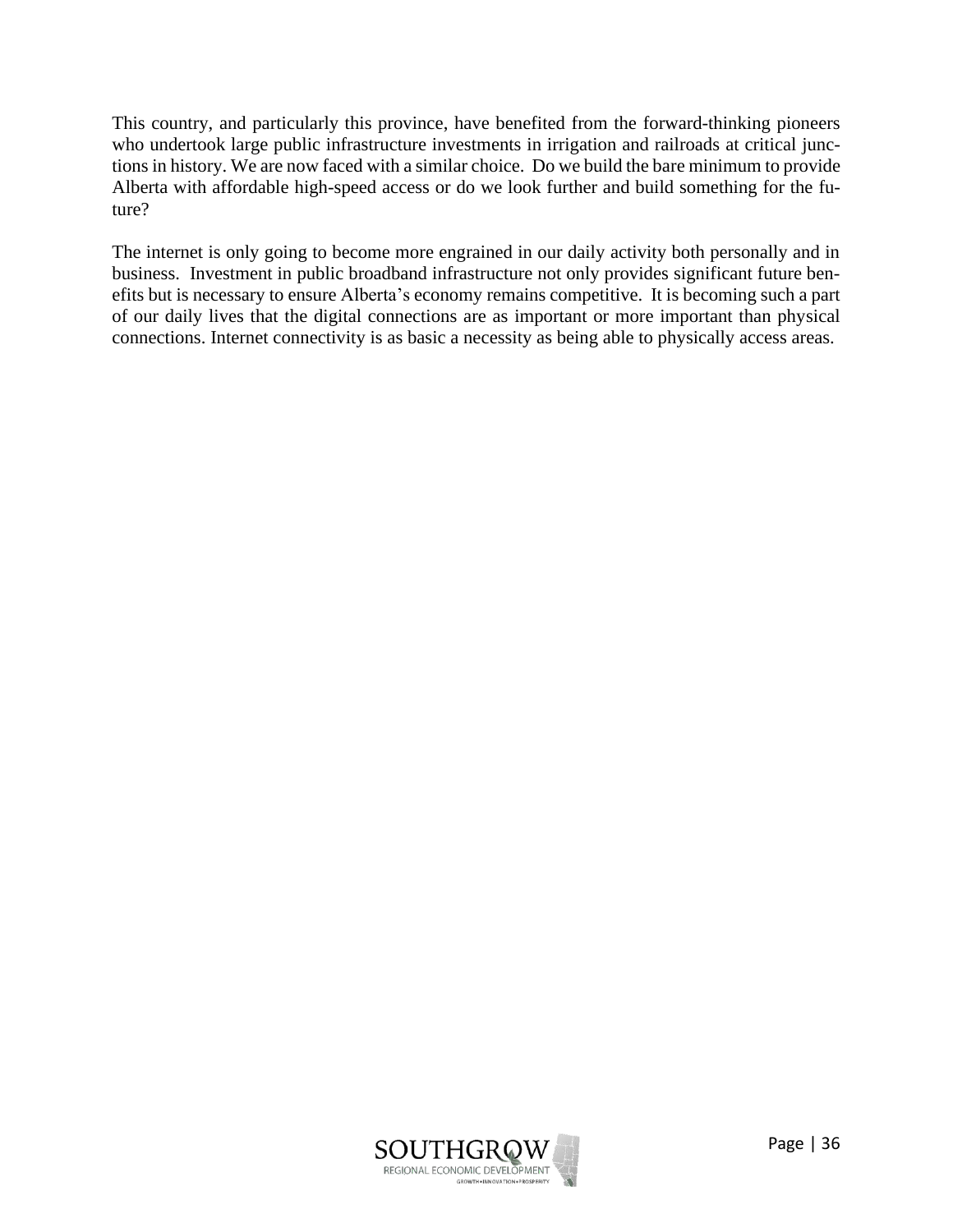## <span id="page-37-0"></span>**APPENDIX A: Brief Description of Generating the Distance Data**

All the distance data comes from the Google Maps API, using Pythons scripts which was written by Dr. Christie. The script queries Google Maps for the shortest driving route between the two locations and then the distance information was extracted for that route from the response. That distance is returned in meters. The process is outlined as follows:

1) For each community, find the distance to Calgary and to Edmonton, and record the smaller of these two figures in the Local Internet Exchange column.

2) Divide the communities into two sets, one with the communities closer to the Calgary exchange and the other with the communities closer to the Edmonton exchange. The rest of the process is done for each set separately and then the results are combined.

3) Order the communities according to decreasing distance from the exchange. So, the first community is the farthest away, and the exchange city itself is last.

4) Run through the list in order and find the nearest neighbor on the way to the internet exchange for each community by applying the following criterion:

 $distance(C, exchange) - distance(D, exchange) \leq distance(C, D) + 5000.$ 

Once this is done, the routes are built, and one can find a specific route by following the chains of nearest neighbours to the exchange as described above.

5) Repeat step 4 for the list of communities connected to the other exchange, and then combine the results.

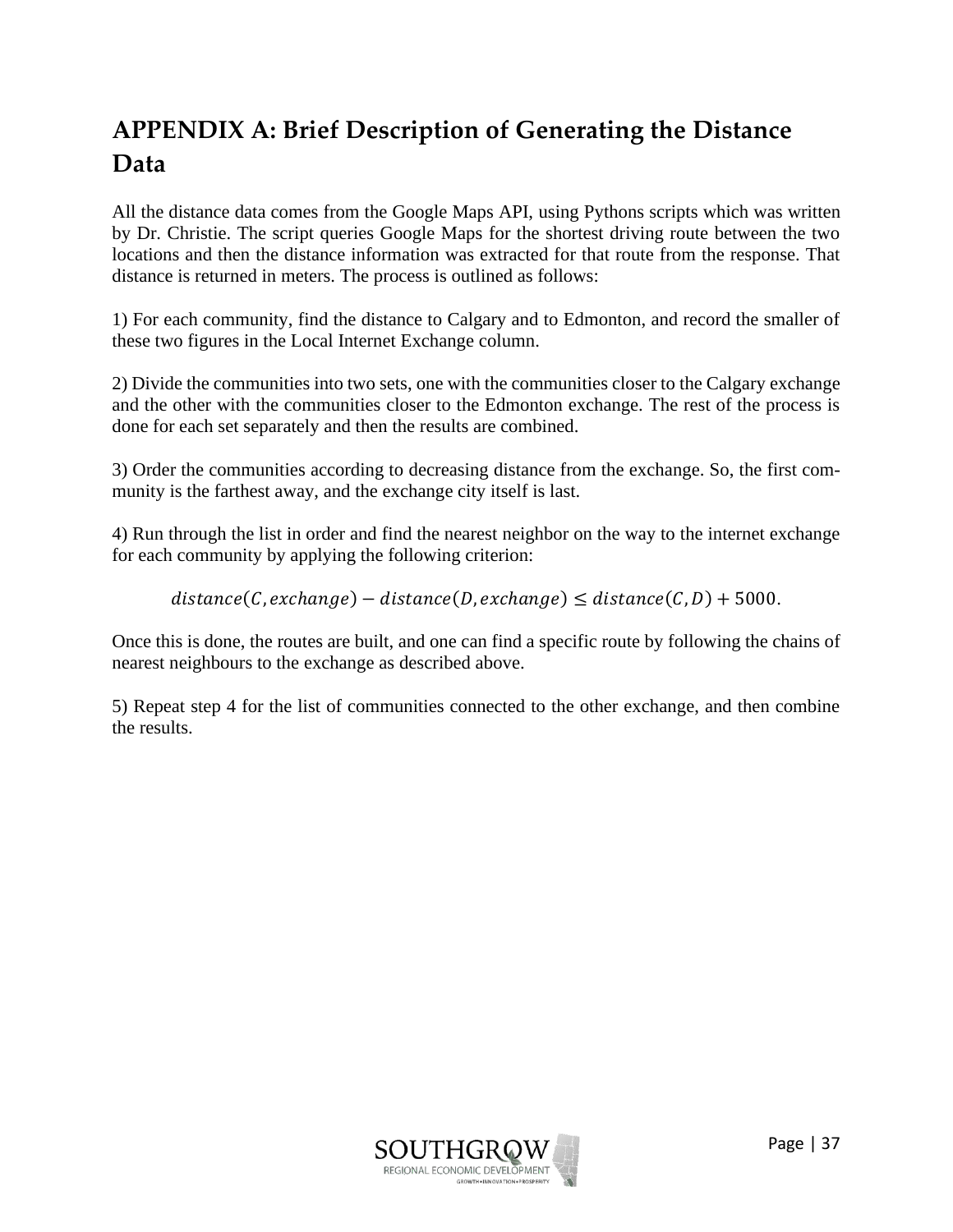### <span id="page-38-0"></span>**APPENDIX B: Review of Recent Literature.**

There is some literature review on the impact of mobile broadband deployments and the economic benefits for rural areas in the US. For example, Prieger (2013) provided an update of literature on the rural broadband digital divide, with special attention paid to mobility and discussed the potential benefits that the mobile broadband brought to the rural areas through economic development. Rembert et al. (2017) summarized what is the best broadband policy in Ohio going forward at the state and municipal level. Their recommendation is to establish a state broadband office, a broad band investment fund, and accept what is known as a "dig once" policy. In what follows, we will provide a summary of most recent literature on the relationship between broadband deployment and its economic benefits.

Grant, A. and W. E. Tyner (2018) provided the estimated of the costs and benefits of rural broadband for the Tipmont Rural Electric Cooperative service territory. They analyzed the "real world" costs and benefits of providing broadband service to households in a targeted multi-county area of Indiana. The authors found that the NPV of benefits of rural broadband in service area far exceed the costs over a 20-year time horizon – benefit is \$24,757 and \$2,158 per member per year. The benefit-cost ratio is 3.96 meaning that approximately \$4 is returned for every \$1 spent by Tipmont.

Grant, A., W. E. Tyner, and L. DeBoer (2018) extended the work of Grant and Tyner (2018) to provide the estimation of the Net Benefits of Indiana Statewide Rural Adoption of broadband infrastructures. Their analysis draws heavily upon an initial analysis that was done for the Tipmont Cooperative. Six additional Indiana REMCs were added, then the benefit-cost results of these seven REMCs were extrapolated to the state of Indiana. Benefit-cost ratios range from 2.97 to 4.09 for the seven REMCs. From a societal perspective, the rural broadband investment is attractive. However, the anticipated revenue from customers would not be adequate to cover the total system costs, so some form of external assistance would be needed to incentivize the investments.

Kandilov, A.M., et al. (2017) examined the impact of USDA's low-cost broadband loan program on the US agricultural sector. They used US country-level data on farm sales and expenditures in 2000 and 2007 to employ an inverse probability weighting technique to control for endogenous selection in an econometric model that also accounts for spatial dependence among farmers. Their results indicated that two USDA broadband loan programs have had positive causal impacts on farm sales, expenditures, and profits in a subset of rural counties—those adjacent to metropolitan counties - but not in other types of counties - implying that there were positive external benefits from the low-cost broad band program.

Kim, Y. and P.F. Orazem (2017) measured the effect of broadband deployment on location decisions of new rural firms. Location-specific fixed effects are controlled by a counterfactual baseline that measures how local broadband service in the early 2000s affected local new firm entry in the early 1990s before broadband was available anywhere. The change in location choice probability of new firms from the counterfactual baseline to the actual response ten years later is the difference-in-differences estimate of the effect of broadband deployment on locations of new firms. Their results showed that broadband availability has a positive and significant effect on location decisions of new firms in rural areas. The broadband effect is largest in more populated rural areas and those adjacent to a metropolitan area, suggesting that this effect increases with agglomeration economies.

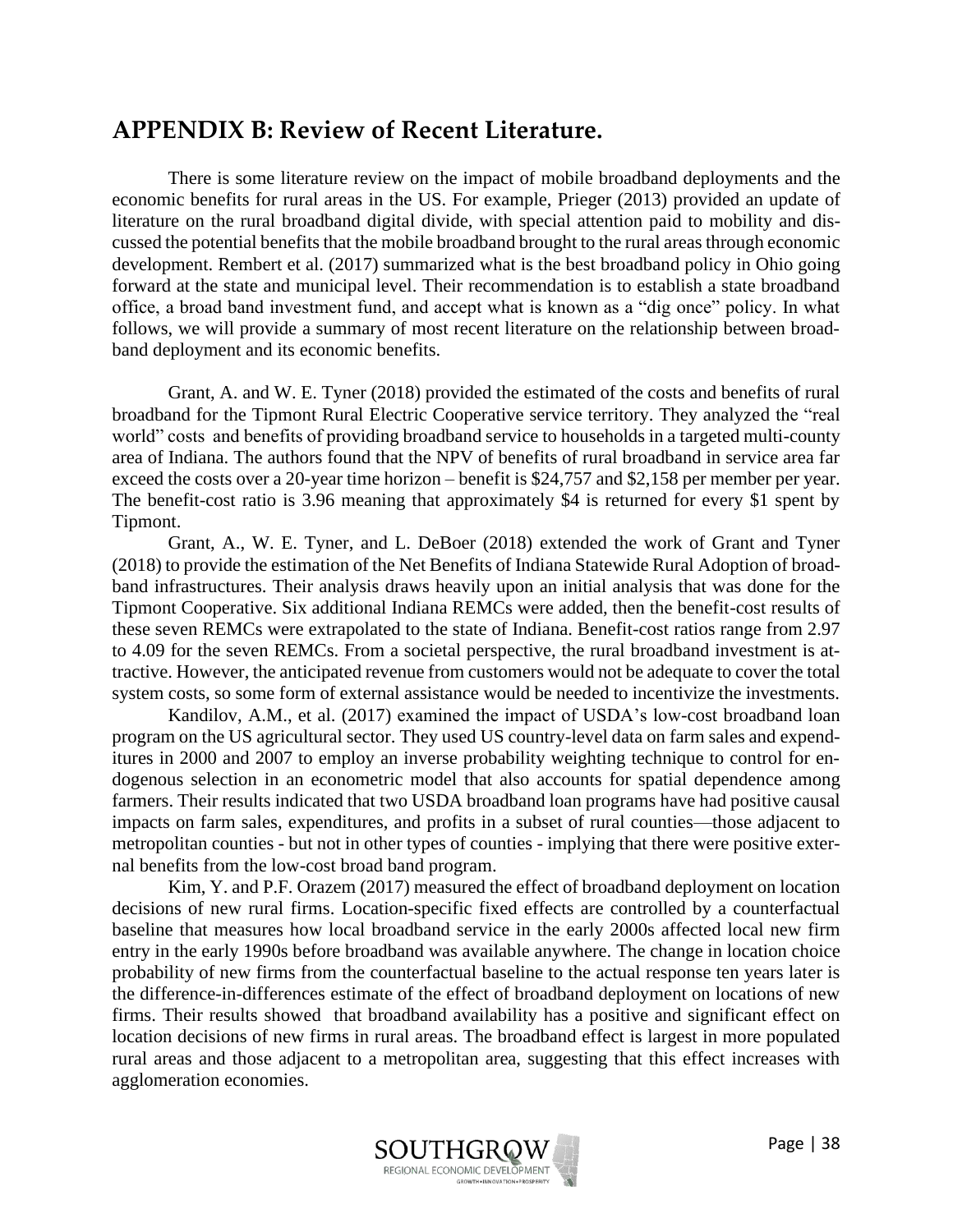Houngbonon, G. V. and F. Jeanjean (2016) analyze the relationship between competition and investment in the wireless industry using firm level data. Using econometric modelling, they found an inverted-U relationship between competition and investment. Investment is maximized when the profit margin is 37 or 40 per cent. Significant long run effect is 3 or 4 times larger than the short run effect.

Ong and Jambulingam (2016) used personal experience in using online learning and evidence gathered from available literature to examine the role of online learning, in particular, the use of massive open online courses (MOOC), on the reducing costs related to employee training and development. They showed that a major benefit of using MOOC for employee training and development programs is the potential for huge cost savings for employee training.

Schneir and Xiong (2016) provided a cost study of fixed broadband access networks for rural areas in Europe. They employed a cost model to determine the cost of a home passed and the cost of a home connected for various fibre- and copper-based networks in the European rural areas. Their results are inconclusive and indicated that some fixed networks will not meet the 30 Mbps target of the European Digital Agenda. There is the risk of an internal digital divide within the same rural community. A combination of different broadband networks will probably need to be employed. More broadband demand studies for rural areas are needed.

Audretsch, D.B., D. Heger, and T. Veith (2015) examined the link between infrastructure and entrepreneurship using the data constructed from different sources of the smallest regional authority level of counties in Germany. They found that broadband infrastructure is more conducive to infrastructure than others, such as highways and railroads. Types of infrastructure have varying influences in different sectors. Particular infrastructure policies can be used to facilitate regional start-up activities and foster start-up activities in desired industries.

Ovando et al. (2015) examined the feasibility for an LTE operator to deliver a 30 Mbps fixed service in rural areas in Spain and whether passive network sharing could make it feasible. They used techno-economic assessment in an infrastructure competition scenario, i.e., a discounted cash flow method is used to determine the total cost of the deployment for the operator and the minimum average revenue per user (ARPU), which would be required to recover the investment in both approaches: passive network sharing and non-sharing. They considered three demand scenarios, depending on the envisaged Spanish broadband penetration by 2020, to calculate what takeup rate and ARPU are likely to be in the targeted rural areas. They found that, given the socioeconomic characteristics of the assessed area, demand is very sensitive to price, and that the existence of other broadband products forces the operator to lower the ARPU, and only very high takeup ratios would make the deployment feasible. Passive network sharing does not constitute a solution, but a single network deployment could solve the unfeasibility problem in rural areas.

Sosa (2014) tried to address the question of whether the deployment of gigabit broadband can be expected to produce economic benefits like the previous transition from dial-up to "always on" broadband? He examined economic output in relation to unemployment, metropolitan statistical area (MSA) and year fixed effects, and whether or not gigabit broadband was widely available. If the widespread availability of gigabit broadband speeds (defined as more than 50 percent of households have access to gigabit services) has a positive impact on economic higher output levels in areas that adopted gigabit broadband expected to be observed. Uses a fixed effects panel data regression model that controls for idiosyncratic differences across MSAs and over time, he provided evidence that that in MSAs where gigabit broadband service was introduced between 2011 and 2012, GDP per capita levels were significantly higher. In MSAs with widely available gigabit services, the per capita GDP is approximately 1.1 percent higher than in MSAs with little to no

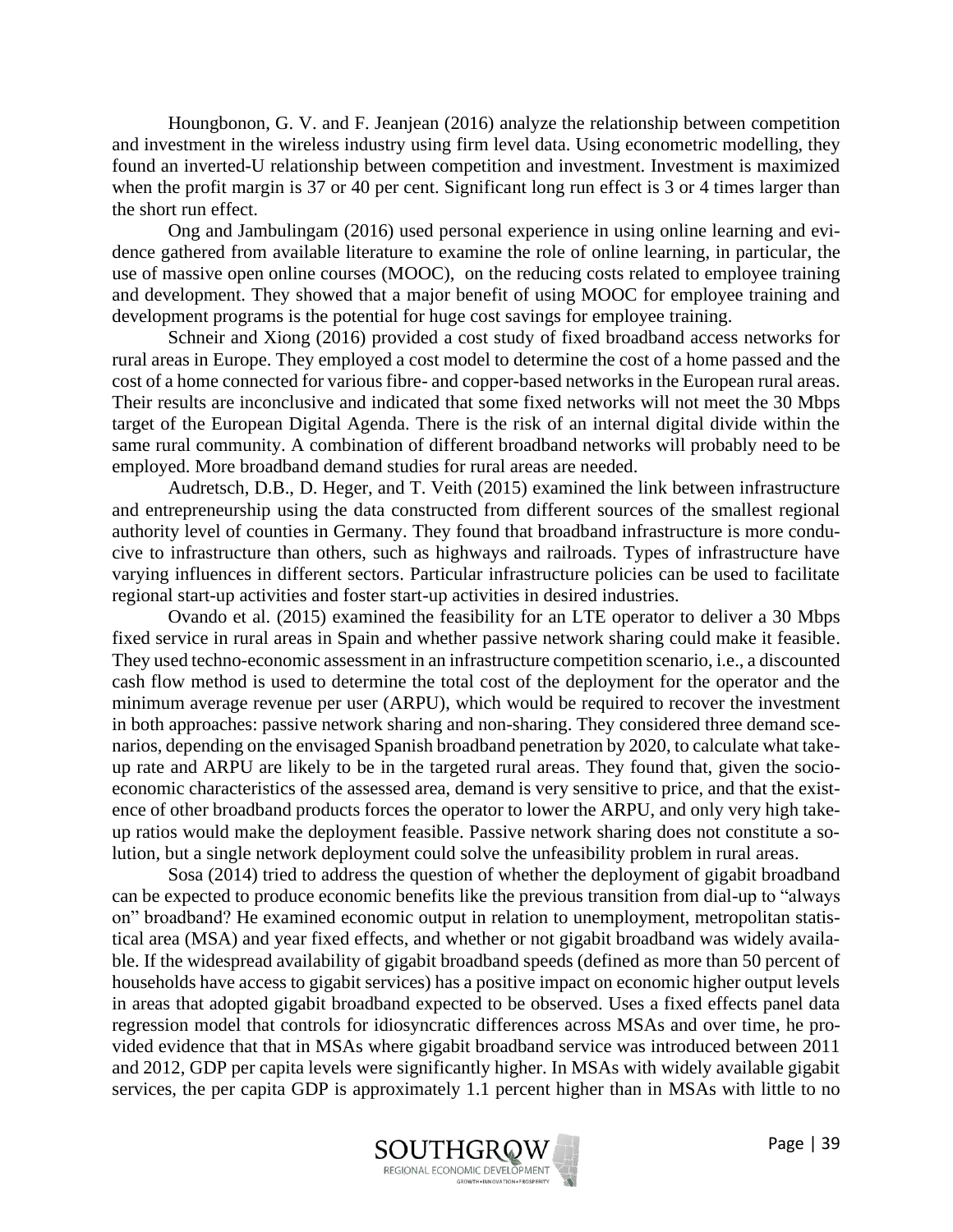availability of gigabit services. His results suggest that the 14 gigabit broadband communities in the study enjoyed approximately \$1.4 billion in additional GDP when gigabit broadband became widely available. Extending the results to the 41 MSAs in the study that did not have widely available gigabit broadband suggests foregone GDP in 2012 of as much as \$3.3 billion.

Whitacre et al. (2014a) examined the relationship between high-speed broadband and economic growth in US rural areas. They used recent data on broadband availability and adoption in the U.S. to model the broadband's impact on economic growth from 2001 to 2010. Specifically, they used propensity score matching to compare "treated" versus "control" non-metro counties. Their results suggested that high levels of broadband adoption are (arguably) causally associated with higher incomes. Broadband adoption is more important than availability for economic growth measures.

Whitacre et al. (2014b) examined the relationship between broadband and jobs/income in non-metropolitan counties in the US. They employed spatial and first-differenced regressions using recent data from the Federal Communications Commission and the National Broadband Map to analyze the relationships between broadband adoption/availability and jobs/income in rural areas after controlling for a host of potentially influential variables such as age, race, educational attainment, transportation infrastructure, and the presence of natural amenities. They found that there is evidence that high levels of broadband adoption in non-metro counties are positively related to the number of firms and total employees in those counties. The first-differenced regressions use data from 2008 and 2011 to suggest that increases in broadband adoption levels are associated with increases in median household income and the percentage of non-farm proprietors in non-metro counties. Interestingly, simply obtaining increases in broadband availability (not adoption) over this time has no statistical impact on either jobs or income.

Kolko, J. (2012) analyzed the Relationship between broadband expansion and local economic growth for the US during the period of 1996 to 2006. Hi analysis relied on the uneven diffusion of broadband throughout the United States, allowing comparisons between areas with greater and less growth in broadband availability by combining broadband data from the Federal Communications Commission, employment data from the National Establishment Time-Series database, and other economic data from the US Census and Bureau of Labor Statistics to examine broadband availability and economic activity in the US. His results indicated that there is a positive relationship between broadband expansion and local economic growth, and that the relationship is stronger in industries that rely more on information technology and in areas with lower population densities. Moreover, instrumenting for broadband expansion with slope of terrain leans in the direction of a causal relationship between broadband expansion and local economic growth.

Whitacre (2011) provided the estimates the economic impact of Telemedicine in rural communities in the US. He used a random utility framework to model the decision to implement telemedicine where an alternative is chosen if its associated benefits outweigh the cost. Four distinct categories were used to estimate the economic impact of a telemedicine center in a rural community. Three of these categories deal with the "opportunity costs" that telemedicine presents (i.e., the costs that telemedicine helps to avoid), while the last category focuses on supplementary work that the presence of telemedicine may bring into a community. The four categories are: (1) Hospital cost savings from outsourcing telemedicine procedures; (2) Transportation savings to center patients; (3) Missed work income savings to center patients; (4) Lab/pharmacy work performed locally. His results showed that each community recognizes an impact of at least \$20,000 per year in savings or other economic opportunities generated by the telemedicine equipment implying the average annual impact is around \$522,000 and the maximum impact is over \$1,300,000. Most

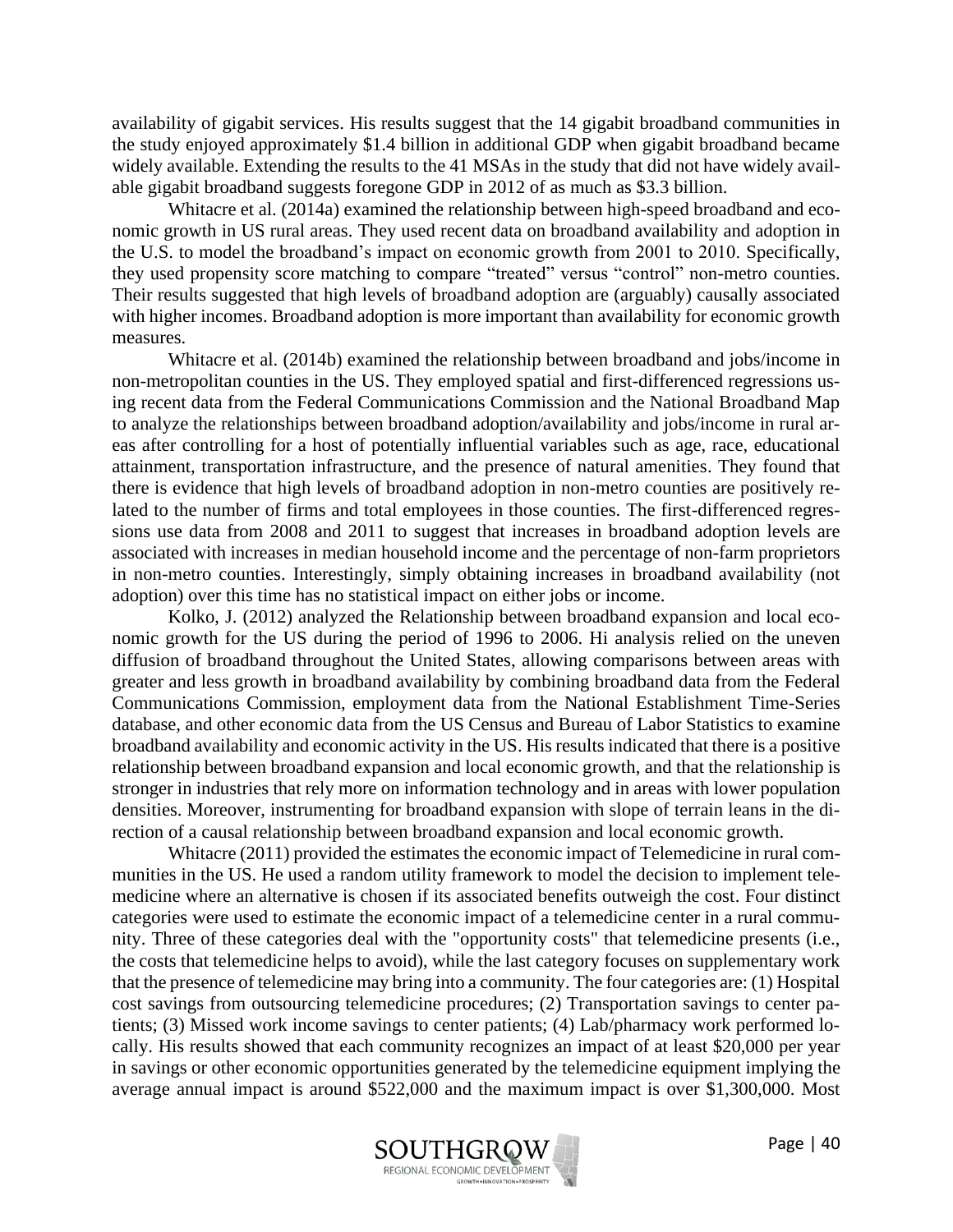communities tend to obtain the majority of their savings from increased lab/pharmacy revenues, due to additional work now performed locally, which is heavily influenced by the number of annual encounters. Personnel costs for some hospitals is actually negative due to telemedicine. This implies that the physician situation did not dramatically change after telemedicine use began, and now the hospital is paying an additional fee for external reads. In some cases, the personnel savings can be significant, but the savings from missed work and transportation costs rarely add up to more than 20 percent of the total impact.

Lobo, B.J., A. Novobilski, and S. Ghosh (2008) made an attempt to quantify the economic effects of first- and second-generation broadband availability in Hamilton County in Tennessee, US. They used a regional input-output model to estimate the impact of broadband deployments. They found that household broadband expenditures over the period 2001-2005 supported 548 jobs and contributed \$109.8 million in income and taxes to Hamilton County – new fiber-to-the-home project would cost \$195.5 million over ten years, and the economic impact of such a project would result in income and taxes exceeding \$352 million while creating over 2,600 new jobs. Based on these findings, they concluded that Hamilton County would benefit from the adoption of this technology.

### <span id="page-41-0"></span>**Literature Review References**

Audretsch, D.B., D. Heger, and T. Veith (2015), "Infrastructure and Entrepreneurship." *Small Business Economics*, 44, 219-230.

Grant, A. and W. E. Tyner (2018), "Benefit-Cost Analysis for Implementation of Rural Broadband in the Tipmont Cooperative in Indiana." *Research Policy Insights*, Publication 005.

Grant, A., W. E. Tyner, and L. DeBoer (2018), "Estimation of Net Benefits of Indiana Statewide Adoption of Rural Boradband." *Research Policy Insights*, Publication 006.

Houngbonon, G. V. and F. Jeanjean (2016), "What Level of Competition Intensity Maximizes Investment in the Wireless Industry?" *Telecommunications Policy*, 40, 774-790.

Kandilov, A.M., et al. (2017), "The Impact of Broadband on US Agriculture: An Evaluation of the USDA Broadband Loan Program." *Applied Economic Perspectives and Policy*, 39(4), 635-661.

Kim, Y. and P.F. Orazem (2017), "Broadband Internet and New Firm Location Decisions in Rural Areas." *American Journal of Agricultural Economics*, 99(1), 285-302.

Kolko, J. (2012), "Broadband and Local Growth." *Journal of Urban Economics*, 71, 100-113.

Lobo, B.J., A. Novobilski, and S. Ghosh (2008), "The Economic Impact of Broadband: Estimates from A Regional Input-Output Model." *The Journal of Applied Business Research*, 24(2), 103- 114.